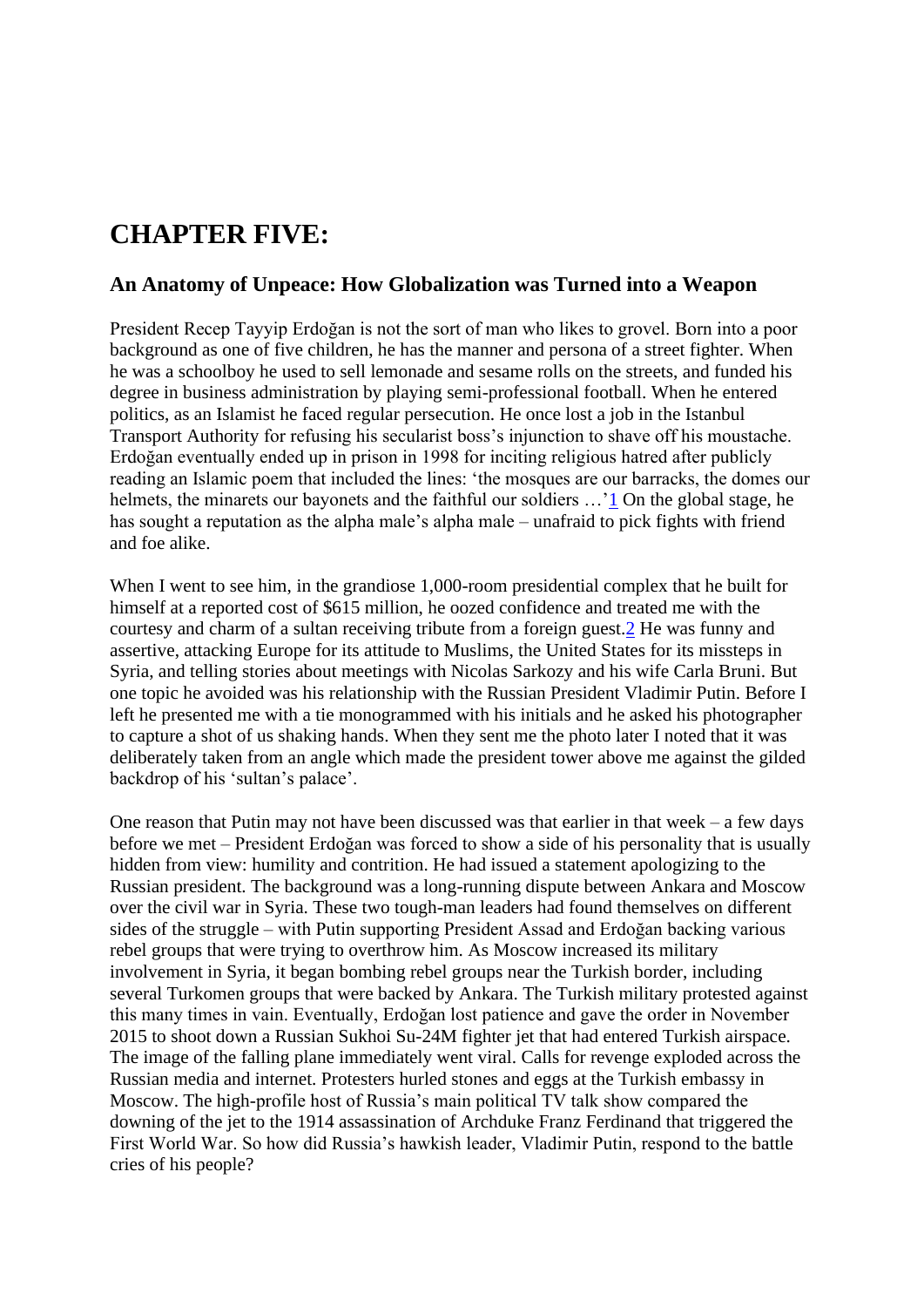He signed a decree halting fruit and vegetable imports from Turkey, banning charter flights and the sale of package holidays, and scrapped Russia's visa-free regime with the country.

By the time I met with President Erdoğan in August 2016, Vladimir Putin's counterattack had worked. The sanctions were brutally effective. In 2014, 3.3 million Russian tourists travelled to Turkey, but official figures released in June 2016 revealed a 92 per cent fall year-on-year in Russian visitors. Russia also used to be a major market for Turkish goods, ranging from vegetables to clothing to construction materials, as well as a source of remittances from Turkish workers and small entrepreneurs in Russia. In the first four months of 2016, bilateral trade plummeted to 45 per cent of the level it reached in the same period in 2015[.3](javascript:void(0)) Estimates of the combined cost of Turkish losses from tourism, small-scale luggage trade, and official exports – from agriculture and steel products to textiles – were around \$14–15 billion. That is why Erdoğan reached out to Moscow with an uncharacteristic apology for downing the plane and a request to patch up the relationship.

Putin is not shy of using military force. He has sent troops and weapons to Chechnya, Georgia, Ukraine, Syria and Libya. But in the conflict with Turkey, he showed that the most important battleground of conflict between great powers will not be the air or ground. Rather, it will be the interconnected infrastructure of the global economy: disrupting trade and investment, the movement of people, transport links, international law, and the internet. Of course what he did was not a uniquely Russian trick. Putin, in fact, knew how harmful sanctions could be to others because he himself had been the victim of EU and US embargoes after his annexation of Crimea two years earlier. He could see how each of the five global networks purporting to bring about peace could be transformed into a battleground.

### **ECONOMIC WARFARE**

Sanctions, population expulsions and trade wars have been around for centuries but until the world became organized around global supply chains, and a dollarized financial system, it was hard to strangle foreign economies and societies at so little cost to oneself[.4](javascript:void(0)) All types of economic activity – trade, finance, ideas and people – are now being used as weapons. It is an irony that it is the United States of America – the country that brought us the 'Dell Theory of Conflict Prevention' – that has done the most to turn the international trading and financial system into a battleground.

US sanctions used to be very blunt instruments – not unlike the Russian sanctions against Turkey – and they only used to work well on countries that were directly dependent on US markets. But, around the turn of the century, there was a revolution in American thinking which allowed the systematic weaponization of economic links, using cooperation with multinational companies, which gradually transformed the idea of sanctions from catch-all blockades such as the one they introduced against Cuba in the 1960s to finely targeted regimes that were applied towards Iran, North Korea and Russia. This new generation of network-savvy measures is to the Russian sanctions – in the parlance of the Pentagon – a scalpel to their sledgehammer.

The transformation of financial warfare was the work of an improbable warlord, the former Treasury official Stuart Levey. Levey, a fast-talking lawyer from Ohio, was the first ever Under Secretary of the Treasury for Terrorism and Financial Intelligence in the Bush administration. When he started work, he joined a team of self-styled 'guerrillas in grey suits' who had been following money trails and using the regulation of finance to pursue the global war on terror after the devastation of 9/11. As part of their fight they had gone after money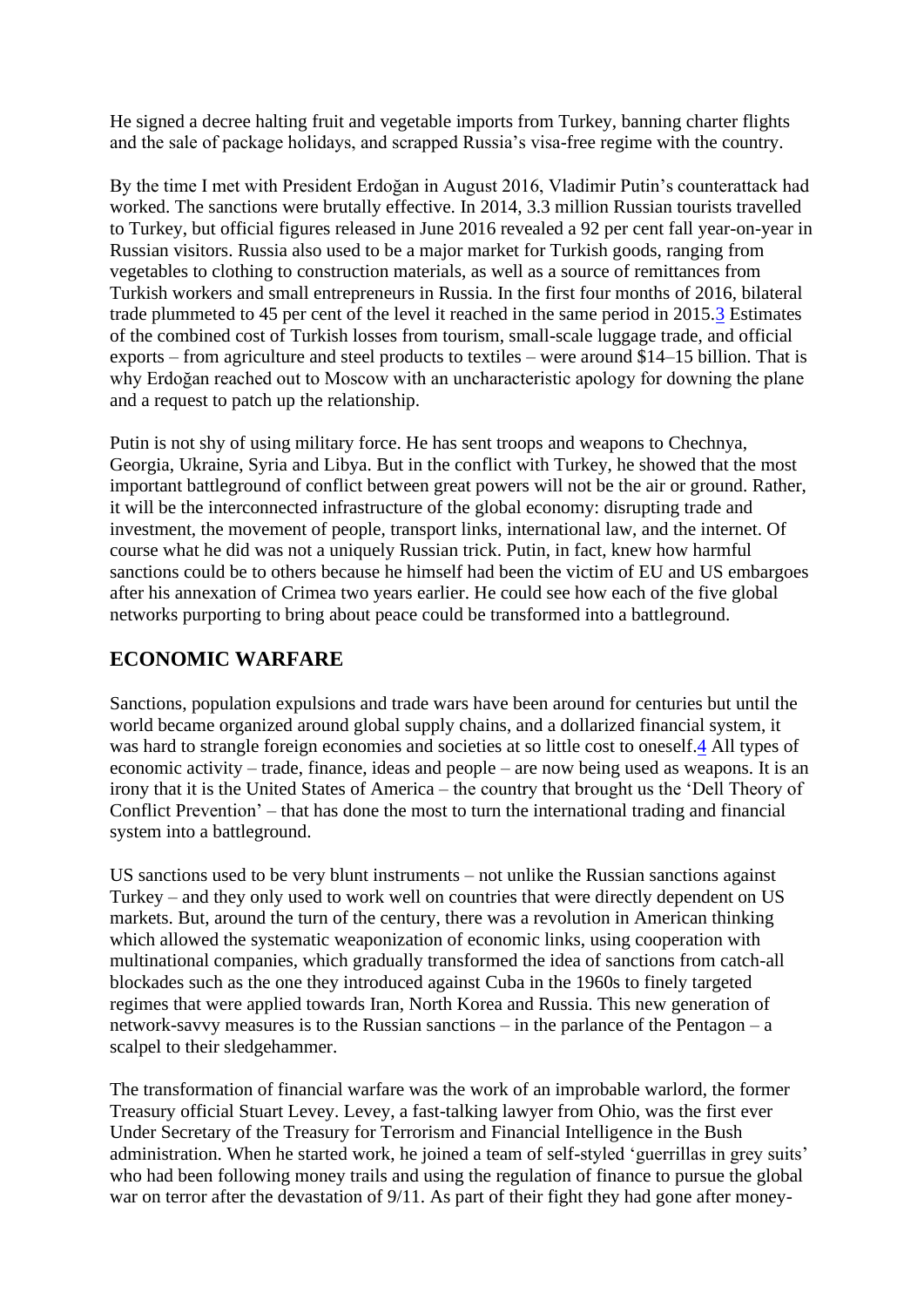launderers, circulated lists of terrorists to banks and started introducing sanctions against countries suspected of producing weapons of mass destruction, such as North Korea and Iran.

The process of sanctioning Iran proved frustrating. The USA did not do much trade with Tehran, so American sanctions had a limited impact. Moreover, as soon as Levey thought they were making progress getting allies such as the European Union to cut their imports of oil and gas from Tehran, other powers such as China would step in and buy up any spare capacity. Eventually Levey realized that they would have more impact if they could get the private sector to do the work for them – and take advantage of the dominance of the dollar in the global financial system. His big idea was to get banks to refuse to have anything to do with Iran – and to use that as a way of strangling other forms of investment and commerce. While UN sanctions can always be circumvented or even vetoed, the dollar's unique position as a reserve and clearing currency in 87 per cent of all foreign exchange transactions allows the American government to dictate terms to every bank and company in the world[.5](javascript:void(0))

Levey's plan was a kind of blackmail: banks are only as reputable as their clients' practices, he would say, and Iran was backing terrorists and pursuing a nuclear programme. Levey launched an 'Iran financial roadshow', meeting over one hundred times with bank officials around the world. Coupled with his quiet diplomacy were less quiet enforcement actions. In his first five years, dozens of banks were fined including Lloyds, Standard Chartered, Barclays, ABN Amro, Clearstream, ING Groep, HSBC Holdings and Credit Suisse Group before the most high-profile case against BNP Paribas, which was fined a stunning \$8.5 billion[.6](javascript:void(0)) An essential first step to make this campaign possible was asking SWIFT – a global information transfer service based in Brussels – whether the US Treasury could get access to its records to go after terrorist financing. The SWIFT data were described by a Treasury official as the 'Rosetta stone' for US financial warfare. What started as a war against al-Qaeda grew to encompass measures against North Korea, Iran, Sudan, and even Russia. Once the Treasury had the data on financial transactions they used this to tighten a financial noose around economies they disapproved of. They put enormous pressure on SWIFT to disconnect banks from those countries, thereby shutting them off from international credit[.7](javascript:void(0))

Once banks began to be fined billions of dollars, they had a strong incentive to build a vast machinery employing thousands of people to enforce the sanctions. A study by the British accounting firm Deloitte found that over half of financial service institutes *outside of the US* explicitly use the sanctions list developed by the American Office of Foreign Assets Control (OFAC) as the key list of whom to do business with[.8](javascript:void(0))

It took a while for people outside the United States to realize how powerful what the CIA director of the time called a 'twenty-first-century precision-guided munition' is[.9](javascript:void(0)) When Vladimir Yakunin, Putin's close friend and the head of Russian Railways, was put on the US sanctions list he was very dismissive, declaring to the *Financial Times*, 'I did not intend to travel to the US. I have no assets. So it does not bother me at all.['10](javascript:void(0)) But as one analyst explained, the real threat is not the inconvenience of having assets frozen or a visa ban but the signal they send to banks: 'They are the financial equivalent of leprosy, discouraging financial institutions from touching the targeted entity in any way.['11](javascript:void(0)) Once you are targeted, it is not just US banks that refuse to deal with you, but any entity which needs to have correspondent banks in the USA, which is roughly everyone. That makes it very difficult for people on the list to do anything – whether it is buying a chalet in Courchevel or paying school fees in London. And today different parts of the American system are applying the scientific approach that they developed towards banking to other parts of our connected economy. As trade and value chains become so much more globalized, they have discovered that hitting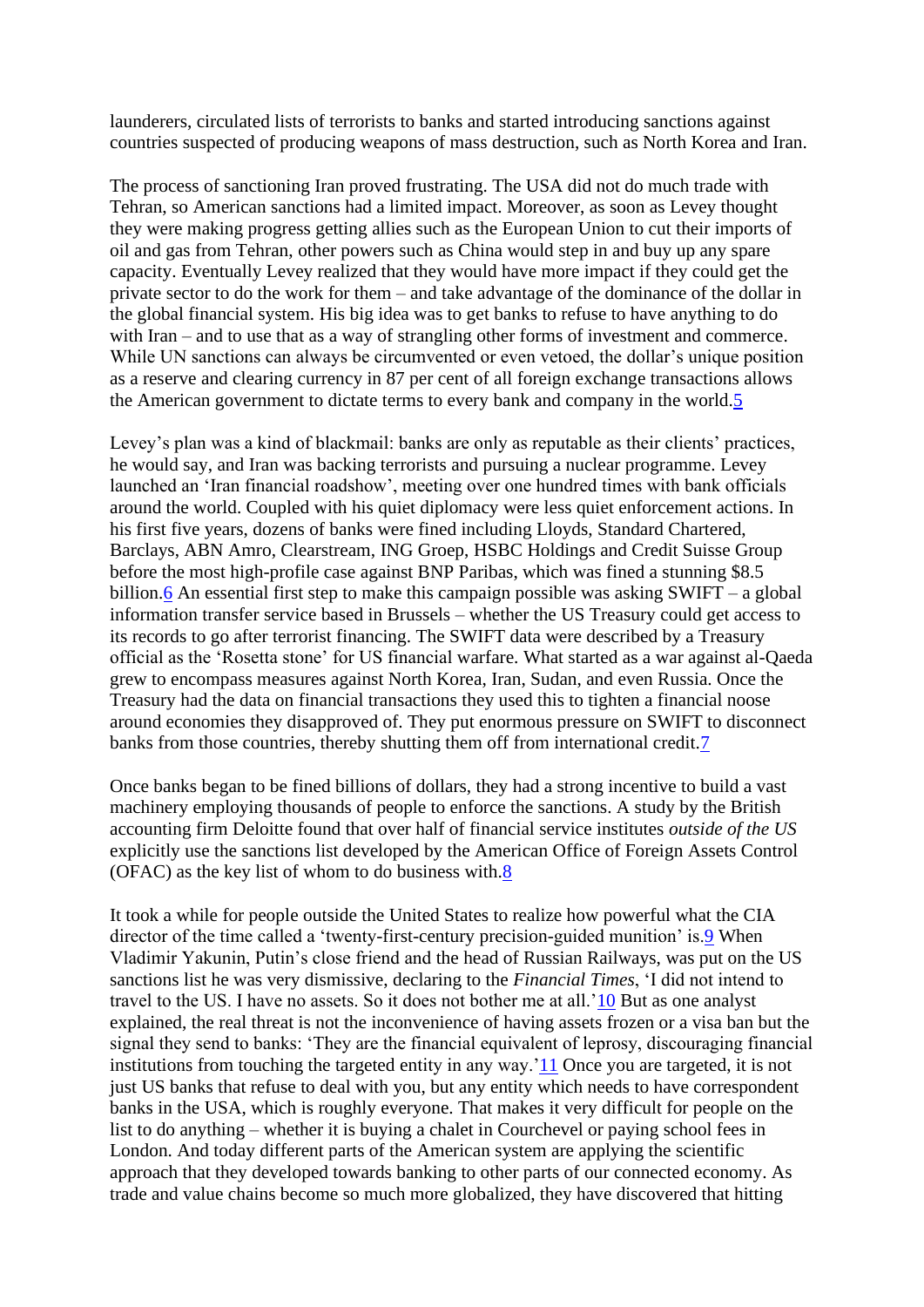one small link in the chain – such as chips or semiconductors – can be enough to bring a company or country to its knees. China doesn't have the capacity to manufacture the crucial chips it needs to power its economy and imports roughly \$300 billion of them every year. The USA is trying to squeeze it. As *The Economist* claims: 'In the 20th century the world's biggest economic choke-point involved oil being shipped through the Strait of Hormuz. Soon it will be silicon etched in a few technology parks in South Korea and Taiwan.['12](javascript:void(0)) This is the vulnerability the US government exploited in the measures it took to restrict exports to Chinese tech giants such as Huawei and ZTE from 2018. From vaccines and masks to cars and telephone handsets, the reliance on complex 'just-in-time' global supply chains with critical components supplied by only a few specialist players increasingly exposes different nations to the risk of geopolitical pressure.

Faced with war-weary publics and tightening budgets, Western states are projecting power through their influence over the global economy, trade and finance (including the dollar and euro), and through their control over multinational corporations domiciled in their countries. The USA, the European Union and the United Nations currently have sanctions in place against thirty-one different countries in five continents around the world. It has been interesting to watch these weapons being tried out on ever higher-value targets. They began using them on small and weak countries like North Korea and then scaled up their use on to Iran and then Russia. There is now the potential to use them against China, the second-biggest economy in the world. This is a huge leap, with potential costs for the US long-term position in the global financial system. That is a major reason why Treasury was the actor in US government most reluctant to go after the Chinese. But it is worth noting that anxiety about this happening spiked in China significantly last year when Chinese banks were forced to comply with US sanctions on Hong Kong officials[.13](javascript:void(0))

No other country yet benefits from the same network that the dollar gives the United States, but many are using techniques such as economic blockades (Turkey against Armenia), financial sanctions (South Korea against North Korea), travel and visa bans (China, South Korea, and Japan), gas cut-offs (Russia against its neighbours), restrictions in sales of rare earths (China against Japan), as well as aid suspension, increased import/export inspections, the closing of businesses and expropriation, and denying regulatory approvals and licences.<sup>14</sup> Often the most effective tools are to dangle carrots – loans, investments, new infrastructure – and then to threaten to withhold them, a favourite Chinese tactic. While non-Western countries are not reluctant to use economic warfare, they are more cautious to openly call it that. Often, measures are disguised as stricter sanitary controls or customs-related delays that just so happened to take place against entities from certain countries they have a political disagreement with.

Many states have begun to defend themselves from these developments, aiming at decreasing their dependencies on other countries. Economic mercantilism is growing. 'Buy local' campaigns are often thinly veiled strategies to strengthen domestic producers against international competition in order to make the state less dependent. China now explicitly aims at boosting its domestic technology sector and its domestic economic demand as a way to limit its vulnerability to American pressure[.15](javascript:void(0)) China is trying to build a digital currency that can challenge the dollar, a banking system that is insulated from the United States, and a series of foundational technologies that stop the United States from strangling its access to global markets. In 2020 China and Russia even talked about creating a 'financial alliance' to reduce their dependence on the dollar, as they shifted to doing the majority of their bilateral trade in euros and their national currencies (as recently as 2015 90 per cent of their transactions were in dollars)[.16](javascript:void(0))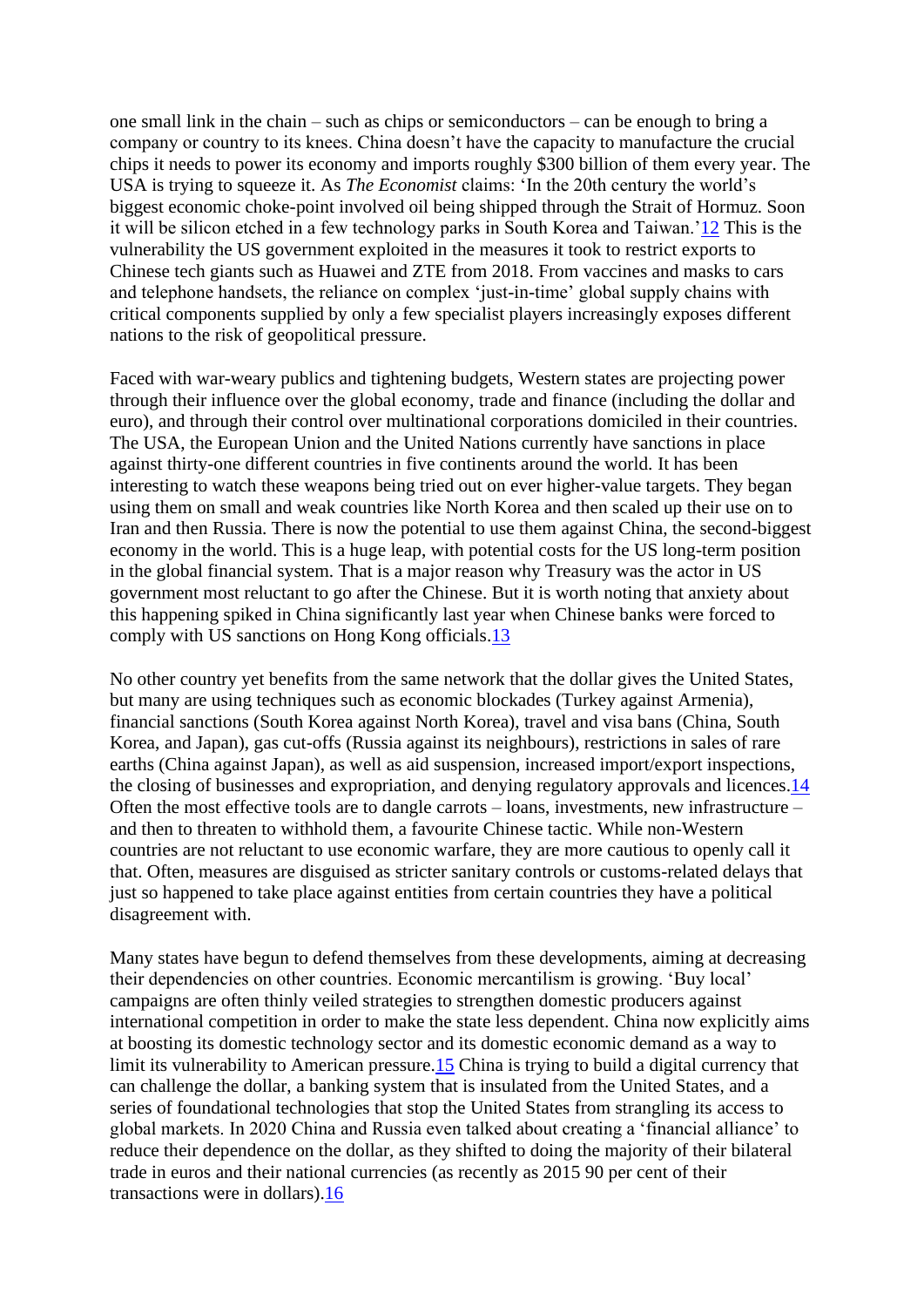As it becomes successful at this many fear that Beijing could be tempted to use many of the same techniques that Washington has used – turning its global financial networks into tools of Chinese foreign policy. China has introduced new laws on the screening of foreign investment, promulgated a new export controls law, drawn up an 'unreliable entity' list, and adopted an EU-style statute blocking the extraterritorial jurisdiction of US law. People are increasingly complaining that, by using these techniques, Beijing is applying its writ against Hong Kong, in the South China Sea, along the Belt and Road, and in cyberspace[.17](javascript:void(0)) The fear is that it could force users of its digital currency, its technologies or capital to follow Chinese sanctions in the same way that Washington has used its privileged position – but in support of authoritarianism rather than democratic aims. There are also some uniquely Chinese innovations such as building a 'social credit' scheme for companies that mirrors the one it introduced for citizens (see Chapter One). In the same way that citizens can be punished for behaving in ways that the Communist Party disapproves of, so too could companies be privileged or punished because of their loyalty to Beijing. So far China has used its market power to bully countries such as Australia, as well as other players like the NBA and Hollywood, but this points to a different agenda. Many fear it is deliberately building dependencies for international firms and foreign states so that it can impose its laws and priorities around the world.

Back in 1941 Albert Hirschman claimed that people were wrong to think that trade was simply motivated by profits and came up with a theory of 'power trading'. 'It is possible,' he wrote, 'to turn foreign trade into an instrument of power, of pressure, and even of conquest.['18](javascript:void(0)) Hirschman's insights came from studying how Germany manipulated the global trading system to degrade its adversaries' capabilities, entrap nations as reluctant allies, and build up its own industries under the Kaiser and the Nazis. Modern-day analysts claim that China is following many of the rules of so-called 'power trading': turning nations into dependent vassal states by creating vested interests in those countries, using monetary manipulation to reduce export costs, dumping products to prevent the industrialization of potential competitors, using industrial espionage to steal intellectual property, and targeting key industries for potential dominance[.19](javascript:void(0))

Although, on a human level, the fear of being blown to smithereens is much more visceral than the pain of regulations or tariffs, these connectivity weapons can hurt many *more* people than bombs. There are no comprehensive studies of how many lives have been blighted or ended by sanctions but there were clues in a series of studies of national sanctions regimes.

Some of the stories from places that have lived with sanctions, like North Korea, are heartbreaking: mothers so undernourished that they were unable to produce milk, people in the better-off parts eating their harvest before it was ripe, even horrific stories of people eating their own children[.20](javascript:void(0)) Although many of the problems come from the inhumanity of the regimes that are targeted, there is no question that sanctions have blighted the lives of millions – from Venezuela and Iran to Sudan and North Korea – primarily by restricting access to food, medicines and electricity and by wreaking general economic havoc. Their social impact is often devastating. Prices for imports skyrocket; medicines become scarce; water quality decreases; jobs are lost; and public services like healthcare, sanitation and education decline. Ultimately, lots of people die avoidable deaths.

Studies have shown that sanctions typically reduce economic growth by about 2 per cent a year – so a country can lose a quarter of its economy after just a decade[.21](javascript:void(0)) In Syria, sanctions contributed to the doubling of unemploymen[t22](javascript:void(0)) and saw 80 per cent of the population plunged into poverty rates. In Iran, sanctions led the Iranian GDP to shrink by up to 10 per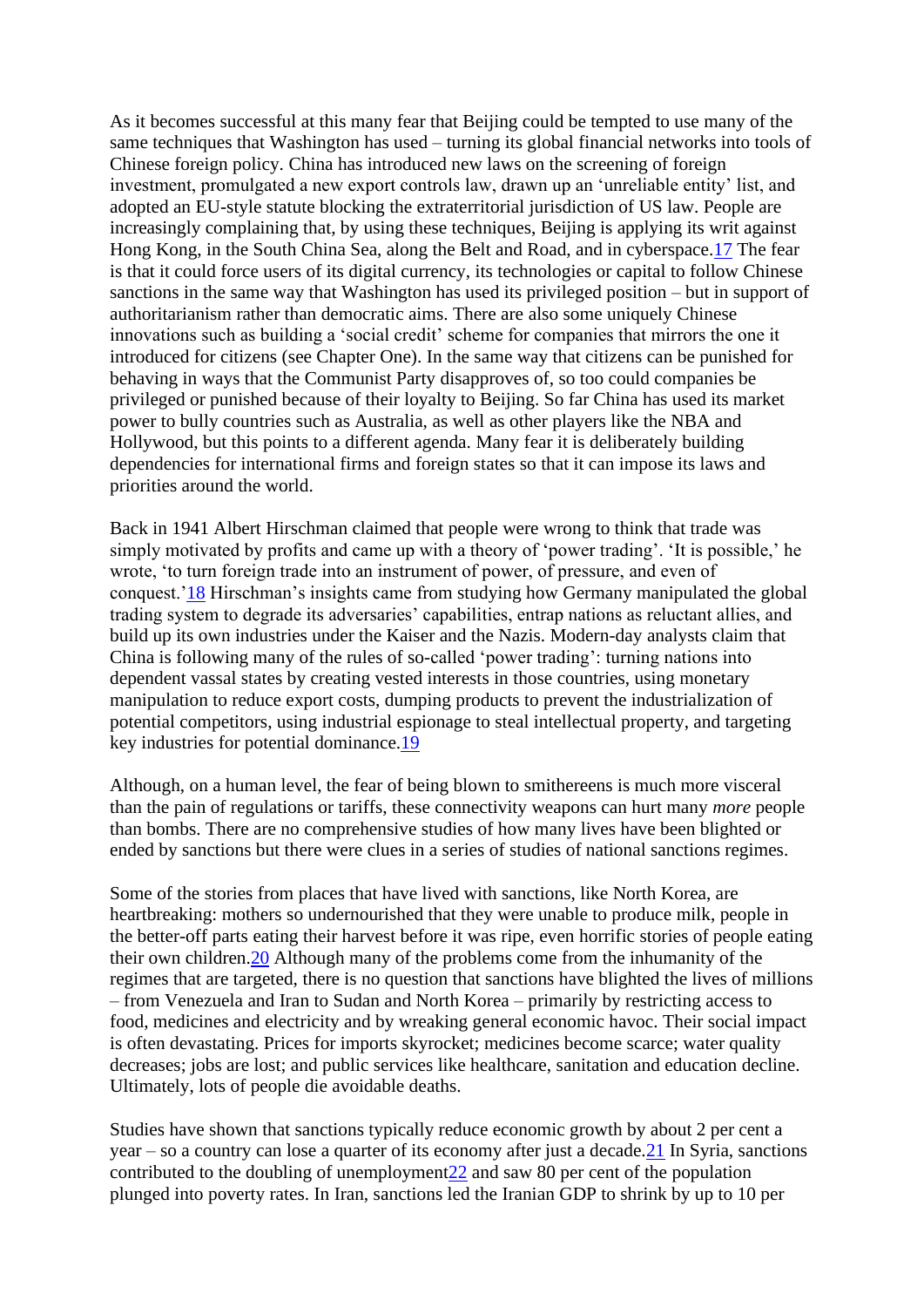cent a year[.23](javascript:void(0)) Venezuela already faced economic troubles before the introduction of the US sanctions but the IMF claimed that the sanctions led to inflation increasing to 500,000 per cent, while the percentage of Venezuelans living in extreme poverty went up to 85 per cent in 2018[.24](javascript:void(0)) The political turmoil, socioeconomic instability and the ongoing humanitarian crisis caused the largest external displacement crisis in Latin America's recent history[.25](javascript:void(0))

The health consequences are no less stark[.26](javascript:void(0)) There was a big backlash against the human costs of catch-all sanctions in the 1990s. For example those placed on Iraq in the 1990s set back the health system by fifty years[.27](javascript:void(0)) The infant mortality rate went back to levels not seen since the 1940s[.28](javascript:void(0)) In Iraq, the UN estimated the number of deaths among children under five years during the sanctions in the 1990s at between 382,000 and 576,000. For these reasons, there was a move at the turn of the century to develop 'smart sanctions' targeted on elites rather than wider society.

But although the new generation of sanctions could theoretically be targeted on elites responsible for oppression or crimes against humanity, the trend of moving towards 'maximum pressure' is once again hurting entire societies. For example, Harvard University calculates that at least 4,000 people died in North Korea due to the sanctions and funding shortfalls in 2018[.29](javascript:void(0)) US sanctions in Venezuela were credited with causing over 40,000 deaths in 2017 and 2018[.30](javascript:void(0)) And many studies have argued that Iran's healthcare system as well as its economy has been decimated by Western sanctions. The same thing is true of Syria today, where British doctors working in Aleppo claim that 'over 80 per cent of those requiring urgent medical treatment die as a result of their injuries, or lack of basic care, medicine and equipment'[.31](javascript:void(0))

### **INFRASTRUCTURE COMPETITION**

Hungary's prime minister built a reputation on saying no to migrants – particularly those who are not Christian. He introduced razor wire fences, invested in border guards, and broke EU law to keep foreigners out of Hungary. But there is one exception to his rule. In 2013, he introduced a 'residency bond' aimed at attracting wealthy Chinese into the country. Since then some 10,000 have settled in this Central European country, taking advantage of the clean air, schools and universities and the culture of this ancient land[.32](javascript:void(0)) Viktor Orbán's motivation was not a desire to help Chinese connect with the culture of 'Mitteleuropa' – rather it was the desire to hitch Hungary's wagon to the Chinese economic juggernaut.

Orbán's goal was to turn Hungary into China's hub in Central and Eastern Europe. In the last five years, China has invested over \$3 billion in Hungary, and bilateral trade turnover has grown to an annual \$10 billion.<sup>33</sup> The aim was not just to get China to pour money into Hungary, but also to link it up with Chinese trade and communications routes. The Chinese prime minister and Viktor Orbán launched a flagship high-speed railway that will connect Budapest to Belgrade. And China's telecoms giant Huawei has been operating in Hungary for the past ten years, employing 2,500 people and drawing on the services of almost 600 local suppliers[.34](javascript:void(0)) These investments are not simply about money (in fact China has put much less money into Hungary than it has into Poland and other western European countries). They also represent an ideological escape route from the West's traditions of liberal democracy.

Viktor Orbán first came to prominence as a 26-year-old activist for liberal values. On 16 June 1989, he gave a rousing speech in Heroes' Square, Budapest, demanding free elections and the withdrawal of Soviet troops. The occasion was the reburial of Imre Nagy and the martyrs of the 1956 Hungarian Revolution. Overnight he became one of the most articulate and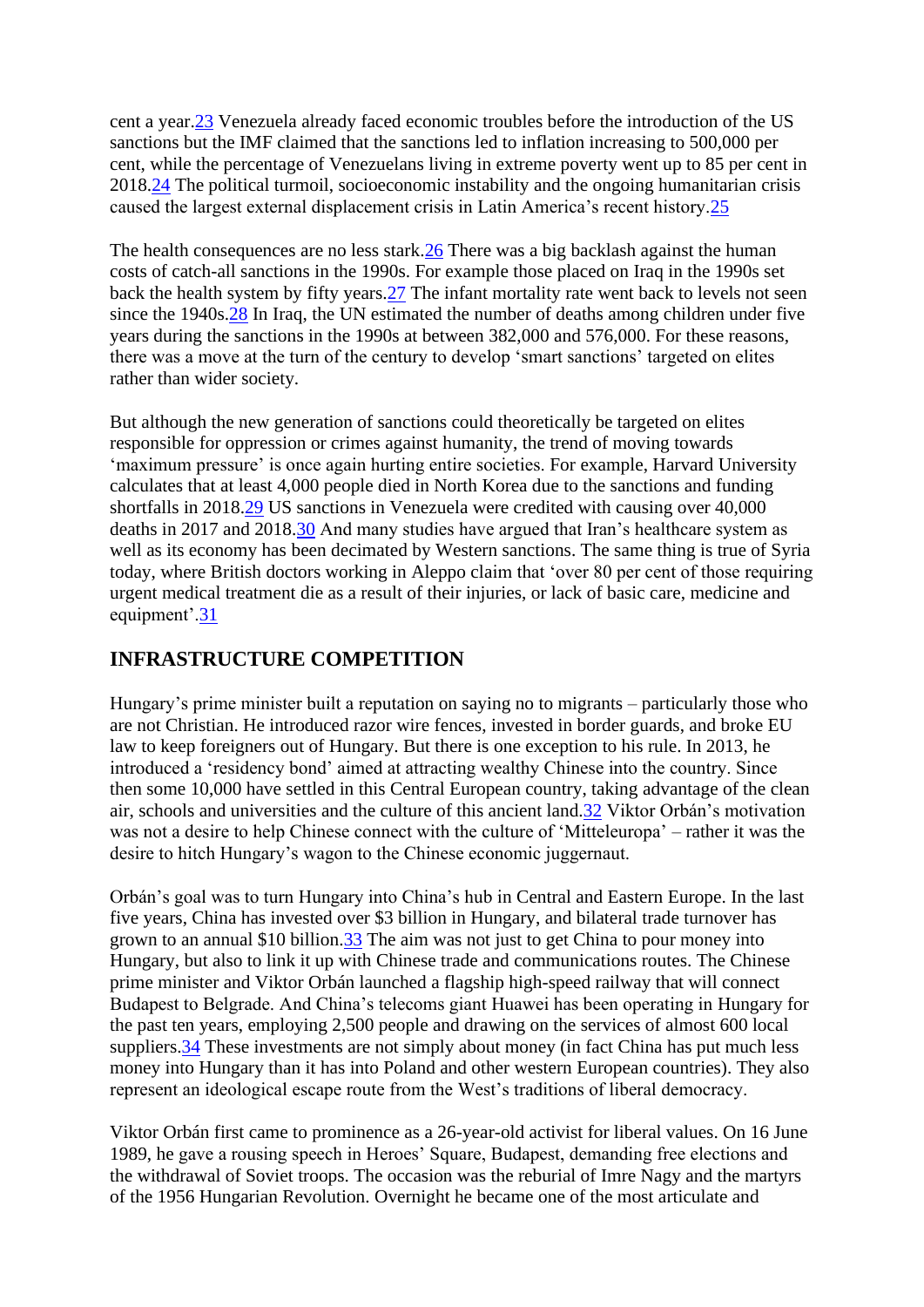effective advocates of the 'return to Europe', founding a political party committed to liberalism and rising to the premiership of his country at the tender age of thirty-five. After four years in power, he lost the elections and spent almost a decade in opposition during which he totally transformed his worldview.

When Orbán came back to power in 2010, his political project was about escaping from, rather than embracing, Europe. The erstwhile liberal reinvented himself as the biggest enemy of his previous philosophy. He rapidly set about centralizing power, reintroducing state planning and protectionism. And with an iconic speech at Băile Tuşnad in Romania (Tusnádfürdő) on 26 July 2014, he crystallized his ideas. 'A trending topic in thinking,' he said, 'is understanding systems that are not Western, not liberal, not liberal democracies, maybe not even democracies, and yet making nations successful. Today, the stars of international analyses are Singapore, China, India, Turkey, Russia … We are searching for … ways of parting with Western European dogmas, making ourselves independent from them … in this great world-race.['35](javascript:void(0))

It is striking how many countries who once queued up for EU membership are now trying to curry favour with China. Beijing's leaders have identified the second battleground of the age of unpeace: competition through the physical infrastructure of globalization. Many countries have understood that if they cannot be independent, the next best thing is to make their partners dependent on them. If all roads lead to Rome, countries are best served by becoming Rome. This quest for 'asymmetric interdependence' is encouraging leading regional powers – Russia, Germany, Brazil, South Africa, and Nigeria – to try to entrench their role as core economies. But few countries have taken the 'road' element of the saying as literally as China.

In 2013, President Xi Jinping announced the 'One Belt, One Road' project – later rebranded as the 'Belt and Road Initiative' (BRI) – intended to link China to cities as far away as Bangkok and Budapest, and develop the Eurasian coast. The original promise of the Belt and Road Initiative was to link sixty-five countries and markets, with China as the hub around which all the contact flows. China has promised to invest \$1 trillion – roughly seven times as much as the Marshall Plan[.36](javascript:void(0)) 'For a great power to rise, it needs the support of its periphery,' the Chinese nationalist thinker Yan Xuetong argues. The BRI is the most ambitious of China's infrastructure projects aimed at exporting China's surplus capacity while expanding its access to raw materials and export markets. That China has perfected infrastructure diplomacy should not come as a surprise: with over 160 Chinese cities boasting populations of more than one million (Europe has thirty-five) it has had to learn to build more infrastructure faster than any other power in history.

China's approach to international integration through infrastructure is very different from the EU's. The EU has also built infrastructure across the continent and with its neighbours, but its goal was always to try to bury power politics. Germany, in particular, was keen to use regional integration to assuage the fears of its neighbours. Berlin has struggled with a sense that the creation of the euro and the infrastructure for global supply chains has led other countries to feel that they are reduced to its periphery (as we explored in Chapter Three). But China, on the other hand, seems to see the projection of power as one of the explicit goals of its new infrastructure projects. It uses offers of infrastructure and aid to buy political loyalty and favours[.37](javascript:void(0)) These efforts are worrying many of Beijing's neighbours, who fear that China's Belt and Road project creates dependencies that can then be exploited. On the one hand is the fear of debt diplomacy – where China lends huge amounts of money to countries to build infrastructure and then demands political concessions when they inevitably struggle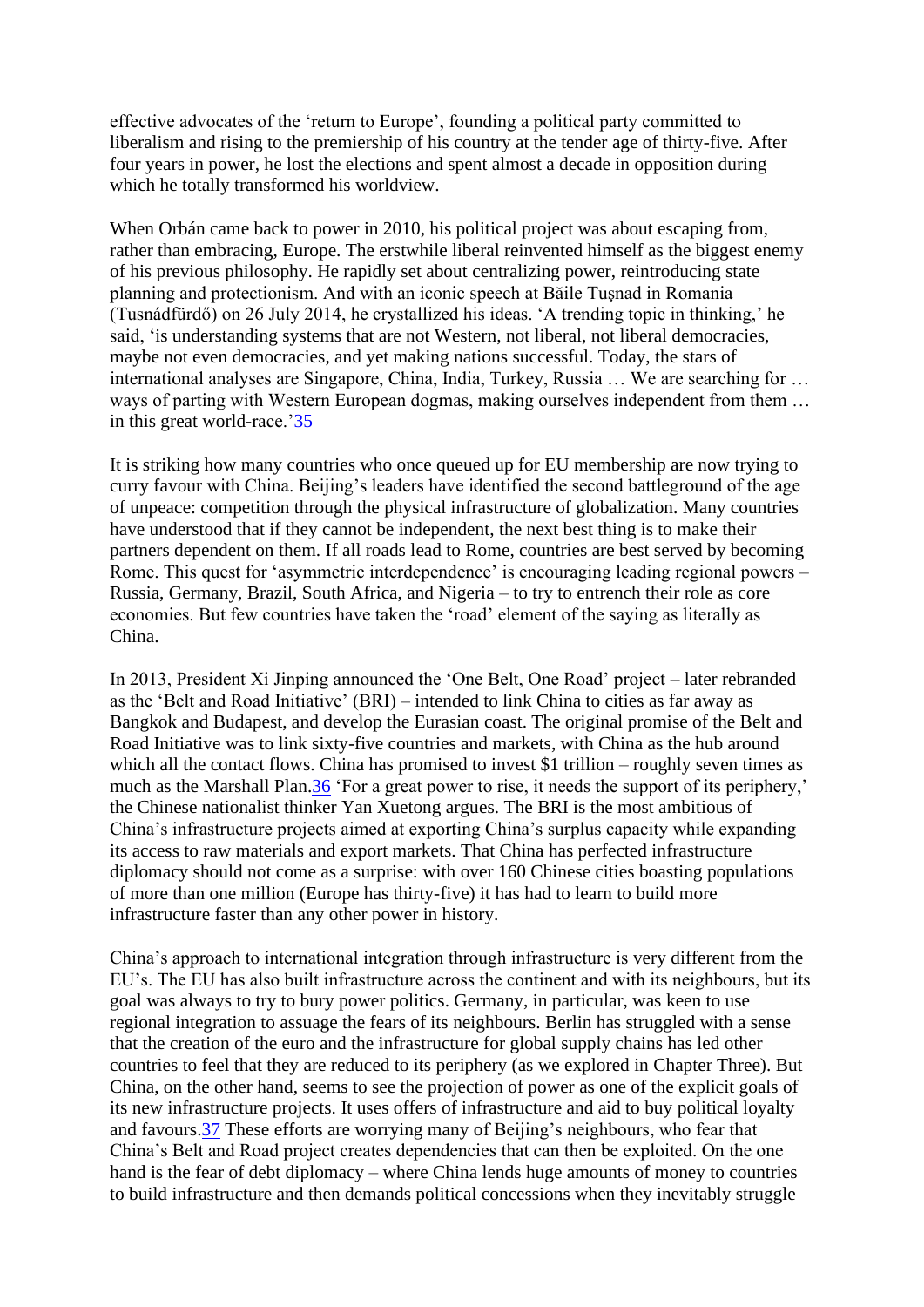to repay. The cost of the railway between China and Laos represents 80 per cent of Laos's annual budget, leaving the country very dependent on Chinese support[.38](javascript:void(0)) There are also more traditional security fears: that the transport containers full of shoes and T-shirts could as easily send tanks and soldiers from China into the continent. There are still residual memories across Asia of Japanese railway transports during the Second World War[.39](javascript:void(0))

As Covid-19 raged across the world and many economies were plunged into crisis, China's infrastructure projects also ran into trouble. Some states struggled to meet their debt payments and Chinese institutions paused their lending[.40](javascript:void(0)) As it navigates a developing world debt crisis Beijing will no doubt reassess its approach to political and economic risk, but Xi Jinping's signature project is seen as a generational one. What is more, even as the physical infrastructure projects are paused, Beijing is refocusing its energy on the digital side of the Belt and Road as we will see below[.41](javascript:void(0))

Hungary's strategy of binding itself to China is part of a search for geopolitical options. Orbán would rather be a small 'core' than rely on his country's position as part of Europe's large 'periphery'. By joining China's sphere of influence, he thinks he can counterbalance Germanic influences. But although he probably has very little to fear from Chinese troops, he may end up losing sovereignty as he drifts into a Chinese periphery.

## **WEAPONIZING THE DIGITAL WORLD**

If infrastructure is being weaponized in the traditional economy, the internet has been the front line of the new tech wars. In just a few years the internet has gone from being seen as the ultimate unifier of a global village to being seen as 'the perfect weapon'[.42](javascript:void(0)) There are several tech wars being waged between China and America which are turning the technology of connectivity into one that is dividing the world.

The first is a battle over cybersecurity, where America's National Security Agency is up against the Chinese Ministry of Public Security. Second, there is a tussle for primacy between corporate superpowers that pits US tech giants (Google, Apple, Facebook, Amazon, Microsoft) against China's new titans (Baidu, Alibaba, Tencent and Xiaomi). This conflict includes both hardware (chips, 5G, etc.) and software (AI, algorithms, data). It governs the flow of ideas, intellectual property and patents. A third battle over the rules of engagement has balkanized the internet into different worlds. And as time goes on these tussles are becoming entangled – and leading to ever more fragmentation, conflict and 'unpeace'.

It used to be that there were 'good' and 'bad' guys and 'fair' and 'unfair' competition. Everybody knew the rules. But now that is changing. The science and technology that united the world in the past is becoming the most divisive realm of the future. Just look at the story of these two tech leaders, a man called Zhu Hua and a woman named Wu Xifeng.

Zhu Hua likes to go by the hacker name of God Killer, but the grainy photographs of him on the FBI's 'most wanted' page give him a somewhat less than Nietzschean appearance. His chubby face and porcine features are scrunched up in different poses; in one he is snapped shovelling food into his open mouth. The FBI claims he is as greedy for data as for junk food – squirrelling away hundreds of gigabytes of sensitive information over a twelve-year period. That is why they made the rare move of taking him to court. The Grand Jury of the Southern District of New York indicted him for 'conspiracy to commit computer intrusion, wire fraud and aggravated identity theft'[.43](javascript:void(0))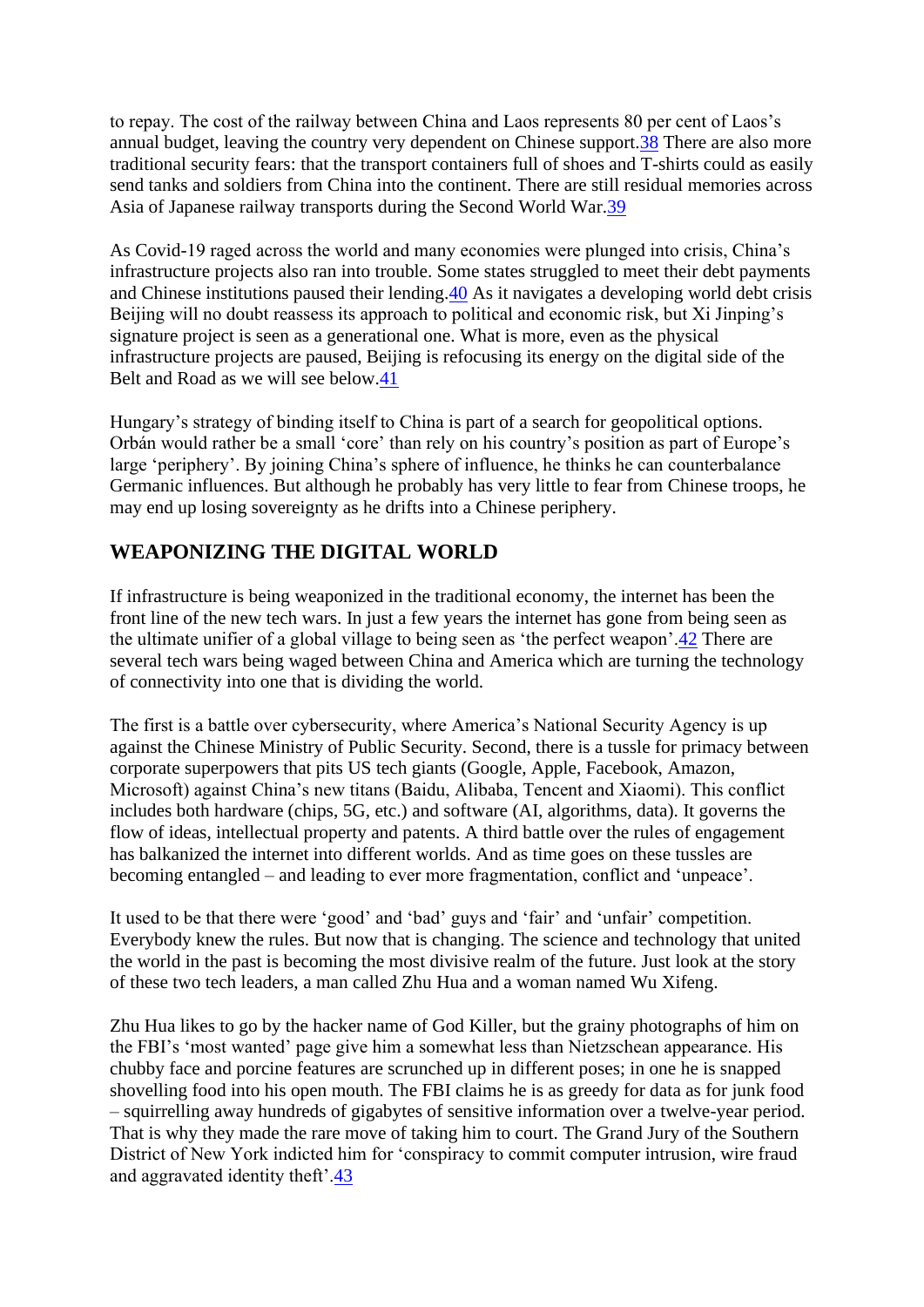Zhu is alleged to be a leading member of a hacking group that has gone under the names of 'Stone Panda', 'Red Apollo', 'Cloud Hopper' and 'Potassium' among others. Its members claim to work for a company in Tianjin, a second-tier megacity 80 km south of Beijing, but the FBI thinks this is a front for the Chinese Ministry of State Security[.44](javascript:void(0)) Stone Panda's hacking activities cover a wide spectrum of mischief, and their escapades are respected for their sophistication and audacity.

The grand jury indictment accuses Zhu of stealing intellectual property from at least forty-five commercial and defence technology companies in Brazil, Canada, Finland, France, Germany, India, Japan, Sweden, Switzerland, the United Arab Emirates, the United Kingdom and the United States. He is also accused of compromising the computer systems of the United States Department of the Navy and of stealing the personal information of more than 100,000 navy personnel (almost a third of the combined staff). Most of the sectors he snooped on – aviation, space, satellites, manufacturing, oil and gas exploration, computer processors – lie at the heart of the Chinese government's industrial plans. 'More than 90 per cent of the department's cases alleging economic espionage over the past seven years involve China,' said former Deputy Attorney General Rod Rosenstein at a press conference detailing the indictment. 'More than two-thirds of the department's cases involving thefts of trade secrets are connected to China.['45](javascript:void(0))

The US government knows a thing or two about surveillance. Edward Snowden has shown how the US National Security Agency turned the internet into a gigantic snooper's charter. The most important infrastructure is the network of fibre-optic cables that connect the world. Roughly 97 per cent of intercontinental traffic goes through just 300 cables[.46](javascript:void(0)) After 9/11, the US established the 'STELLARWIND' programme to suck up data going through US networks. As General Michael Hayden, the head of the NSA, said, 'This is a home game for us. Are we not going to take advantage that so much of it goes through Redmond, Washington? Why would we not turn the most powerful telecommunications and computing management structure on the planet to our use?' He was referring to the headquarters of Microsoft, but his activities also targeted AT&T and in fact managed to collect data directly from the cables – making it unnecessary to even ask permission from companies[.47](javascript:void(0))

The FBI's worries are not restricted to theft of intellectual property and surveillance – they worry about threats to lives and security. They know how much damage cyber attacks such as the Stuxnet worm we saw in Chapter Four can inflict. And so they are very worried about falling victim to attacks themselves. Even economically motivated attacks can kill accidentally. For example, the Russian ransomware 'WannaCry' attack in May 2017 was designed to extract money from companies, but as a by-product of its success it ended up disabling much of the British National Health Service's electronic infrastructure. It resulted in almost 20,000 cancelled appointments, 600 GP surgeries having to return to pen and paper, and five hospitals simply diverting ambulances, unable to handle any more emergency cases[.48](javascript:void(0))

These days there is as much attention on politics and psychology as on physical infrastructure. The USA has been obsessed with Russia's attempts to hack the 2016 presidential elections (a campaign known as 'Grizzly Steppe') as well as the fake news factories Moscow supported to spew out political misinformation. But Chinese groups like Stone Panda had been at work at similar operations before then, launching high-profile cyber attacks on the Commission on Elections in the Philippines in March 2016 (where it stole the details of 70 million voters) as well as on China-sceptic parties in Japan and Taiwan[.49](javascript:void(0)) Since 2016, there have been attempts to interfere with national elections in twenty countries, representing 1.2 billion people[.50](javascript:void(0))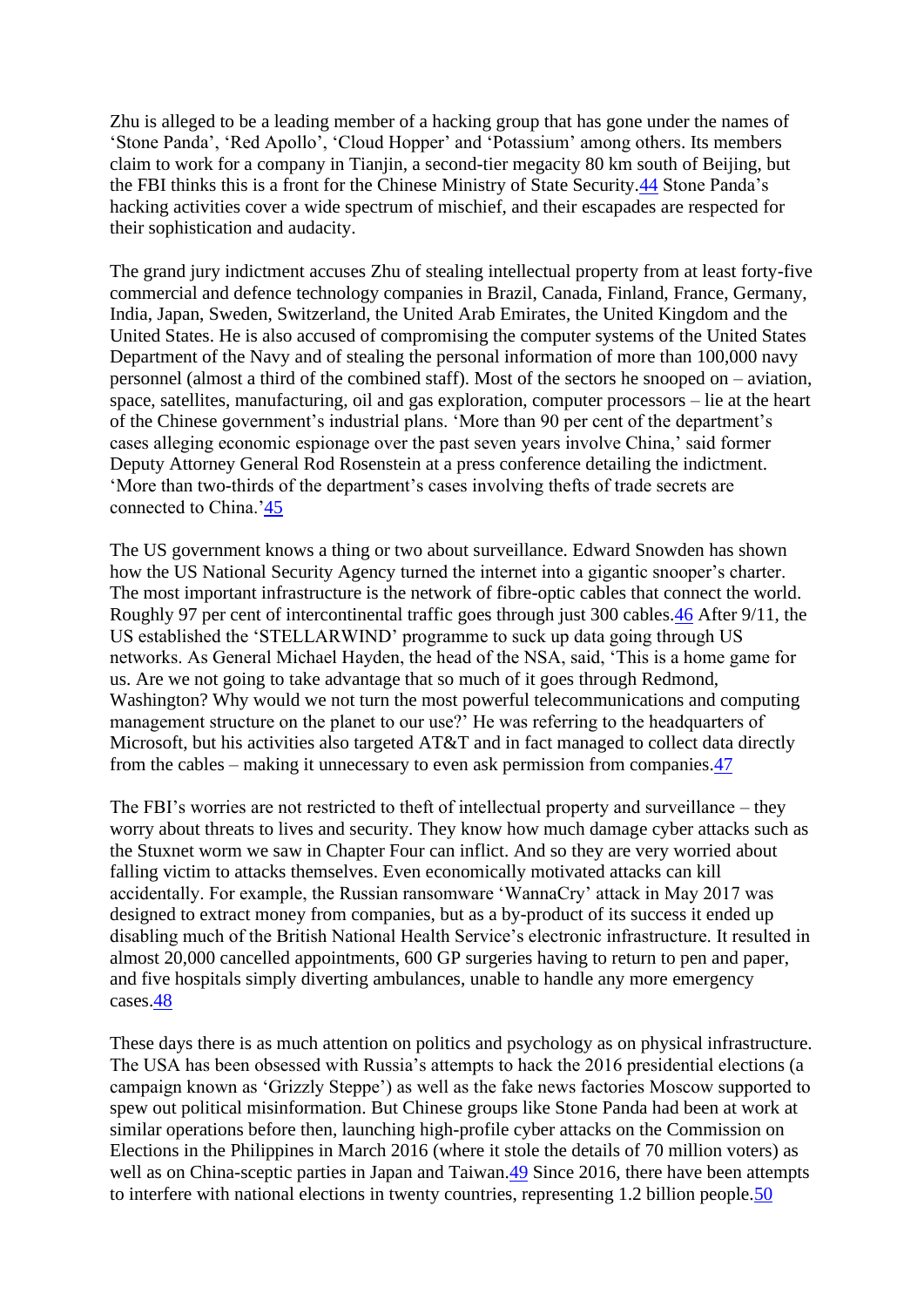Although many hacks were not particularly effective at their explicit aim they often achieved the broader target of making the democratic population fearful of interference and mistrustful of the results. In some cases the spread of disinformation can undermine the idea of truth itself.

Western societies feel increasingly vulnerable to multi-layered attacks. American cyber experts warn that individuals or small groups could take down the entire US electrical grid, incapacitate the UK's Trident nuclear submarine fleets or convulse the banking industry. And the use of disinformation could spread panic in an already rattled country.<sup>51</sup>

But what happened to the other tech leader, Wu Xifeng, is maybe even more consequential for the digital competition of the future. Professor Wu was seeking to find a cure for cancer rather than spreading viruses on American computers. She had worked twenty-seven of her fifty-six years at the University of Texas's MD Anderson Cancer Center, where she was director of the Center for Public Health and Translational Genomics. She was a naturalized US citizen and a model researcher with a publication list of 540 papers. The international cooperation she pioneered – including with universities and hospitals in her native China – was regarded as an embodiment of MD Anderson's mission to 'end cancer in Texas, America and the world'. But her approach came from the world of yesterday and fell foul of the new rules of engagement. No one accused her of stealing anyone's ideas. Her crime was to 'secretly aid and abet cancer research in China'. Although no formal charge was made – and no proof presented of her having given China any proprietary information – Wu was placed on unpaid leave while she was being investigated. In the end she quietly resigned her post in January 2020.

Ways of working that were encouraged for decades are now being criminalized. FBI agents read private emails and submit ethnically Chinese researchers to loyalty tests, even arresting them at airports. The philosophy behind the new approach was set out by FBI director Christopher Wray, who claimed that Chinese intelligence services use every tool at their disposal – including state-owned businesses, students, researchers, and ostensibly private companies – to rob intellectual property[.52](javascript:void(0)) 'China seems determined to steal its way up the economic ladder, at our expense,' he said, and alleged that whereas the Cold War was fought by armies and governments, the new contest is being waged, on China's side, by the whole of society. The USA now needs its own 'whole-of-society' response, he claimed. In today's Washington DC, worries have shifted from illegal hacking to the legal catch-up by China in areas such as 5G, artificial intelligence, quantum computing and blockchain.

There is also a lot of concern about the way that China is using the digital silk road to export many of its technologies and to shape global standards and norms[.53](javascript:void(0)) Beijing has been inspired by the nineteenth-century German industrialist Werner von Siemens' claim that 'he who owns the standards, owns the market'. As a result it has sent top officials to take up the leadership of global standard-setting bodies such as the International Telecommunications Union (ITU), the International Organization for Standardization (ISO) and the International Electrotechnical Commission (IEC)[.54](javascript:void(0)) As of 2019 China has also reached eighty-five standardization agreements with forty-nine countries and regions[.55](javascript:void(0)) When I was in Pakistan in 2019, I heard that the government was implementing a 'safe cities' project to introduce facial recognition and surveillance in the top big cities, an initiative that had been subcontracted to Chinese companies like SenseTime and its rivals. The Chinese government has exported its AI and surveillance technology to many countries around the world – from Azerbaijan to Zimbabwe. Furthermore, it has hosted media officials from thirty-six countries to three-week seminars on its sprawling system of censorship and surveillance. And, according to Freedom House, around forty countries have commissioned Chinese companies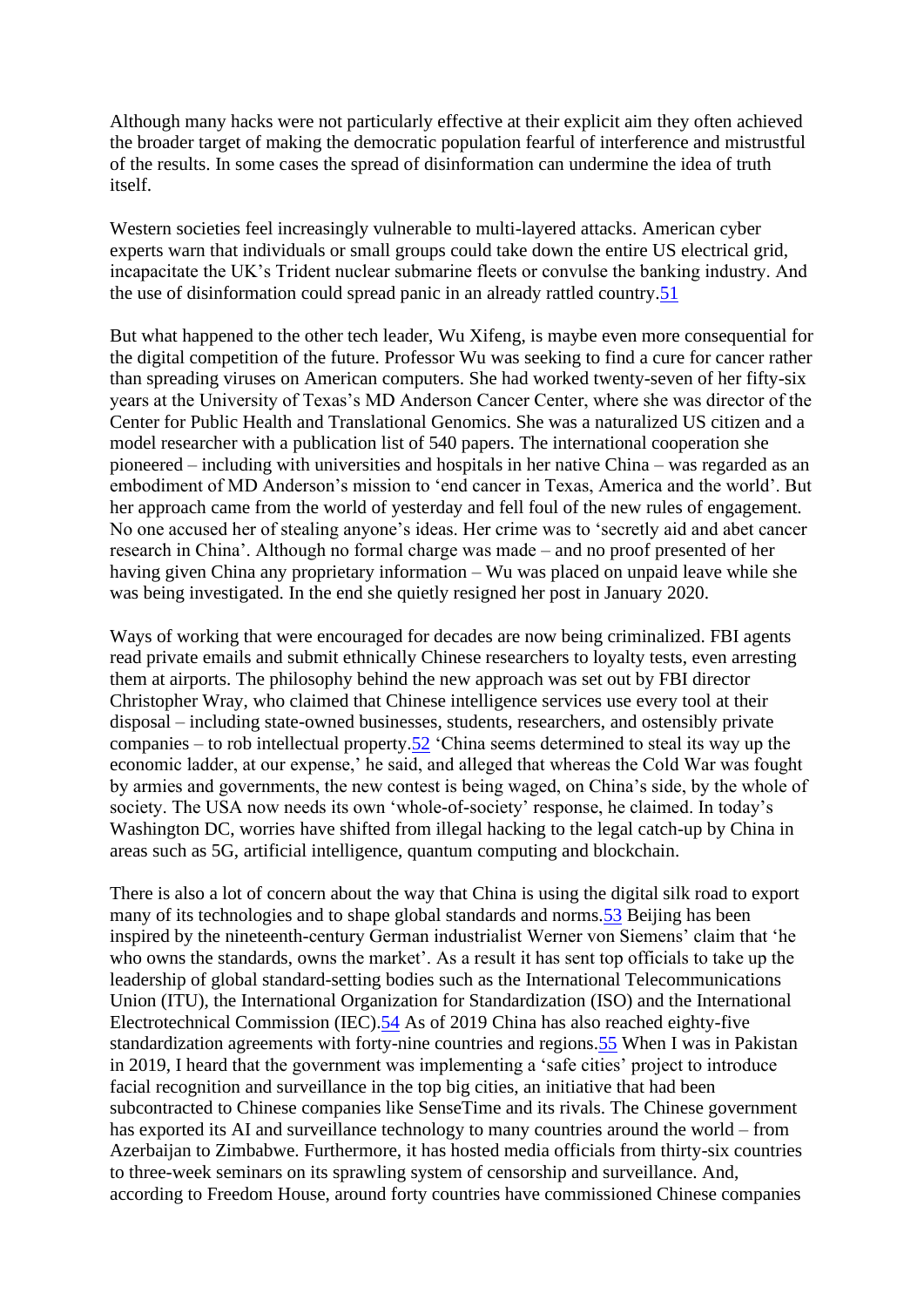to build their telephone infrastructure. The fear is that many countries will combine the use of Chinese technology with a vision of a 'managed internet' that prohibits free speech and keeps data in the country to allow the government to use it for surveillance[.56](javascript:void(0))

Long imagined as a cross-border, non-territorial global online commons, the internet is already becoming a maze of national or regional and often conflicting rules. Academics have identified several competing organizing philosophies for the internet[.57](javascript:void(0)) The original founders in Silicon Valley favoured an open internet with transparent standards and portable technology. But today it is competing with a Chinese internet where technologies of surveillance and identification help ensure social cohesion and security by targeting would-be criminals, terrorists or dissenters. The US attitude to the internet has evolved, and is now mainly commercial, treating online data as a commodity to be monetized while excluding others from using it. In contrast, Europeans are trying to create a 'bourgeois internet' which minimizes trolling and bad behaviour by offering strict privacy laws. Another philosophy – led by Russia – is of the internet as the soft underbelly of rival nations, which can be exploited for disinformation and hacking.

### **WEAPONS OF MASS MIGRATION**

'You are not the ones who picked up the body of the Aylan baby, nor the ones feeding the three million refugees,' said Recep Tayyip Erdoğan to the then EU Commission president in the middle of the migration crisis of 2015. 'You freaked out when there were fifty thousand refugees at the border and said, "What if Turkey opens the gates?" Look at me now. If you go any further, these borders will open.['58](javascript:void(0)) Erdoğan saw the 3 million desperate refugees who had come to Turkey as a bargaining chip to increase his power over its neighbours. In a Machiavellian game of politics he reportedly threatened to open the borders and ship the refugees by bus into the EU unless they acceded to his demands[.59](javascript:void(0)) The Turkish president successfully pressured the EU into agreeing to a refugee deal that earned Turkey  $\epsilon$ 6 billion, visa liberalizations and steps towards EU membership.

Erdoğan is not the first politician to use migrants and refugees in this type of blackmail. Migration experts have identified over seventy-five attempts to instrumentalize migration flows since the 1951 Refugee Convention came into force, more than one per year. 60 The number of refugees used in such moves ranges from a few thousand (Polish asylum seekers in 1994) to over 10 million (east Pakistanis in 1971). Libyan strongman Muammar Gaddafi famously threatened to 'turn Europe black' if it did not pay him  $\epsilon$ 4 billion to hold back migrants travelling to Europe in 2010[.61](javascript:void(0)) (Gaddafi had successfully used this tool in 2004, 2006 and 2008 and it was used again by Libyan warlords after he was deposed.)

It is no wonder that Gaddafi used this threat several times – research shows that the weaponization of migration is a particularly effective tool. In nearly three-quarters of these historical cases, the coercers achieved at least some of their articulated objectives, and in over half they achieved everything they sought, making this instrument of state-level influence more effective than war or sanctions[.62](javascript:void(0)) Migration is a particularly effective weapon for the weak against the strong. There is no way that countries like Cuba, Haiti, or Mexico could threaten the USA with military force. Their demographic time bombs have been more persuasive than real bombs could ever have been[.63](javascript:void(0))

Global migration has almost tripled in the past fifty years[.64](javascript:void(0)) There are now some 240 million people living outside their country of birth – enough to form the fifth-biggest state in the world[.65](javascript:void(0)) Some states have realized the potential of instrumentalizing it, turning the gateways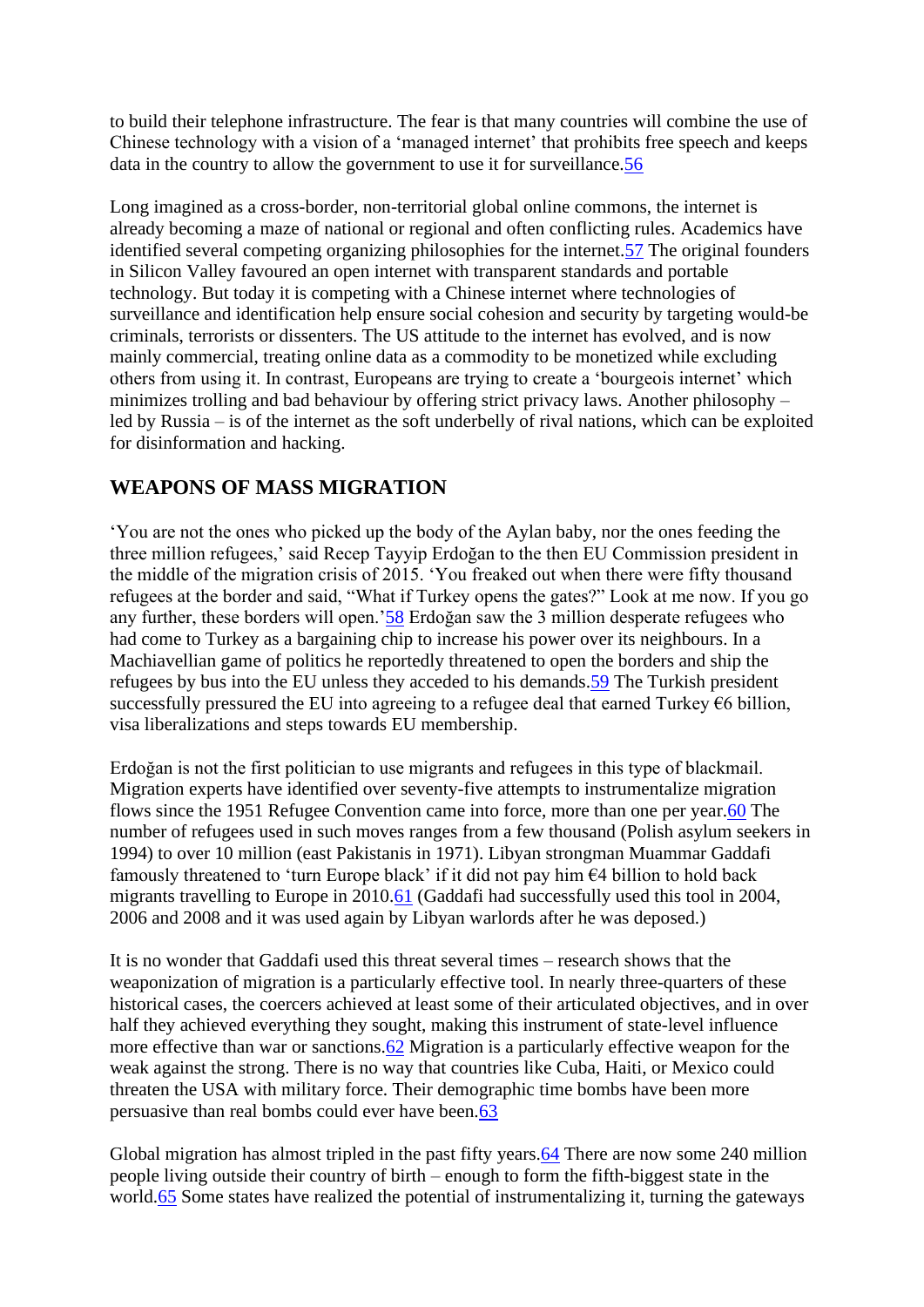of migration into a source of power. They have developed different approaches as 'Generators', 'New Colonialists', 'Go-betweens', and 'Integrators'.

The first group, *Generators*, actively engineer migration to use it as a weapon. During the Syrian war, the US General Philip Breedlove – who served as Supreme Allied Commander Europe in NATO – accused Russia of using its deliberate bombing of hospitals and other civilian centres in Syria to drive refugees into Europe[.66](javascript:void(0)) Russia has also used the large number of people from the post-Soviet states who live in it to blackmail their countries of origin. For example it threatened to restrict visas for the millions of settlers from Tajikistan (who sent large remittances back home) if their government refused to join Moscow's Eurasian Economic Union in 2014[.67](javascript:void(0)) In a much less violent manner, the former British Prime Minister Theresa May obliquely threatened the EU with 3 million repatriates, in the Brexit negotiations, by not initially guaranteeing the right to remain for EU migrants in the UK.

The second category, *New Colonialists*, encourage their own populations to emigrate and flex their geopolitical muscles through these human ties[.68](javascript:void(0)) Just as settlers from Europe spread across the world to the benefit of their homelands in the eighteenth and nineteenth centuries, the most mobile citizens of the twenty-first century are helping their countries of origin to get access to markets, technology and a political voice beyond their borders. For example, there are tens of millions in the Chinese diaspora around the world, and over a million who have settled in Africa alone. And when some of those migrants return to China, the skills and knowledge they have picked up are expertly harvested – as we saw with the ex-Microsoft staff at SenseTime. Called 'sea turtles', these returning migrants dominate China's technology industry.

The other continent-sized country, India, also has a diaspora of about 20 million Indian citizens who are extremely successful and hyper-connected. One in ten companies in Silicon Valley is set up by Indian-born entrepreneurs. Google and Microsoft's chief executives are Indian, as are the inventor of the Intel Pentium processor and the chief technology officer at Motorola. How does this benefit India? For one, India gets \$58 billion in remittances every year, the highest number worldwide and almost 4 per cent of its GDP, more than it spends on education. And while it is impossible to prove a causal connection, the influx of Indians into America also coincided with a shift in both countries' geopolitical orientation. The historic deal which saw the US recognize New Delhi's nuclear ambitions in 2005 marked the end of its policy of equidistance between India and Pakistan.

The third group are *Go-betweens*, like President Erdoğan. These are countries that use their geography to extract concessions from migration-phobic neighbours. They don't create migration flows themselves but exert power by opening and closing borders as it suits them. Cuba has taken on this role with the United States several times in recent history, most famously during the Mariel boatlift of 1980, during which 125,000 Cubans reached Florida (a number of whom had been released from prisons and mental health institutions). Niger – a major transit hub through which 90 per cent of all West African migrants pass on their way to Italy – succeeded in extracting  $\epsilon$ 600 million from the last EU aid budget. Go-betweens' power usually appears suddenly, but they are at the mercy of geography and have little control over the timing of their power surge.

The fourth group are the *Integrators*. These are at the receiving end of migration flows and know how to use them to their advantage. For all the anti-migrant rhetoric in the twenty-first century, migrants are major drivers of global productivity, particularly in developed economies. Migrants create \$7 trillion per year – almost 10 per cent of global GDP – even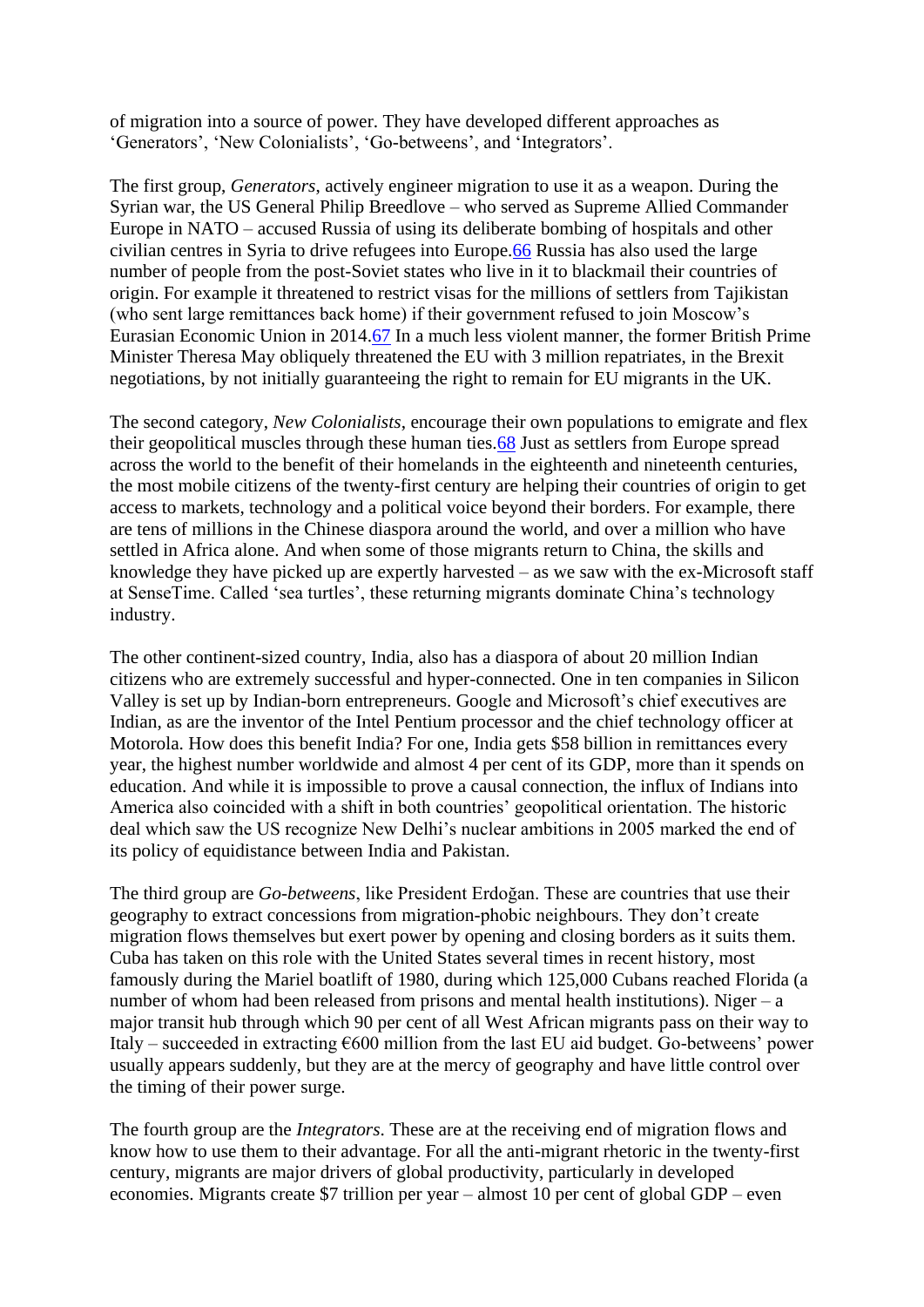though they only represent 3.4 per cent of the world's population[.69](javascript:void(0)) By moving to more productive regions and occupations, migrants contribute more to global GDP than they would have in their country of origin. Much more would be possible. McKinsey estimates that up to \$1 trillion additional annual output would be possible through better integration in destination countries[.70](javascript:void(0)) There is a huge economic dividend for countries that get integration right, a McKinsey Global Institute report notes[.71](javascript:void(0))

Libraries have been filled with accounts of how the United States has benefited from its ability to transform the brightest and the best from around the world into American citizens. Angola and Brazil have now reversed the brain drain and are receiving large flows of immigration from their former colonial power, Portugal.

But the two most eye-catching experiments in integration in recent times are in the Middle East: Israel and the so-called Islamic State (IS). Israel is the only country whose population has multiplied by nine in the space of fifty years. It is probably the first country to have a word – 'Aliyah' – for migrating to it. This is supported by a government infrastructure of 'Aliyah consultants' offering free one-way flights, language classes and practical support. A book that showed how Israel has reinvented itself as a digital 'start-up nation' asks the question: 'How is it that Israel – a country of 7.1 million people, only sixty years old, surrounded by enemies, in a constant state of war since its founding, with no natural resources – produces more start-up companies than large, peaceful, and stable nations like Japan, China, India, Korea, Canada, and the United Kingdom?['72](javascript:void(0)) The answer is immigration.

Neither would be happy with the parallel, but before it was bombed out of existence, IS's rapid emergence on the map drew many lessons from the Israeli example. It has also adopted a word for migrating to it – 'Hijra' – an Arabic word meaning 'emigration', evoking the prophet Muhammad's historic escape from Mecca, where assassins were plotting to kill him, to Medina. The so-called Islamic State may not have been recognized by anyone as an actual state, and it was eventually defeated militarily, but for many months it was one of the most successful receivers of migration. According to the Soufan Group, between 27,000 and 31,000 people travelled to Syria and Iraq from eighty-six countrie[s73](javascript:void(0)) – and that is before you count all the groups around the region that declared loyalty to it, not to mention individuals in Western capitals who have claimed to be inspired by it. Against all the odds, IS was able to create a functional proto-state (complete with flag, currency, administrative structures, police); to enlarge and defend a large amount of territory (IS ruled at some point over more than 34,000 square mile[s74\)](javascript:void(0)); to generate income (taxes, exporting oil, extortion, etc.) and to encourage more migrants to come (through the use of 'celebrity' fighters, propaganda videos and social media)[.75](javascript:void(0)) That it managed to survive for so long – in spite of the fact that it had united the USA, Russia, Iran, Israel and Saudi Arabia against it – was surprising.

The migration superpowers have had a huge impact on global economics and politics. The richest countries that first benefited from the globalization of trade have clubbed together in a group called the 'G7'. But another batch of countries outside the G7 – China, India, Israel, Libya, Niger, Russia, and Turkey – have used migration to increase their clout. They could be called the 'M7'. Emigration, immigration, and control over the flow of people are now currencies of power. States that follow the M7's lead and adapt to this new age could supersize their geopolitical heft.

### **LAWFARE**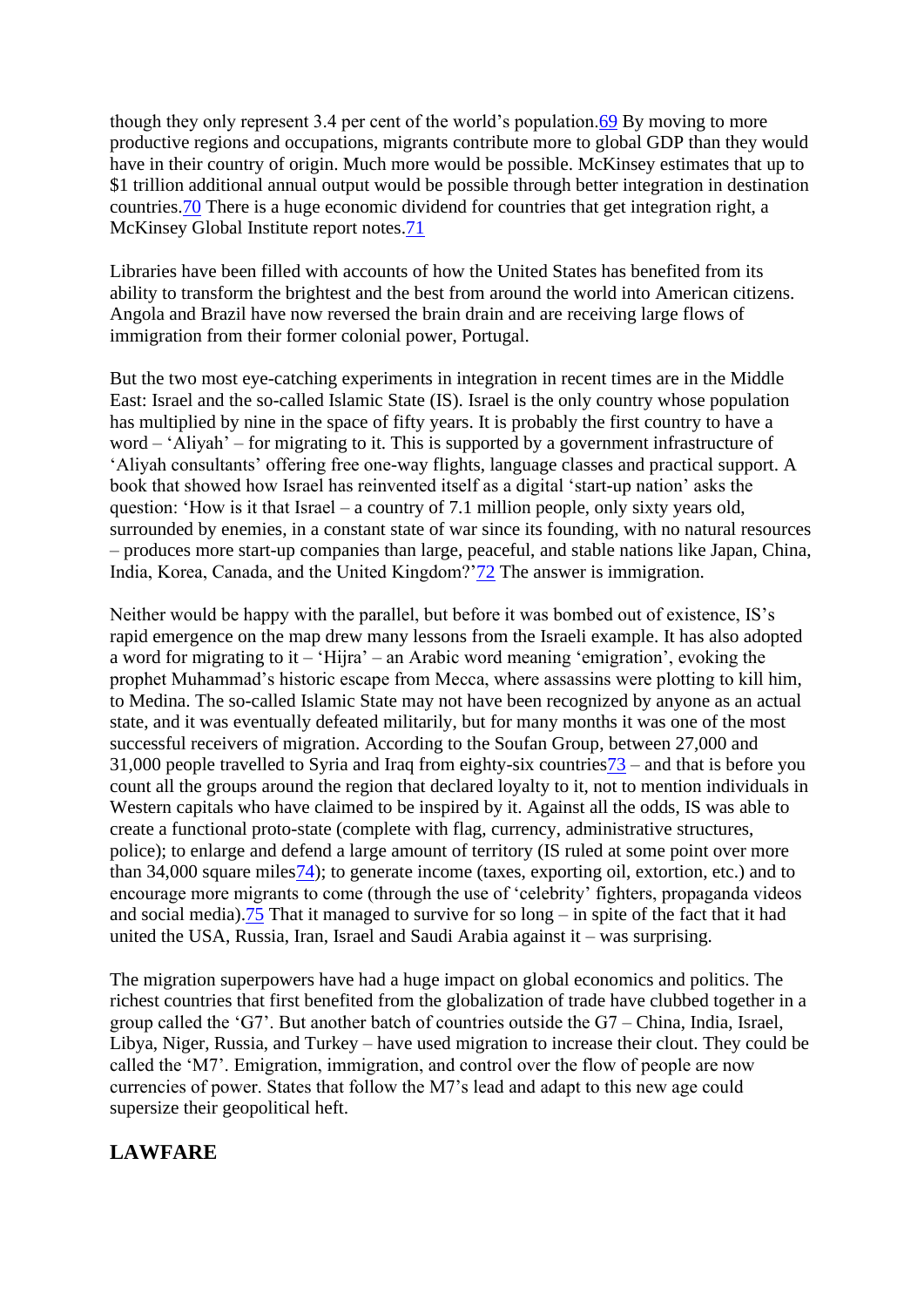In a connected world, we have no option but to work together to solve problems like climate change. What, after all, is more connected than the air we breathe, the water we drink and the climate we live in? There is as yet no 'Planet B', in spite of the best efforts of the super-rich to explore space travel. The big hope for globalists everywhere has been that climate change will shock national leaders out of their petty competition and instead focus their minds on protecting the future of the planet.

In 2018 the teenage activist Greta Thunberg sprang into the world like an envoy from the future with a warning about the suicidal course the world is set on[.76](javascript:void(0)) The school strikes she started at the age of fifteen were a model for others all around the world as well as for new activist movements such as 'Extinction Rebellion'. In order to avoid the destruction of humanity, she urges us to focus on the fate of the planet as a whole, rather than on the relative performance of individual countries. She wants carbon-reduction deals to be governed by international law rather than the power of individual nations. And she cares about scientific truths rather than political slogans. Thunberg distilled the argument for global governance into a new political philosophy. Where global survival is at stake there can be no space for national interests or power games. The only distributional struggle she recognizes is between the old people who run the earth and the young who will inherit it. There are no shades of grey – only fact and fiction, action and inaction. The world is on fire, she explains, and we need to act now in order to save it.

International law was intended to be a way of peacefully settling disputes between discordant nations. After the Cold War, multilateral institutions were supposed to be the benign invigilators of a new era of 'win-win' cooperation. But security experts have since come to regard international law as a weapon against hostile countries – they have nicknamed it 'lawfare' – while the institutions designed to administer it are becoming an important front for geopolitical competition.

There are many examples of countries undermining the international system by gridlocking institutions or pushing for a selective application of the rules. Emerging powers such as India, Russia and China have sought to frustrate the established powers by disrupting their use of existing institutions – from supporting well-known human rights abusers for election to the UN's Human Rights Council, to blocking the WTO's Doha Round of trade talks, or stopping the Organization for Security and Co-operation in Europe (OSCE) from conducting independent election observation missions. At other times they have even ignored their edicts, as Russia did over the 'open skies' agreement or China over the territorial rulings of the International Court of Justice in the South China Sea.

Emerging powers claim – although this is contested in Western capitals – that this behaviour has been mirrored by the United States and its allies, which have increasingly sought exceptions from the rules for themselves. For example, Washington calls on other countries to abide by the law of the sea, although it has not itself ratified the relevant UN convention. The EU and the US talk about the inviolability of borders and national sovereignty, but tried to change both norms through their intervention in Kosovo (which they tried to retroactively legitimate by coining the 'responsibility to protect').

As these universal institutions have become gridlocked, many countries have begun to work around them. There is a global trend towards forming competing, exclusive 'mini-lateral' groupings, rather than inclusive, universal multilateral projects. These groupings, bound by common values – or at least common enmities – are made up of like-minded countries at similar levels of development.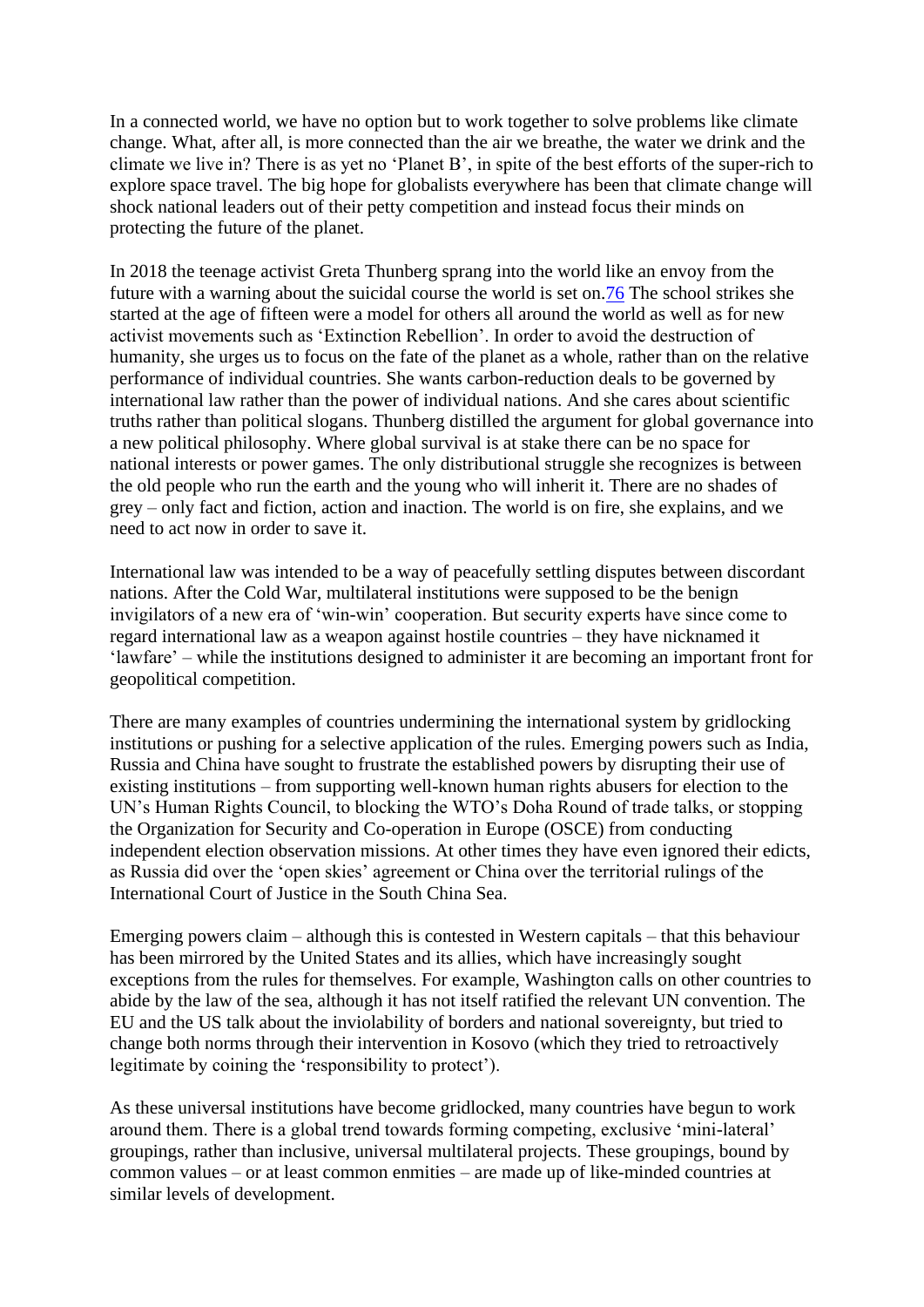Frustrated by Chinese and Russian vetoes on everything from trade to human rights, the West began creating new groupings outside the universal institutions – such as the Trans-Pacific Partnership (TPP) in Asia and the Transatlantic Trade and Investment Partnership (TTIP) – that exclude Beijing and Moscow. In parallel to the Western order-building projects, Moscow and Beijing began to craft a 'world without the West' with a new set of groupings that include the BRICS (Brazil, Russia, India, China and South Africa), the Eurasian Economic Union (EEU) and Regional Comprehensive Economic Partnership (RCEP), as well as a host of subregional bodies. China has worked to promote parallel institutions to the Western-created ones – such as the Asian Infrastructure Investment Bank (AIIB) and the Shanghai Cooperation Organization (SCO) – some of which complement the existing order and some of which compete with it. These new friendship groups often struggle to agree very much, but their existence serves to weaken the legitimacy of global institutions.

Rather than embodying a new consensus, Greta Thunberg's speeches were assaulted by leaders such as Donald Trump, Jair Bolsonaro and Scott Morrison. Instead of treating action on climate change as a common project to save the planet, these leaders have tried to weaponize it to help their own economies while punishing others. If they deploy these weapons at international climate conferences, they risk derailing the entire negotiations. The giants of the Global South – countries like China, India, and Brazil – are now in absolute terms the world's biggest emitters. But they still have relatively low emissions per capita and point out that the developed economies have been the top carbon emitters for over a century. At the same time, the developed world is not willing to face up to fundamental changes in its way of life. Leaders like Australia's Scott Morrison have resorted to climate-change denial to avoid their responsibilities; in the face of national wildfires in January 2020 that burned 46 million acres and affected nearly 3 billion animals, reportedly among the 'worst wildlife disasters in modern history', Morrison went on holiday to Hawaii[.77](javascript:void(0))

Although Trump has departed – and Biden has rejoined the Paris Agreement – he was more of a symptom than a cause of the change in the climate negotiations. In the brief period of Greta Thunberg's life, the world has gone in exactly the opposite direction from her political doctrine: power has triumphed over law, politics over science and nationalism over internationalism. The Kyoto Protocol which was signed in 1992 had many flaws but it was broadly in line with Greta's recipe for survival: a multilateral treaty, with legally binding international targets, determined by the world's best scientists. But Kyoto was like a grape that withered on the vine. And the Paris Agreement of 2016, the best hope for a successor, represents a very different approach. It was hailed as a triumph only because hopes of getting a global agreement were so low. The reality is that it is much less constraining and intrusive than the Kyoto Protocol, which held national governments to commitments bound by international law. The Paris Agreement, on the other hand, left all the big countries free to adopt the national energy policies they had already decided on, while pretending that they had made a deal to tackle the climate emergency together. Meanwhile the planet burns.

Since the first global intergovernmental meetings on climate in 1988, global  $CO<sup>2</sup>$  emissions have risen by 40 per cent. The planet has already warmed by 1°C since we began burning coal on an industrial scale – and it could rise four times that amount by the end of the century[.78](javascript:void(0)) Over half the world's rainforests have been chopped down since the 1960s[.79](javascript:void(0)) Half of the Great Barrier Reef has been bleached into an underwater grave by rising water temperatures. And the United Nations warns about the 'sixth mass extinction' which could wipe out over a million species of plants and animals[.80](javascript:void(0))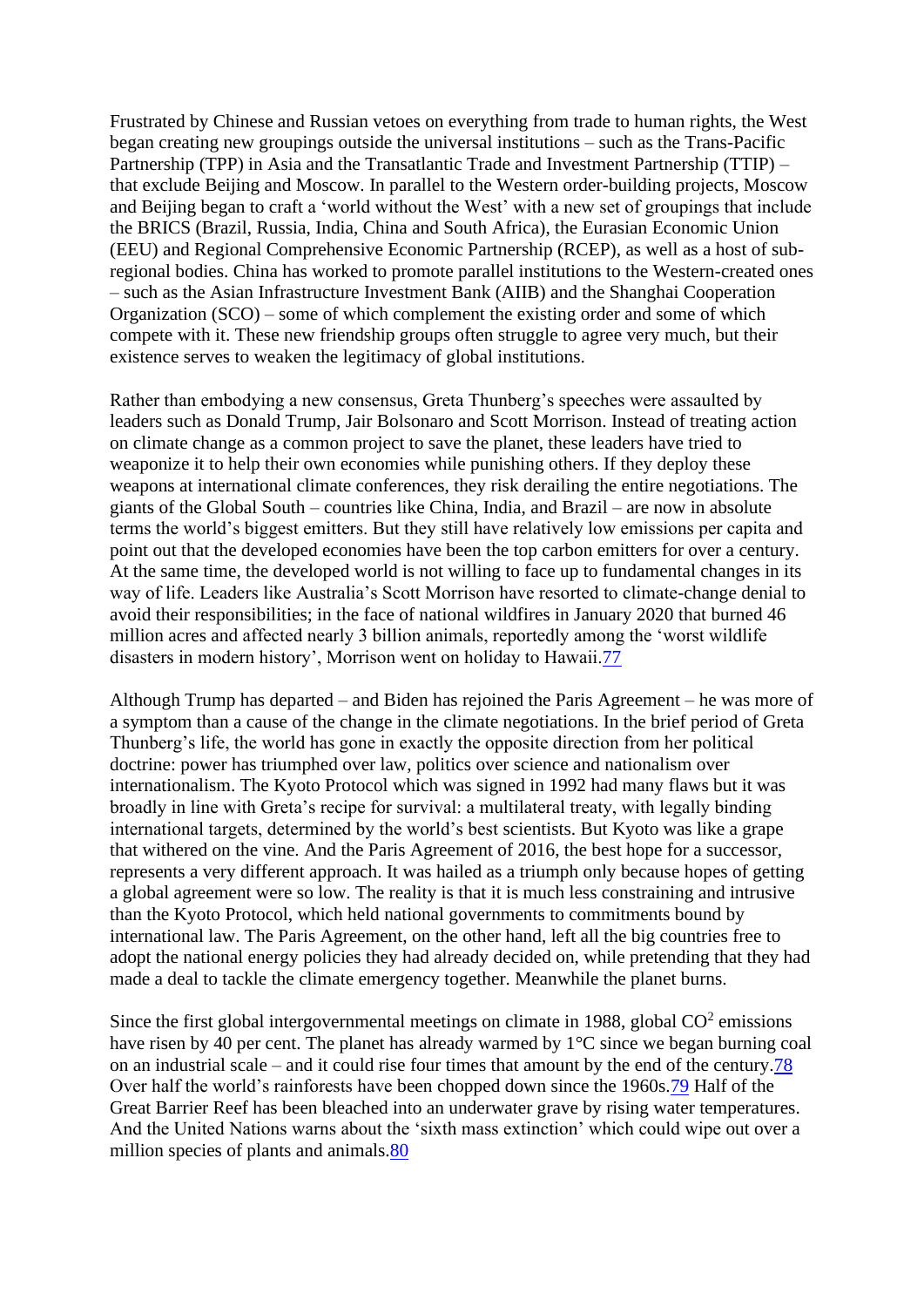All this risks making Thunberg an envoy from a future that will never be. The softness of the Paris climate deal in relation to Kyoto is emblematic of a more profound hollowing out of international treaties over the last fifteen years. The same logic of non-binding agreements lies at the heart of the UN's Sustainable Development Goals and its Global Compact for Migration. Maybe most worrying is the way this approach is being exported to areas such as nuclear weapons, as successive arms control treaties are discarded[.81](javascript:void(0))

Connectivity, it seems, encourages some citizens and states to think about their own relative interests rather than focus on the welfare of the whole. The technology of connectivity was embraced by a globalized economy, powered by footloose capital with a logic of growth, expansion, and accumulation. This created huge concentrations of wealth and poverty which make cooperation difficult, because working for common interests results in asymmetrical rewards. Once this is overlaid with the psychology of envy unleashed by social media it becomes even harder to get citizens to focus on the common good rather than their relative situation in a global pecking order. One of the most dramatic examples of this was the online (dis)information campaign against the UN Global Compact for Migration that led to political crises in several European governments – Belgium, Estonia, Slovakia – and a decision to withdraw from the deal by almost twenty countries[.82](javascript:void(0))

The loss of control that comes from connectivity has also damaged faith in the power of government. Most people are aware that global problems cannot be solved alone. These feelings of powerlessness often lead to cynicism about the possibility of *any* solution emerging – what economists call 'collective action problems'. All too often, leaders and citizens conclude that the most rational short-term strategy is to do nothing oneself and hope that others will solve the crisis.

## **THE TIES THAT BREAK**

With the collapse of the Soviet Union at the end of 1991, a divided world living in the shadow of the bomb gave way to a world of interconnection and interdependence. For some, it heralded the end of history, as a largely united world pursued the benefits of globalization. But contrary to the widespread hopes of the time, burgeoning connections between countries did not eradicate the tensions between them. The power struggles of the geopolitical era persisted, but in a new form.

This chapter has shown how trade wars, tariffs, sanctions and regulatory competition have weaponized the world's economic links. Our new physical and virtual global infrastructure enables countries to compete with each other by increasing their links to other countries – while denying contact to their rivals. Worldwide movements of people are also a source of power, as some countries leverage refugee flows or mobilize their diasporas overseas. Even international law has been turned into a weapon, as rival states manipulate it to achieve political goals rather than using it to limit their confrontations.

The forces binding people together have become battlegrounds, and each power has a different strategy for fighting in our new age of unpeace.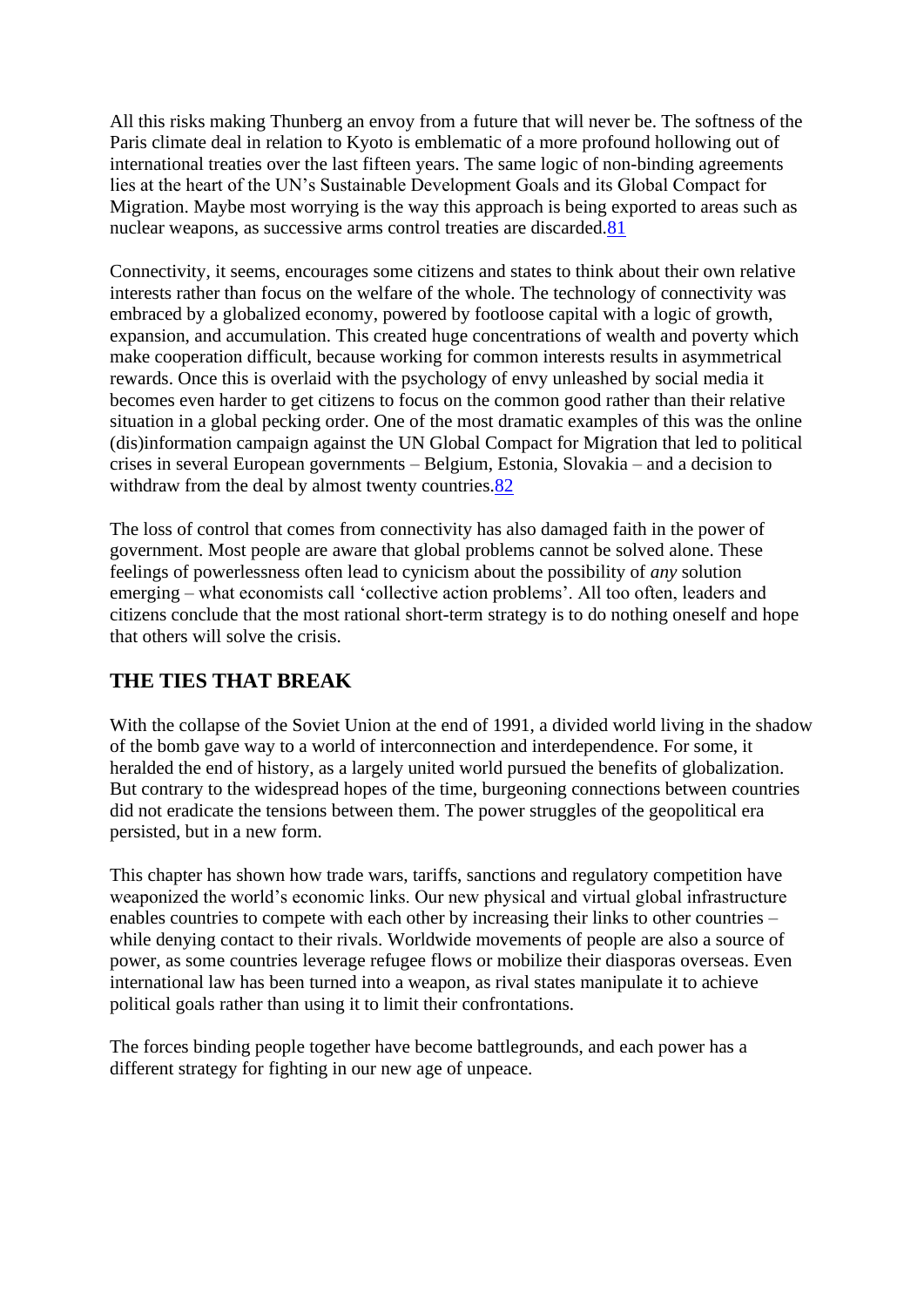# **CHAPTER SIX:**

### **The New Topography of Power**

Many fairy stories start with the words 'Once upon a time', but for most of history there was no commonly agreed idea of time. In fact, global time zones are one of the most revolutionary modern inventions. For most of human existence, people might as well have lived in different galaxies. Civilizations rose and fell. They had their own languages, cultures, religions, social mores, technologies and little or no contact with each other. In some ways, the story of humanity is an account of the gradual creation of one world. Around 10,000 BC, Earth was home to thousands of self-contained worlds. By 2000 BC they had consolidated into a few hundred and by AD 1415 – with the onset of European colonialism – it had become a few dozen[.1](javascript:void(0)) The possibility that there could be any kind of 'global consciousness' only emerged in the second half of the nineteenth century[.2](javascript:void(0)) Before that, the 'known world' in many continents stretched only a few miles inland from the coast[.3](javascript:void(0)) But within the course of a few years all countries were explored, mapped and locked into a single global system through industry and empire. The period from 1850 to 1914 saw a wave of travel, trade and conquest which shrunk, connected and standardized the world – making it possible for the first time ever to apprehend the planet in its entirety. And one of the most important foundations for this was the unification of time[.4](javascript:void(0))

Before the world agreed on a 'standard time', the clocks on church towers, town halls and train stations in every city, town and village in Europe and North America were set according to the passage of the sun. In 1875, seventy-five railway times were used in the United States: six in St Louis, five in Kansas City and three in Chicago[.5](javascript:void(0)) Even in the mid-nineteenth century, the idea of universal standardized time was still a utopian political project, advanced by idealists and eccentrics. Sandford Fleming (1827–1915) was a Scottish-Canadian administrator, engineer and inventor who designed Canada's first postage stamp, created a vast body of surveys and maps, and engineered much of the Intercolonial and Canadian Pacific Railways. But his most enduring achievement was the creation of worldwide standard time. In 1876, after missing a train in Ireland because of confusion about the timetable, he began writing a series of papers and pamphlets calling for a single way of measuring time, which he believed would be the prelude to the emergence of a world united by trade, technology and mutual understanding[.6](javascript:void(0)) Fleming was a delegate at the International Meridian Conference in Washington DC in 1884, which translated his idealistic dream into an international treaty, and settled on a single, unified 'world time'. It took years for these ideas to be implemented, but by the end of the nineteenth century they had achieved unstoppable momentum. Time was not only standardized, but also democratized through cheap pocket watches, which became almost as ubiquitous as mobile phones today. The historian Jürgen Osterhammel has documented in intricate detail how these technologies led to the birth of the modern world and spawned the creation of a series of global networks of trade, communications, travel and ideas[.7](javascript:void(0))

If the long nineteenth century was a period when the world came together, the short twentieth century was defined by a logic of division. But when the Soviet Union collapsed in 1991, a second wave of connectivity could begin, facilitated by a revolution in information and communications technology that was almost as significant as the invention of the steam engine and the telegram. As a result, we're linked today in ways that Sandford Fleming could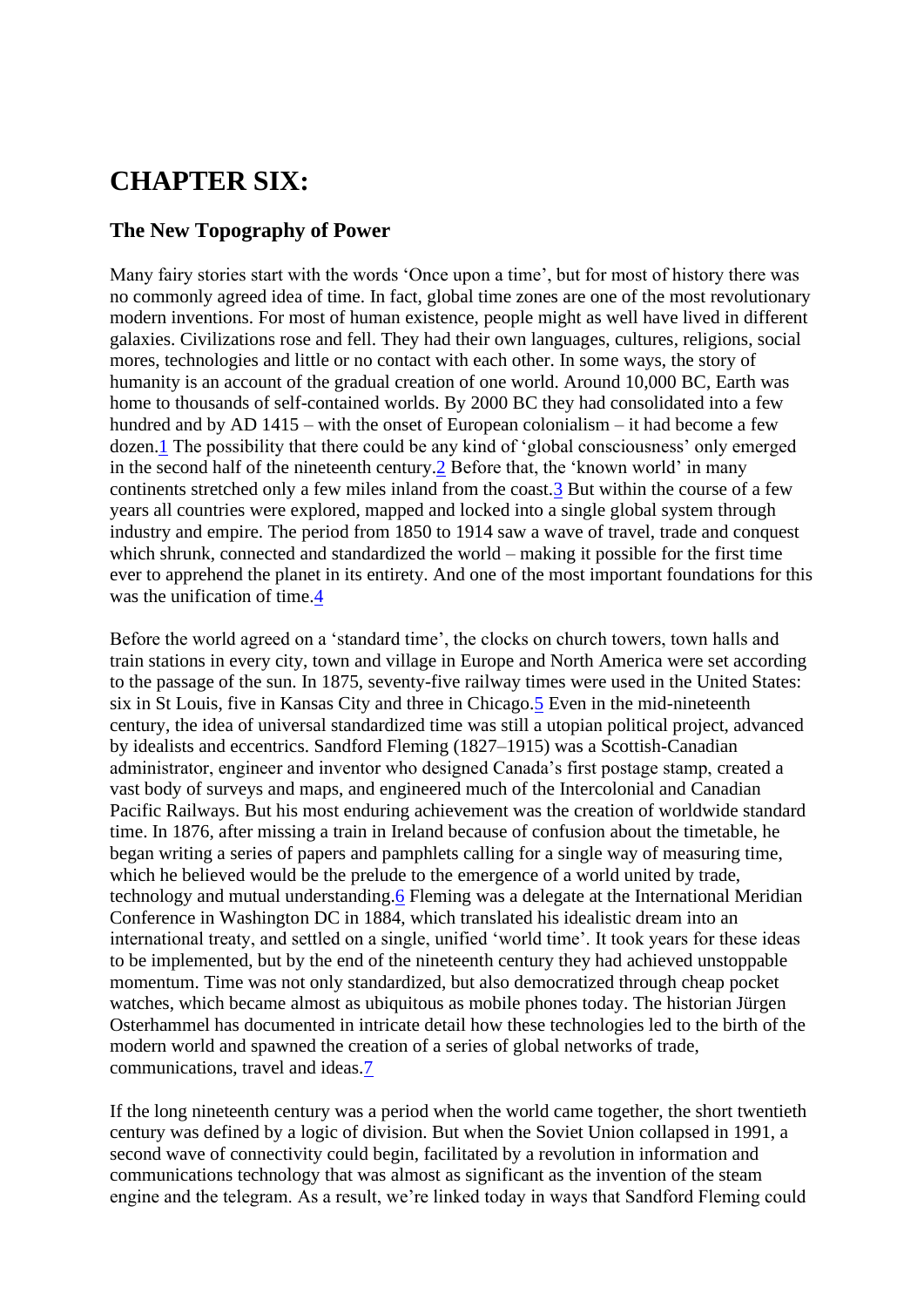never have dreamed of. Half of the planet is now connected by smartphones and the internet into a single human-made network. And if the unification of time enabled countries to become linked, the unification of information has the potential to exponentially thicken our networks of connection, almost obliterating the distinction between home and abroad.

If Sandford Fleming was one of the most effective pamphleteers and campaigners for the first era of connectivity, the equivalent for the second era is the journalist Thomas Friedman, whose knack for reducing complex ideas to simple concepts has led millions of people to buy his paeans to globalization. At the beginning of the millennium Friedman's *The World Is Flat* was a bestselling book and on every businessperson's list[.8](javascript:void(0)) His book looked at the ten forces that were flattening the world – from supply chains to wireless communications. And once they had levelled the global economy, Friedman told us, we should expect a frictionless level playing field.

But in fact, globalization created winners (up) and losers (down) within countries and across them. It reshaped the topography of individual countries and of the international system in a way that leaves us in a much more complex world. The world we are inhabiting today is not just round but mountainous too. To understand its topography we need to spend some time looking at the theory of networks.

## **HOW NETWORKS UNITE AND DIVIDE THE WORLD**

Political scientists, economists, pollsters and international relations experts have developed models for understanding the world that focus on the individual incentives and powers of voters, consumers, statesmen and diplomats. But these models are increasingly unable to explain the ways of a world connected into a single networked system.

How many predicted the global financial crisis, the Arab uprisings, Brexit, the election of Trump? How many foresaw the collapse of newspapers, the rise of Uber, or Airbnb? And how many anticipated the way governments and people would react to Covid-19? But most importantly, how many thought that all of these upheavals would take place within a single decade? The sort of political upsets that are meant to happen once in a century seem to be happening every fifteen minutes.

A lot of the unpredictability in our economies, technological systems, politics and society stems from how they organize themselves. If the industrial era was defined by the hierarchies of factories, armies, churches and bureaucracies, the most powerful organizational form of our connected age is the network. A network is a fancy name for describing a collection of objects (nodes) which are connected by links (ties). It does not typically have a single centre but rather a series of connections between the nodes. However, some nodes are much more connected than others, bringing lots of separate networks together (hubs)[.9](javascript:void(0))

Networks have existed as long as people have but for centuries they were outgunned by the deadly efficiency of hierarchies until technology emerged that could allow them to thrive. As we have seen, the digital revolution and globalization – coupled with the relative peace of the post-Cold War era – have seen the emergence of new networks of exchange that have wiped out some of the borders between countries and linked them together in new ways. The key feature of our age is that many of the institutions that used to be free-standing have reinvented themselves as nodes in giant networks. Factories have become part of global supply chains that spread the production of parts across different countries to make them better *and* cheaper. Banks have become part of global financial markets that trade trillions of dollars of mobile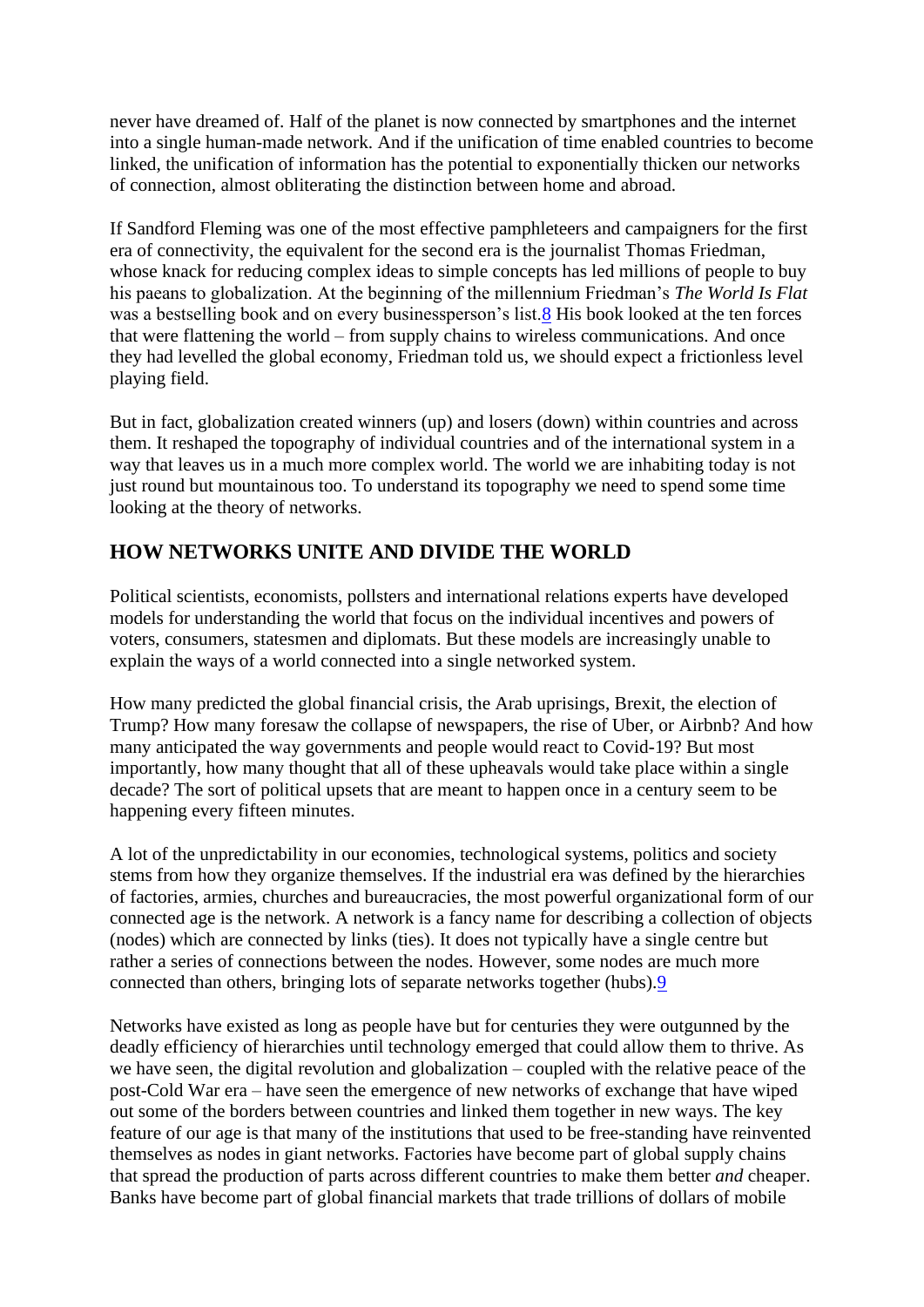capital, and rely on international messaging platforms. Universities and scientists have built a web of collaborations across continents. Mass media, churches, sports bodies, criminal gangs and terrorists have all reorganized themselves to become part of massive networks that link up people and organizations across the planet.

And even states have come together in different sorts of networks. This includes global institutions governed by treaties, like the United Nations and the World Trade Organization; neighbourhood clubs, like the European Union or the African Union; and informal groupings, like the G7, the BRICS or the Organisation of Islamic Cooperation. What is more, there have been mushrooming links between intelligence agencies, courts, regulatory agencies, executives, and even legislatures that network with their counterparts abroad to tackle terrorism, organized crime, environmental degradation, money laundering, bank failure, and securities fraud[.10](javascript:void(0))

### **THE RULES OF NETWORKS**

Networks have a number of features which make them unique[.11](javascript:void(0)) Any network is only as strong as its weakest link – which is why we have seen so many disruptions to our global economy in recent years, with car manufacturing held up by shortages of semiconductors or Covid tests by a lack of specialist chemicals. But networks are constantly changing rather than static entities[.12](javascript:void(0)) They are flexible and can reconfigure their components while retaining their goals if the environment changes. This is as true of reconfiguring your home music network as of your nervous system. Because they often don't have a single centre and can operate in a wide range of configurations, they can find ways of bouncing back from attacks. When one leader of al-Qaeda is captured another one can pop up. When a Japanese factory in China is closed by demonstrations, one in Vietnam can pick up the slack. And what's more, they are scalable – which means they can grow and shrink in size with little disruption. This is particularly true of the new networked companies that are springing up to take over the world.

They lead to contagion. Every child learns how a butterfly flapping its wings on one side of the world can cause a typhoon on the other. This is an inherent danger in connected systems: you get chain reactions. We have seen how epidemics and pandemics such as coronavirus, the plague, influenza, AIDS and foot and mouth disease gather pace until they become overwhelming. And when you add human reactions into the mix, these dynamics become even more complicated, leading some observers to talk about 'fearonomics'[.13](javascript:void(0)) The fear of contagion, the flow of false information, and beggar-my-neighbour policies of individual states has accentuated the cost of financial, refugee and health crises[.14](javascript:void(0)) The obverse of fearonomics is the speed at which a mood for political change can travel. Look at the case of Tarek el-Tayeb Mohamed Bouazizi, the Tunisian fruit-seller who set himself on fire in 2010 to protest about political corruption. Within two months, Tunisia's autocratic President Ben Ali had been toppled and the wave of protest soon spread to Egypt, where crowds gathered in Tahrir Square shouting: 'Tunisia is the solution.' Demonstrations also erupted in Algeria, Bahrain, Djibouti, Iran, Iraq, Jordan, Kuwait, Lebanon, Libya, Mauritania, Morocco, Oman, the Palestinian Territories, Saudi Arabia, Somalia, Sudan, Syria and Western Sahara. The form was almost as important as the content of these movements – they also inspired demonstrations against inequality (Occupy Wall Street), austerity (Los Indignados), even the price of cottage cheese (Israel).

The way that viruses, ideas and other entities spread reflects the structure of the network. We saw in Chapter Two how they encourage self-segregation into like-minded groups, or what scientists call homophily[.15](javascript:void(0)) We have learned from games such as six degrees of separation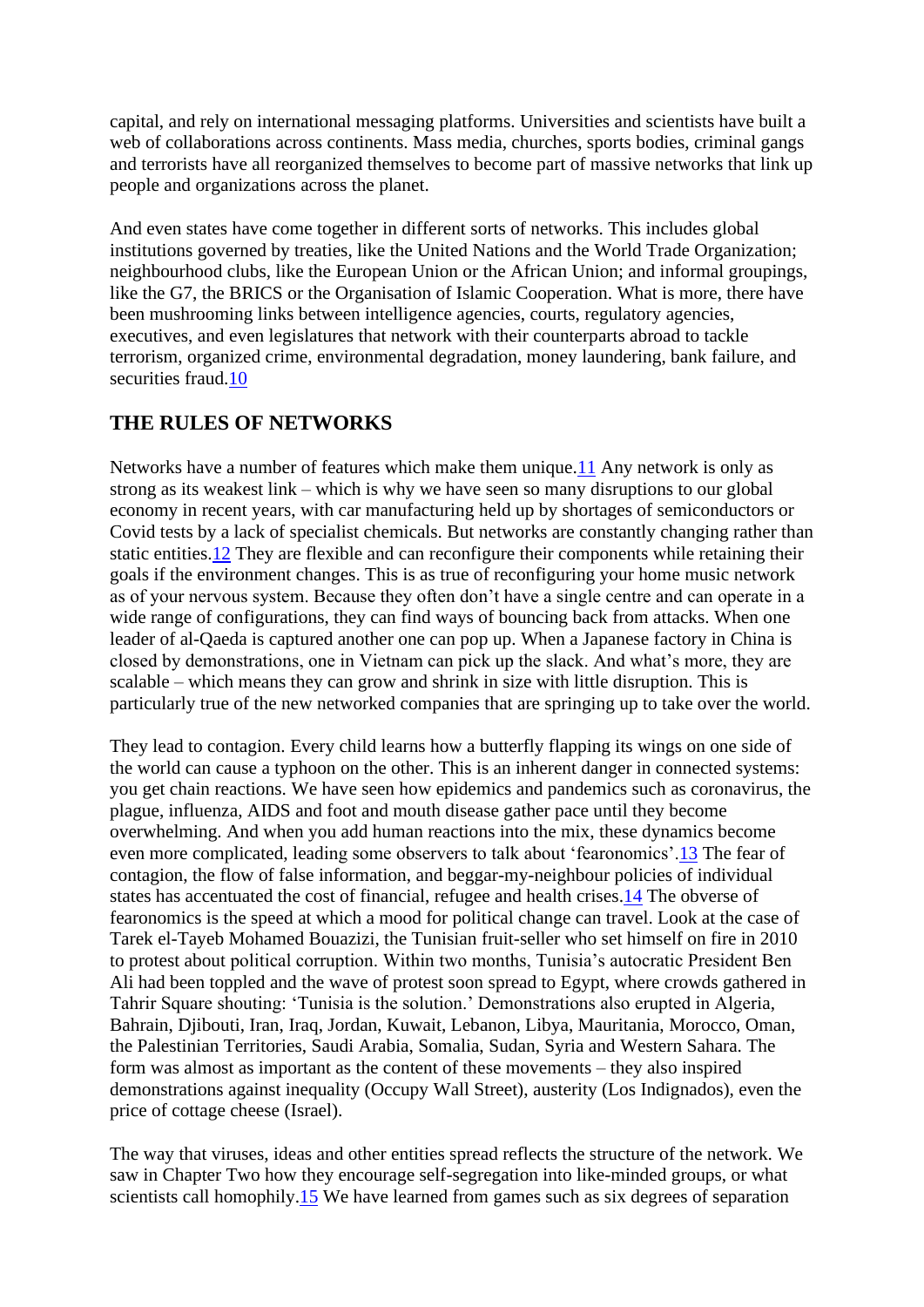that it is weak ties between different clusters that allow ideas or infections to spread across large distances. This is enhanced by a 'power law' that makes well-connected nodes become even more connected (allowing the rich to get richer, or making networks such as Facebook more useful with each new member they attract)[.16](javascript:void(0)) In fact, one of the most important qualities of a network is the effect of connection on all the nodes. That sounds fanciful – until you start to think about today's economy. As Tom Goodwin of the advertising agency Havas has pointed out, the world's largest taxi firm, Uber, owns no cars[.17](javascript:void(0)) The world's most popular media company, Facebook, creates no content. The world's most valuable retailer, Alibaba, carries no stock. The world's largest accommodation provider, Airbnb, owns no property. For all of these platforms, their value comes from acting as an interface to the network. And being in a network changes the nature of all the nodes. An unused car can suddenly morph into a taxi, a spare room into a holiday destination (or a TV star into a president in the USA or Ukraine). The same is true of states when they are connected to new networks. As long as India and China were disconnected from the global economy, they were also peripheral to global politics. But their connection over the last thirty years has speeded up the creation of megacities, new industrial specializations and global supply chains, making these two giant civilizations much more politically influential.

One of the most interesting and under-researched features of networks is actually how they are also changing the nature of power.

#### **THE CHESSBOARD AND THE WEB**

The scholar and diplomat Anne-Marie Slaughter has argued that we need to update our mental maps of the world. Traditionally, leaders and diplomats saw global politics as a grand competition between states – a chessboard on which leaders play games of power politics. Slaughter concedes that this world will not disappear but offers a different model for global politics – as a web of networks where games are played not through bargaining but by building connections and relationships. She offers the arresting image of satellite photos of the world at night, with corridors of light marking roads, cars, houses, and offices. The lights stand for human relationships, where families and workers and travellers live and come together. 'It is,' she claims, 'a map not of separation, marking off boundaries of sovereign power, but of connection.['18](javascript:void(0)) Slaughter claims we need to develop a 'network mindset' to understand the dynamics of the non-hierarchical systems that define energy, trade, disease, crime, terrorism and human rights. In these areas, the chessboard's emphasis on states, sovereignty, coercion and self-interest are overshadowed by the web's orientation towards connections, relationships, sharing, and engagement[.19](javascript:void(0)) It is the shift from a world of selfcontained states to a huge web of entanglements that is changing the nature of global politics.

Early theorists thought that the rise of networks would lead to the decline of power politics. Networks connect people horizontally – allowing them to outwit old-fashioned hierarchies. They make it possible for the powerless to become powerful. The early stories of the internet age are filled with tales of Davids defeating Goliaths, plucky upstarts overthrowing or disrupting the establishment. The hope was that this would extend beyond the world of business to politics itself. In the wake of internet-inspired protests against the Iraq War, the former Irish President Mary Robinson even called global public opinion the 'second superpower'. But the reality has been that so-called 'network effects' have created a winnertakes-all structure – allowing the rich to become ever richer and many of the most powerful to defeat the powerless. The internet is connecting people more than ever before, but not all connections are equal: power is becoming centralized in ever mightier hubs[.20](javascript:void(0))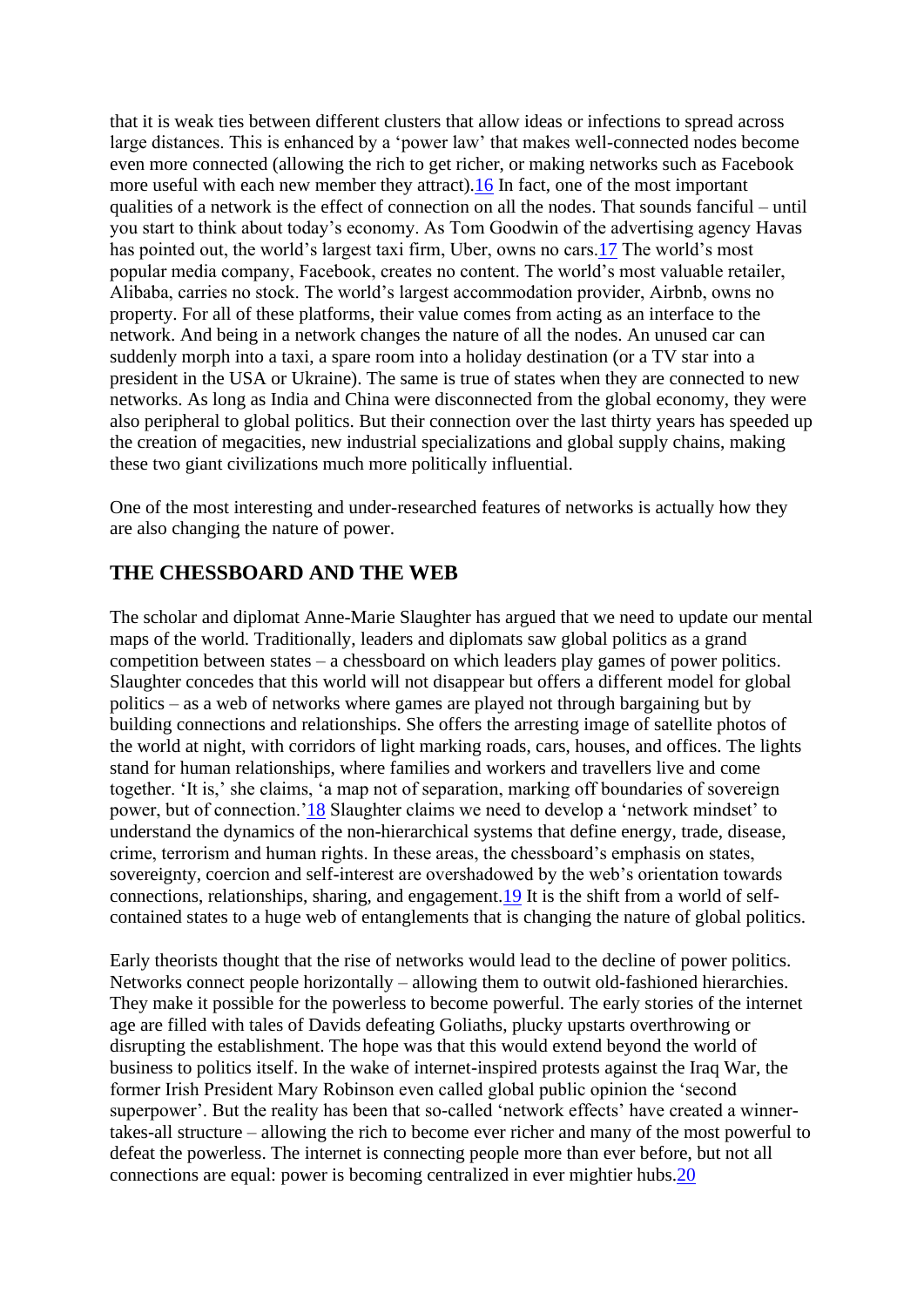In the business realm, Amazon, Facebook, Uber and Airbnb have helped to disrupt traditional hierarchies including retailers, newspapers, hotel chains, and taxi companies. They have empowered hundreds of millions of people, but at the same time they have concentrated enormous power in their platforms. The same has happened to politics, where single-party systems like the Chinese Communist Party and Putin's Kremlin have been strengthened rather than weakened by the internet. In connected systems, power is defined by both profound concentration and by massive distribution. Network theorists have found that similar dynamics govern all networks – whether they are studying proteins, neural networks, the financial system, social media or the economy. $21$  There is a tendency to turn the world into cores and peripheries – the more power is spread to the periphery, the more powerful the core must become[.22](javascript:void(0))

If we go back to Anne-Marie Slaughter's framework, many globalists hoped that the web of connected countries would make the power games of chess players irrelevant. But it turns out that connectivity has not led to the end of competition. Globalization is not leading to a flat world, but rather a new topography of power. Some countries are more connected than others, and they can use these connections to enhance their power and prestige, and even turn them into weapons. Power politics has not disappeared – it has simply had to adapt to the asymmetries between cores and peripheries. The multilateral world of globalization has not displaced the multipolar world of great-power competition. The reality of twenty-first-century geopolitics is more about the fusion of the two. The network is the new board on which geopolitical games are being played out. Interdependence itself is being weaponized.

## **THE SEVEN HABITS OF HIGHLY EFFECTIVE CONNECTIVITY WARRIORS**

In the last chapter we explored how all the connections that bind the world together – supply chains, trade routes, pipelines, railways, roads, cables, and the flows of people, goods, money and data – are becoming part of the currency of power. But the way that power is exercised depends on the topography of our networked world. The distribution of nodes, the density of ties and the emergence of dense hubs are creating a new map of power in the twenty-first century. All states are trying to control the high ground of this new world and identifying their strengths as well as the vulnerabilities of their opponents.

The terrains of power in this networked world – the mountains and valleys in each of the battlegrounds – create opportunities for different players to manipulate networks of finance, people, technology, and institutions. Once we start to look at the shape of each network we can understand the most efficient means of influence. In my research over the last few years, I have identified seven strategies used by the most effective states, the strongest connectivity warriors:

- 1. *Centrality*. The goal is to put yourself into a position where other people need you more than you need them. Then you can dictate the terms of the relationship. This is what Russia has tried to do with its energy markets, allowing it to blackmail countries like Ukraine or the Baltic states. People used to think that a relationship that benefits both parties would lead to harmony. But now states are increasingly looking at the relative importance of the relationship to each side. They don't want to put themselves in a position where they are the needy party – and therefore open to pressure.
- 2. *Gatekeeping*. The the ability to decide who is 'in' and who is 'out' of the network. For example, the USA has effectively shut Iran out of the global financial system by threatening to exclude any banks from using the dollar if they trade with Tehran.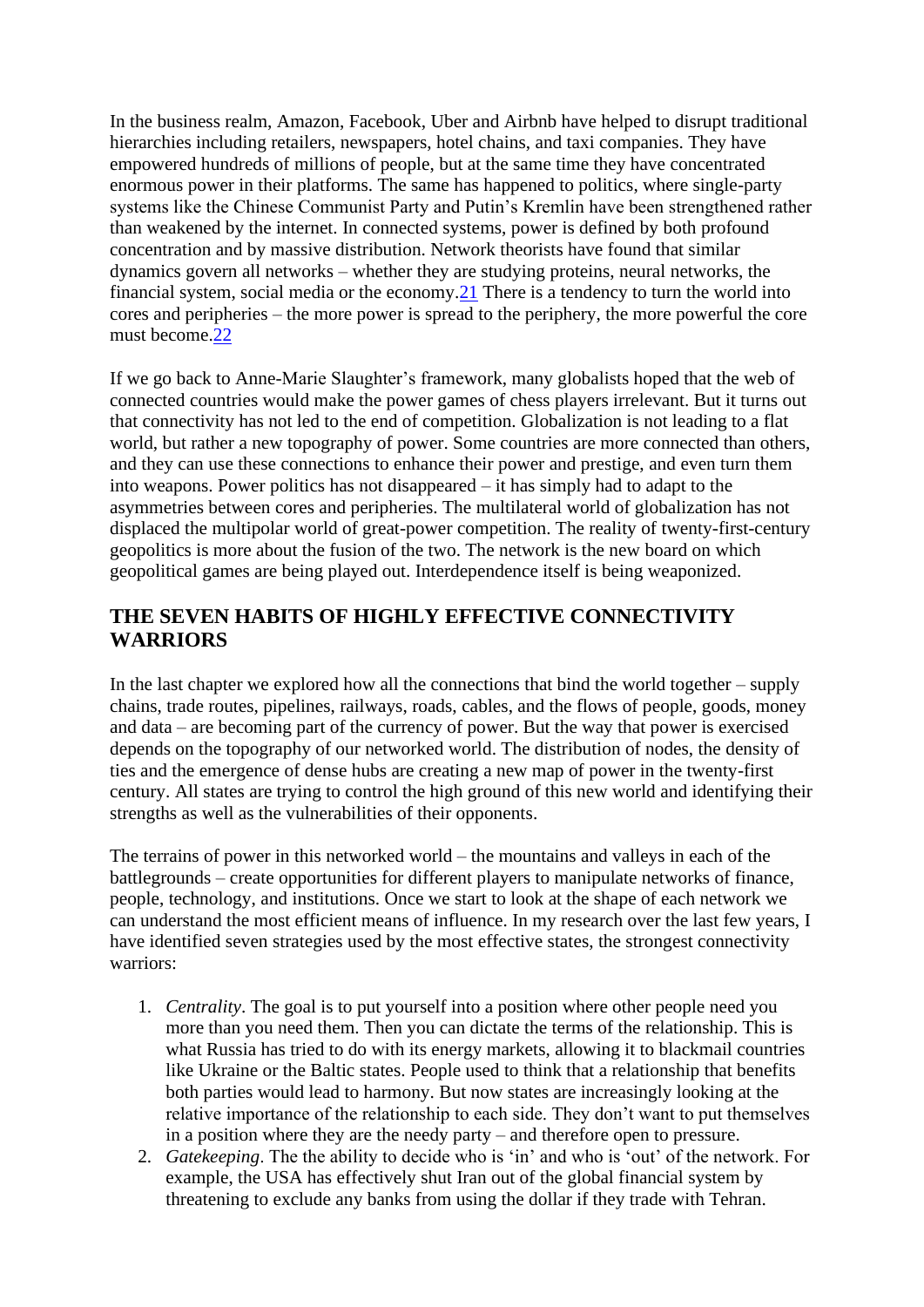Because 90 per cent of foreign exchanges involve the American currency, they have created a 'choke-point'. The European Union has also used the prospect of offering its neighbours membership of the club, or at least an association agreement with it, to transform their choices. Many countries are trying to make themselves into hubs in different sectors so that they can convert their position into influence, profit or power in a similar manner.

- 3. *Data-mining*. States tap into their control of a network to spy on others, something that Edward Snowden revealed was being practised by America's National Security Agency. If information flows through your cables or networks, you can end up with a treasure trove that can allow your country to get ahead and punish others.
- 4. *Subversion*. States get involved in other countries' systems and try to overturn the normal rules so that they no longer apply. Russia, for example, spreads disinformation about vaccines in the West, and about the financial interests of politicians in the post-Soviet space, in an attempt to spread chaos.
- 5. *Infiltration*. Rather than influencing a country from outside, it is often more efficient to change it from within. This might mean encouraging companies to invest, political parties to develop friendships or even citizens to emigrate. In recent times there has been a controversial debate about the way that President Erdoğan appeals to Turkish minorities in European countries or Putin reaches out to ethnic Russians in Eastern Europe. Others talk about the role which Chinese settlers are playing in African countries and how their investments are helping skew the choices of local elites while changing the political orientation of many countries in which they have settled[.23](javascript:void(0))
- 6. *Rule-making*. The goal is to try to set the norms or rules for the whole network, just as the US did with domain names for internet sites and the European Union has done with its privacy regulations. Increasingly, the twenty-first century is turning into a battle to make the rules. China, a country that traditionally had to follow a rule-book set by others, is going to great lengths to define the regulations for new technologies such as 5G or artificial intelligence. It realizes this will give its national champions a commercial advantage. But more importantly, it can devise global rules that are compatible with its own interests and values.
- 7. *Independence-seeking*. If many powers are trying to weaponize their links with others, the best defence can be to minimize your dependence on them in order to free yourself from external manipulation. The USA has tried to do this with global energy markets, just as China is now doing with semiconductors and computer chips.

## **WINNERS, LOSERS AND THINKERS**

Every connection between nations is part of a new map of power. A great power can become even greater by controlling its links to others. It can use regulations and set standards. It can manipulate financial or energy flows. It can restrict access to niche products or supply chains. It can build social media platforms or set search engine standards. It can even try to interfere with elections in other countries. Each power wants to take advantage of its unique position in the topography of our networked world to build spheres of influence.

But each power also brings a distinct philosophy and worldview, etched into its consciousness by the forces of history and geography. In that sense the twenty-first century will be as much defined by the clash of our ideas about connectivity as by the manipulation of the ties that bind us together.

For at least the next two decades, powers such as Turkey, Russia, Saudi Arabia, Iran or India will not be strong enough to set the global terms of competition. There are only three blocs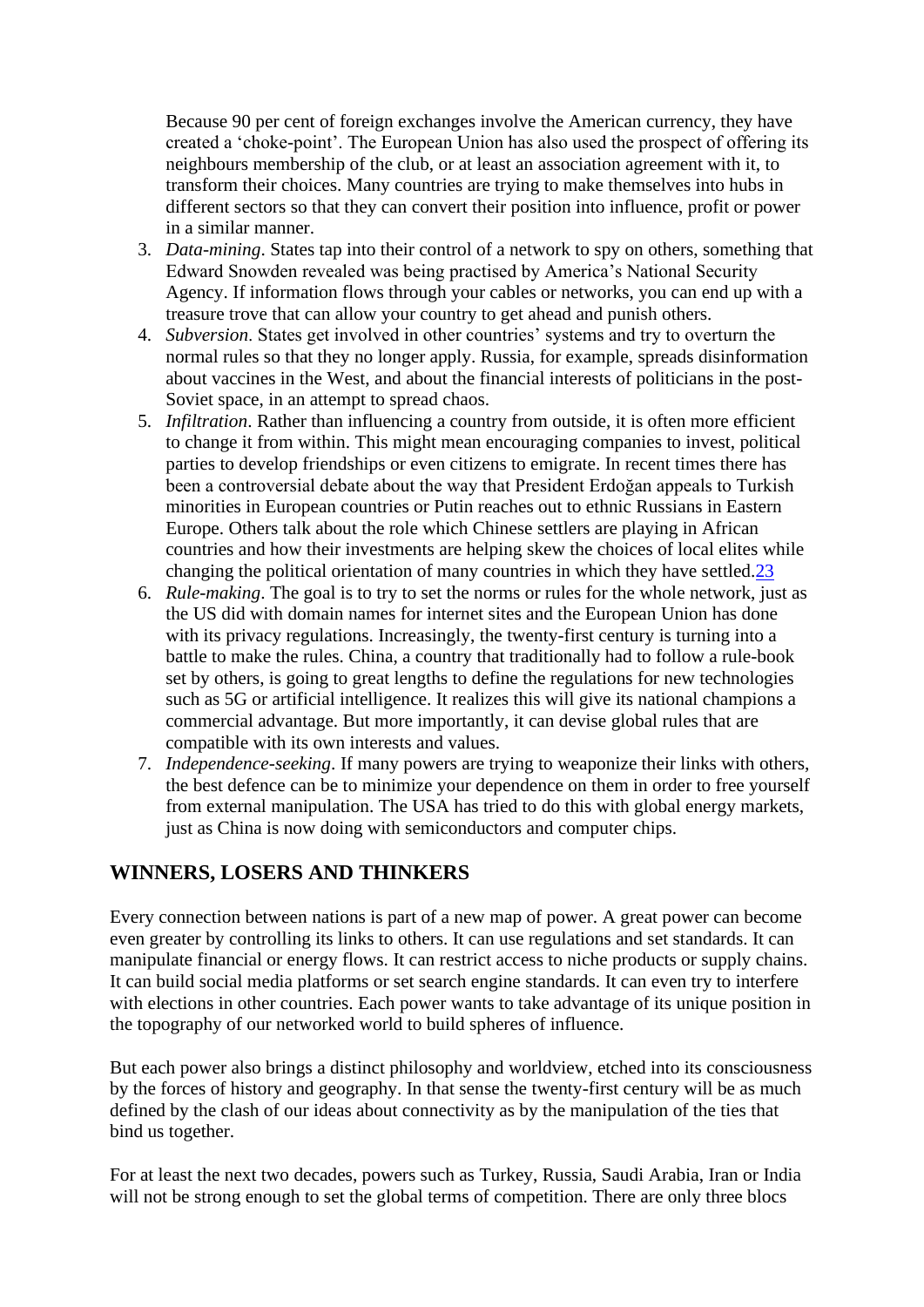armed with enough connections, money and institutional power to weaponize the whole system: the United States of America, China and the European Union. We're not far off George Orwell's dystopian vision of a world split between Oceania, Eurasia and Eastasia. It is to them that we will turn in the next chapter.

# **CAPTER SEVEN:**

## **Empires of Connectivity**

The Pentagon is sometimes compared to a city within a city, but to a European accustomed to a smaller scale, it might seem more like a small country (the Department of Defense's 700,000 staff is bigger than the population of Luxembourg or Malta). Getting into the building is quite a hassle, with multiple document checks, each preceded by compulsory queues and airport-style security scans. But once you are in, you need never leave. The 600,000 square metre complex is filled with restaurants, supermarkets, gyms and shops for all seasons and occasions – from jewellery and chocolate to videos and pharmacies.

One person who seemed particularly reluctant to leave was the late Andrew Marshall, the founder and former head of the 'Office of Net Assessment'. First appointed to the role by Richard Nixon in 1973, every subsequent president confirmed him in the role, until he finally retired in 2015 at the age of ninety-four. Marshall was a legendary figure, known affectionately as Yoda within the defence community for his wisdom and creativity as well as his ability to spot and mentor talent. But while the original Yoda had the universally popular Luke Skywalker among his wards, Marshall's star protégés were rather more controversial, including former Vice President Dick Cheney and former Defense Secretary Donald Rumsfeld.

In his long career, Marshall's core speciality was always the future – analysing it and influencing it before others could catch up. He began his work as a nuclear strategist and in the 90s he commissioned a series of studies to define what he christened the 'Revolution in Military Affairs'. The  $\text{RMA}$  – as it became known – was about harnessing network technology to bring the battlefield into the information age with computers and precisionguided missiles[.1](javascript:void(0)) Marshall was also one of the very first people to start seeing China as America's number one strategic threat – way back in the 1980s when the USA had embarked on a process of détente with a technologically backward and impoverished People's Republic. While successive administrations were working out how to reach out to China and turn it into a 'responsible stakeholder', Marshall's office spent its time organizing war games, studying Beijing's strategic thinking and ultimately planning for a potential conflict against China.

I went to see Mr Marshall in 2013 and was ushered in through a vaulted, steel-reinforced door to his Office of Net Assessment. When he walked in to greet me he was surprisingly spry for a man in his nineties. His only concession to his advanced years was wearing a fleece on top of his shirt and tie. He spoke slowly and was not afraid of silence, pausing after each point to let his ideas sink in.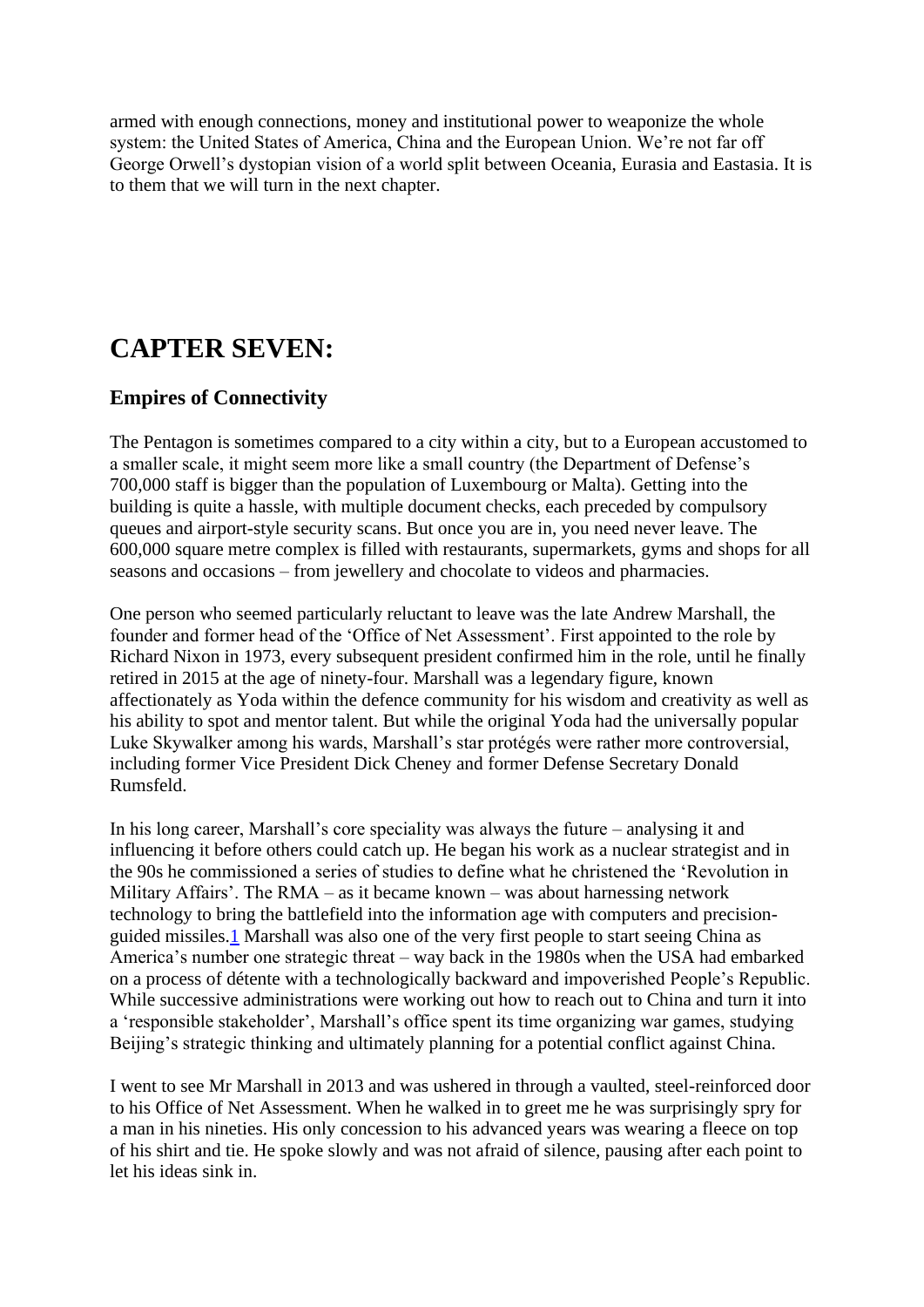What struck me the most in our meeting was how little he talked about weapons and technology – and how much he was worrying about the gap between Chinese and American ways of thinking. It is, in fact, no exaggeration to say that Marshall had become obsessed with the ways that the Chinese thought about our connected world. He told me that he encouraged policymakers in the Pentagon to read texts on 'eastern ways of thinking' such as the French philosopher François Jullien's *The Propensity of Things*, *The Geography of Thought* by cognitive psychologist Richard Nisbett, and even books on Chinese medicine such as *The Web That Has No Weaver*.

He talked with fascination about an experiment by Richard Nisbett where Americans and Chinese were instructed to look at a fish tank. The Americans looked straight at the fish, following where they were swimming and how big they were. The Chinese, on the other hand, began with the shape of the tank, the stones and plants within it, and used their reading of the environment to understand what options were open to the fish. It is amazing, Marshall told me, to see the world through Chinese eyes. We in the West, he argued, are so focused on individual actions that we fail to look at the networks of connections that lie in the background. The Chinese, on the other hand, start by trying to understand the way these things shape the world and only see individual action as making a difference on the margins.

His Chinese opposite numbers would be flattered to hear of his interest: the fascination was mutual. In 2012, Major General Chen Zhou, the main author of four Chinese defence white papers, claimed that Marshall was the most important figure in changing Chinese defence thinking in the 1990s and 2000s: 'We studied the Revolution in Military Affairs exhaustively,' he claimed. 'Our great hero was Andy Marshall in the Pentagon. We translated every word he wrote.['2](javascript:void(0))

I already could see, back in 2013, that these two countries were preparing for a new bipolar age. Both Marshall and Chen were products of the Cold War and their mental models came from a period of superpower confrontation. Their work was early preparation for what they saw as the next Cold War – splitting the world between China and America. And they fully expected that, as the world split back into two, the West which had been divided by the Iraq War and the financial crisis of 2008 would reunite. Europe would fall back into line as a junior partner in the free world.

But while the Americans and Chinese were examining their respective ways of understanding the power of technology – and its implications for world order – with mutual fascination, the Europeans set off in a different direction. Their foreign policy makers were not paying much attention either to Andrew Marshall or Major Zhou. The European Commission in Brussels had an alternative vision about its future relationship with China and America, and a completely different notion about the power of networks and their role in our future.

Influenced by the turbulent recent history of the continent, Europe had come to see networks as bridges between countries that allowed the world to avoid war, rather than weapons in a great-power confrontation. They thought of themselves as internationalists who wanted to build a strategic partnership with China alongside their alliance with the United States. It was obvious that even as the USA and China moved from a relationship of complementarity to one of greater competition, Europe would not neatly fit into the American camp. When I left Marshall's office, I was struck by the paradox that as we entered a period of total connectivity, the three major powers differed in the way they saw connectivity itself. And all around them is a fourth world of countries – including some the size of continents – that also want to plough their own furrows rather than play by someone else's rules.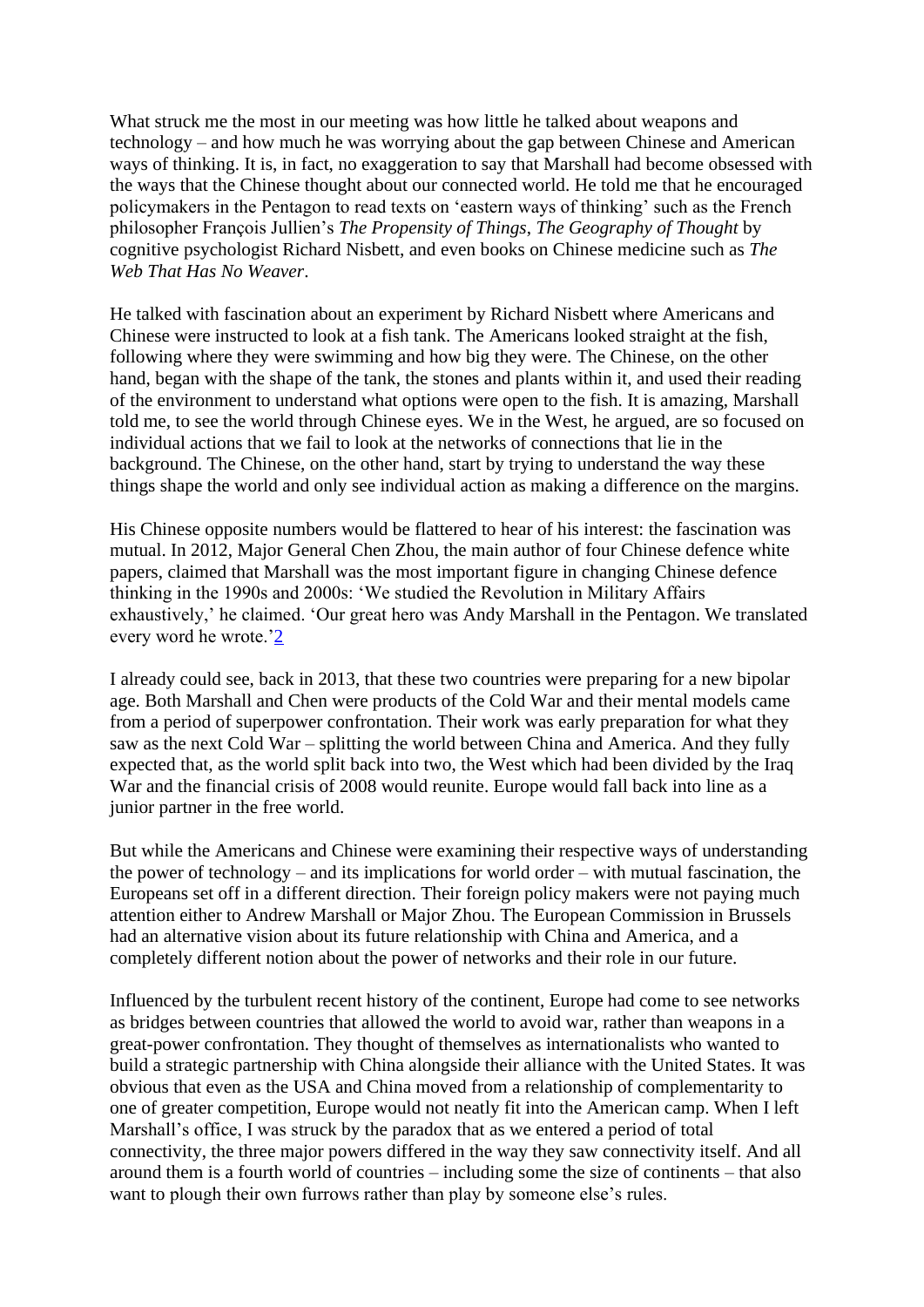Rather than a world split between authoritarianism and the free world, we will see the geopolitics of the twenty-first century play out as a battle between the three connectivity hyper-powers, and other states who navigate between them in a 'fourth world'. Each of these empires of connectivity has different weapons in its armoury. They also have very different philosophies. And each is currently going through a major process of evolution.

How do we reconcile the fact that great powers are becoming more similar with the fact that their different philosophies of connectivity are in conflict? The great powers are slowly coming together through the mimetic bind that I described earlier – but they are coming from very different places. As a result they are often, to borrow George Bernard Shaw's famous quip about America and England, 'divided by a common language': meaning quite different things when they use the same words. It is worth looking at each in turn, before seeing how our global order will be defined by the battle between these empires of connectivity. In the first chapter we looked at how the growing connections provided an opportunity for them to compete in new ways, how they were mirroring each other's techniques and how this was fuelling a connectivity security dilemma. In this chapter we can see how their emerging philosophies of connectivity relate to one another.

## **WASHINGTON: GATEKEEPER POWER**

Traditionally American thinking about connectivity has been shaped by different tribes: the libertarian founders of the internet; the monopolistic entrepreneurs of Silicon Valley; the watchful eyes of the intelligence community; the Treasury's 'warriors in grey suits'; liberal internationalists in the State Department; as well as securocrats in the Pentagon like Andy Marshall.

These groups did not agree on everything but over time they settled on a modus operandi governed by some basic principles. They had universal ambitions and promoted a single and open internet which reconciled the idealism of the liberal internationalists, the expansive vision of the entrepreneurs and the power ambitions of the spies and geopolitical powerbrokers. They also tended to be against heavy government regulation, whether because of their libertarian political instincts, their commercial goals or their fear of state capture by the likes of China and Russia. They would talk about supporting a liberal international order based on open societies, open governments, and an open international system. This philosophical approach follows squarely in the tradition of American liberal internationalism that bequeathed the world the Bretton Woods institutions, NATO and America's network of security alliances as well as its support for an 'open internet' and China's membership of the WTO. America's predilection for open markets and open societies resembled the UK's preferences during its hegemonic period in the nineteenth century. Because American companies enjoy pre-eminence in so many areas, openness was massively in their interest. And during the Cold War and post-Cold War periods, open societies used to be American allies – almost by default.

But even while talking about an open international system, Washington has systematically exploited its position at the heart of global networks to push forward two of the most effective tools we explored in the last chapter: gatekeeping and data-mining. The USA has used its privileged position as a hub to limit or threaten to penalize others. We saw in the last chapter that, after 9/11, officials in the US Treasury started exploring how Washington could leverage the ubiquity of the dollar and US dominance of the international financial system to target the financing of terrorism. By threatening to cut firms off from the dollar-based system they developed a stranglehold on the global banking sector. Even more dramatic is the way that the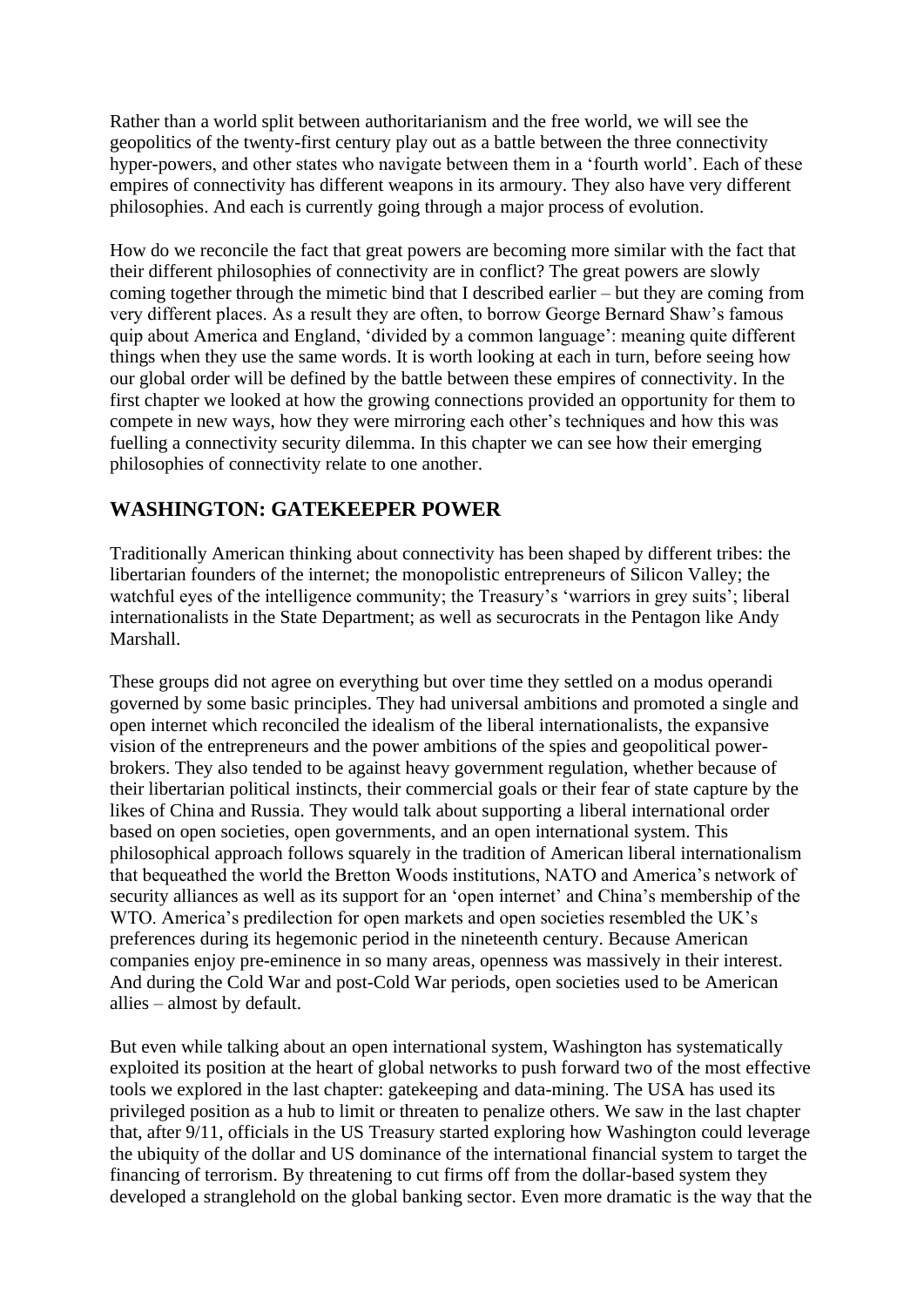cover of the global war on terror allowed the USA to co-opt global communications networks as surveillance mechanisms.

But in 2016 America's attitude to connectivity changed dramatically. Watching an election that he did not participate in, Joseph Biden – along with other Democrats – saw how America's open society and neoliberal philosophy in its outlook towards the rest of the world had left it vulnerable to Russian electoral interference and Chinese economic coercion, which Donald Trump was able to exploit[.3](javascript:void(0)) And that is why – even as they try to rejoin the world in dramatic ways – they are rethinking their approach to connectivity. While Biden talks about defending an open international order, he wants more protection for America from external interference. And he wants to have a more instrumental approach to global connectivity.

Team Biden rejects Trump's crude desire to put 'America First'. But Biden has claimed that his foreign policy will need to work for the middle class – and to protect them from the ravages of globalization[.4](javascript:void(0)) The Democrats do not support a wholesale 'decoupling' of the American and Chinese economies – but they do want to make sure that trade talks keep jobs in the USA and defend America's middle classes rather than the profit margins of corporations[.5](javascript:void(0)) This will involve developing a much stronger industrial policy which brings production for many key products back to the USA and its allies so that it is not open to being blackmailed by unfriendly countries like China (interestingly one of the very few papers the Biden campaign published before the election was on rethinking American supply chains).<sup>6</sup>

Biden's goal is to ramp up competition with China – but to do it in a way that avoids both a catastrophic hot war or the full decoupling of a cold war[.7](javascript:void(0)) He does not contest Trump's notion that the Chinese were exploiting the open networked system against the USA – and that the US should respond in kind. But unlike the Republicans, he wants to do this by working closely with allies across Asia and Europe.

One of the drivers of this is a reassessment of US power. There was a big debate in the Trump administration too about whether the US had enough leverage alone to make China change its approach. The assessment of Team Biden is that the Trump experiment showed the limits of unilateralism. They think that only collective pressure and collective efforts to set rules will work in the longer term. The crux of their approach is a move from openness and integration with the whole world to a deeper integration and coordination only with trusted friends. For Biden's team this is seen as necessary rather than optional in the quest to preserve America's power and its technological edge. They have discovered that they will not be able to set global standards on 5G or semiconductors if they pursue a US-only approach.

Biden's team is also likely to be more open to the regulation of the digital sphere. Russia's interference in the 2016 presidential elections and the proliferation of fake news makes this inevitable. There are also geopolitical reasons for thinking again. One of the best ways of pushing back against Chinese expansionism and of recruiting allies in Europe will be to raise issues of privacy and regulation in the hope that China's big technology players – who are hand in glove with the Communist Party and Chinese state – will fail to meet the requisite standards of independence. It is probable that a Biden administration will subtly reorientate the core strategies advanced during the Bush and Obama administrations to a more fragmented and multipolar world.

The Biden administration has signalled it wants to get back into the order-building business. However, this new 'system-building' is likely to be among a 'like-minded' group of democratic countries rather than through global institutions where China and Russia are veto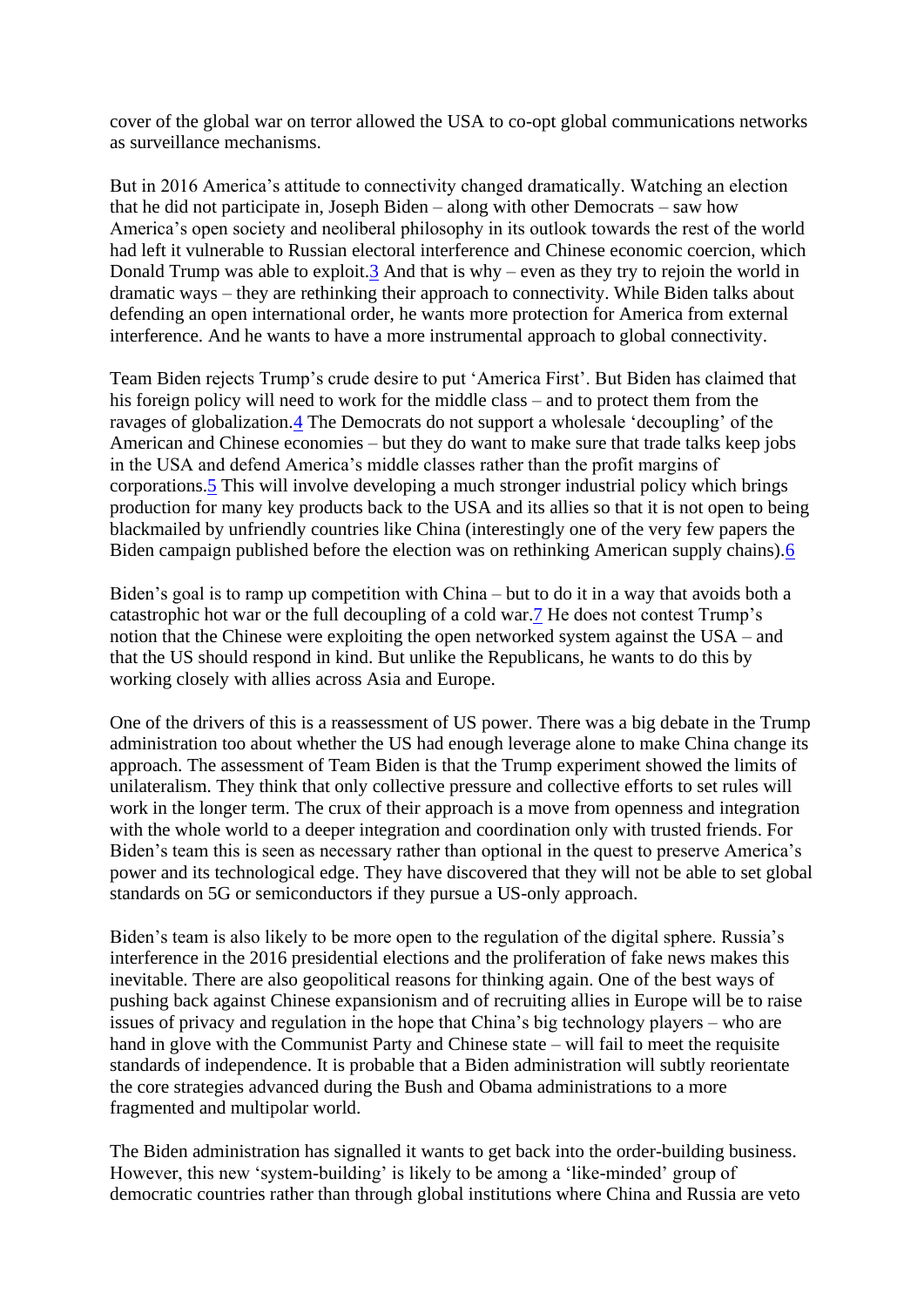players. This could lead to a greater fragmentation of the global system into rival friendship groupings.

## **BEIJING: RELATIONAL POWER**

The China Foreign Affairs University was founded in 1955 by Mao's right-hand man, the then foreign minister Zhou Enlai, to train diplomats in Communist ideology and instruct them on how to promote permanent revolution around the world. It was forced to close during the Cultural Revolution but was reopened by Deng Xiaoping in 1990 to train a new generation of diplomats to reach out to the world, rather than transform it. I sometimes go to see the current president of the university, Qin Yaqing, when I travel to Beijing, drinking tea with him in the big formal armchairs of his meeting room or grabbing lunch in the restaurant across the road from his university. He is mild-mannered, with a smooth face and an unusually perfect grasp of English – reflecting his original training as an interpreter.

Qin is a serious thinker rather than a simple party hack. He first made his name in the Chinese academic community with highly regarded translations of the work of Alexander Wendt, one of the founders of a new(ish) school in Western international relations called 'constructivism'. He is much more dovish than most of the foreign policy intellectuals in China and is maybe less influential than some of the more hawkish voices (I have portrayed some of these licensed thinkers in my earlier books *What Does China Think?* and *China 3.0*)[.8](javascript:void(0)) But, in spite of his dovish nature and his detailed study of Western thinking – including as a foreign student at the University of Missouri-Columbia – Qin Yaqing is one of a small number of Chinese scholars who want to emancipate their country from Western thinking by developing a 'Chinese school of international relations' (something he has in common with Yan Xuetong, the hawkish academic we met in Chapter One). In his current role, Qin Yaqing is charged with training up the next generation of Chinese diplomats to sell Xi Jinping's China Dream to the world and to smooth the way for his ambitious Belt and Road Initiative.

Like Andrew Marshall, Qin Yaqing has studied Richard Nisbett's work *The Geography of Thought*. He was particularly struck by a passage which contrasts ancient Chinese with ancient Greek ways of thinking. The Greeks, according to Nisbett, thought of themselves primarily as independent. The core units of society are not groups but individuals. But the Chinese, on the other hand, saw themselves primarily as interdependent. The most important feature of their worldview is the relationship. Society, for them, is a collection of families bound by relationships of loyalty rather than individuals. While the Greeks saw the pursuit of liberty as the highest goal, for the Chinese – whether influenced by Taoism or Confucianism – the most important quest was harmony between these groups[.9](javascript:void(0))

Qin's thesis is backed up by Zheng Yongnian, a political scientist and informal government adviser who has studied how the internet and globalization have changed Chinese politics. 'The Western notion of the nation state is as a legal society,' he said to me in an interview in early 2021, 'but China is a "relationship society".' In practical terms he thinks this starts with the different circles of the family radiating out from the father. Zheng says that this hierarchical model also extends to the political system. Just look at the architecture of the Beijing ring roads, he says. The centre is the Communist Party HQ on the first ring. Then you have the government on the second ring road. The National People's Congress is on the third ring. The people's consultative committee is on the fourth ring and so on.

Professors Qin and Zheng argue that this Confucian focus on relationships also shapes how China sees our interconnected world – and contrast this with Western perspectives. Zheng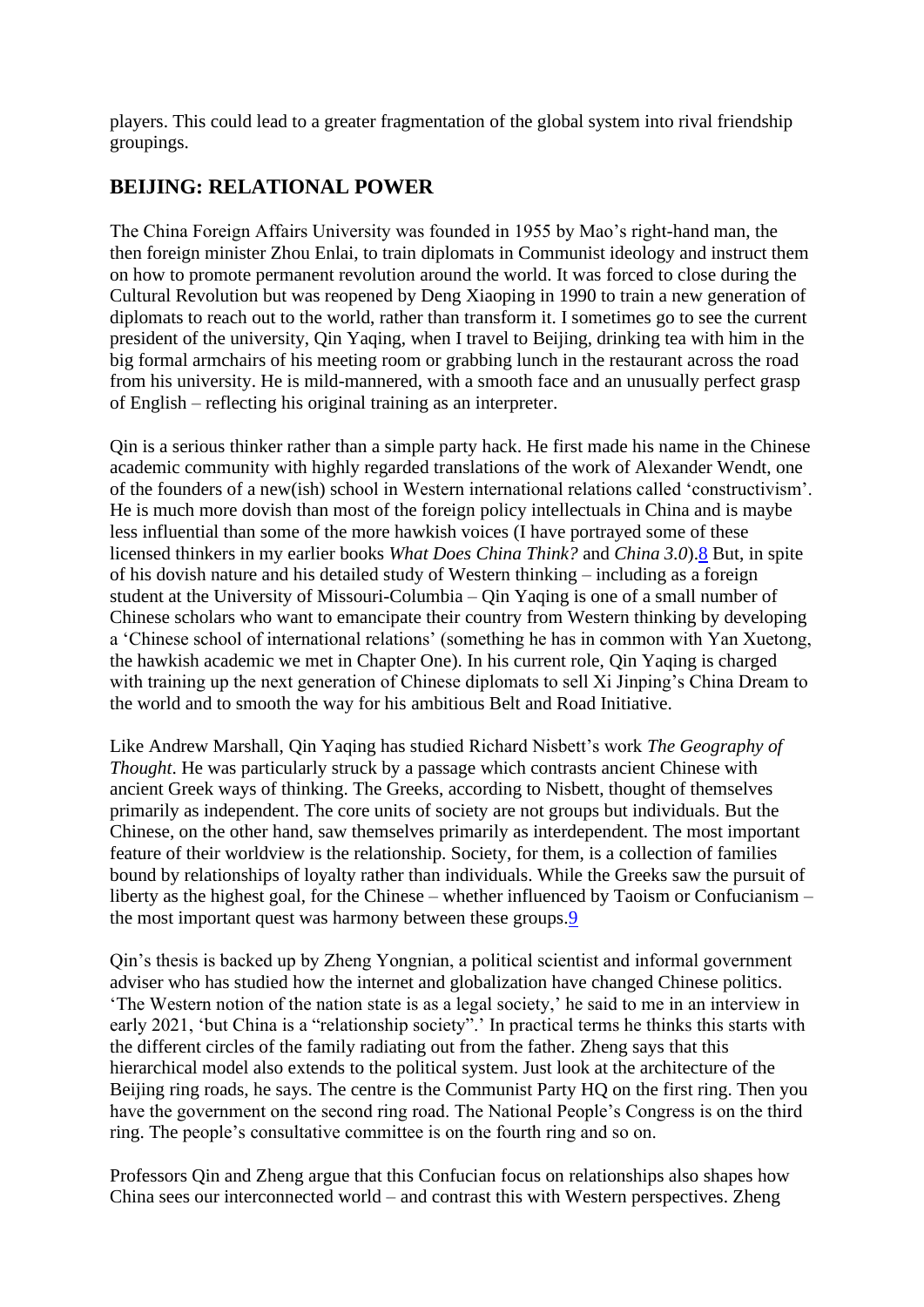argues that Westerners tend to see international relations in terms of geography. But for China, what matters is not the geographical distance between two countries but how close they are socially or politically. 'If the political distance is close I will give it more [favourable treatment],' he says, 'and put it in a very close ring to me. If I feel it is further I will put it in the third or fourth ring.' He uses the example of China and Australia, who share a geography but argue a lot – 'not because of national interests but because they don't feel they are close to us politically'.

Professor Qin says that the Confucian system also gives the Chinese a different idea of power. Westerners, he argues, see the individual state as the key to international relations. They measure power by comparing the technology, military, economy and institutions of each state. The Chinese, on the other hand, are less focused on the individual states themselves and more on the nature of their relationships to others (although Chinese think-tanks do exhaustively map the 'comprehensive national power' of different countries). The most powerful countries are the ones with the most links to other states, and those most central to the system. For Confucians the way you should treat other actors in the world depends on how much loyalty they show to you. Rather than trying to convert others to your values and your way of life, you should attempt to find ways of mutual coexistence[.10](javascript:void(0)) The Confucian system depends on the exchange of favours (*renging* – 人情) and punishments rather than on the rule of law[.11](javascript:void(0)) It is this Confucian system that bound Koreans, Japanese and Mongols into tributary relationships with a dominant China during the Ming dynasty (AD 1368–1644).

Many see it as the model inspiring the Chinese President Xi Jinping as he seeks to develop the Belt and Road Initiative, a practical vision for recreating the *Tianxia* (天下), a community of common destiny centred around China. Xi Jinping thinks a lot about his role in history. And this is leading to a big rethink about how China deals with globalization and its dark side. In 2020 Xi Jinping launched a new vision under the slogan of the 'dual circulation economy'[.12](javascript:void(0)) Zheng Yongnian was one of nine hand-picked scholars invited to a symposium with the Chinese president to discuss the idea, held in August 2020 in the Communist Party headquarters in Zhongnanhai.

Behind the technical-sounding phrase lies an idea that could change the global economic order. Instead of operating as a single economy that is linked to the world through trade and investment, China is fashioning itself into a bifurcated economy. One realm ('external circulation') will remain in contact with the rest of the world, but it will gradually be overshadowed by another one ('internal circulation') that will cultivate domestic demand, capital, and ideas. The purpose of dual circulation is to make China more self-reliant. After previously basing China's development on export-led growth, policymakers are trying to diversify the country's supply chains so that it can access technology and know-how without being bullied by the United States in some of the ways we examined in Chapter One. In doing so, China will also seek to make other countries more dependent on it, thereby converting its external economic links into global political power.

As part of this rethinking of economic links Xi Jinping has expounded the concept of 'big security' (*da an*  $-\nmid \nmid \notimes$ ). Rather than just worrying about invading armies and navies, China now needs to protect itself from the dangers of interdependence being manipulated in almost every area of national life, from financial ties and trade to telecoms and newspapers[.13](javascript:void(0)) His mission is to reduce China's exposure to globalization. Zheng Yongnian explained the significance of this: 'Everything can become a security issue because the two countries are too interdependent. China will put more energy in its own technology development. Some degree of decoupling is inevitable and good for the relationship.' Some of the most eye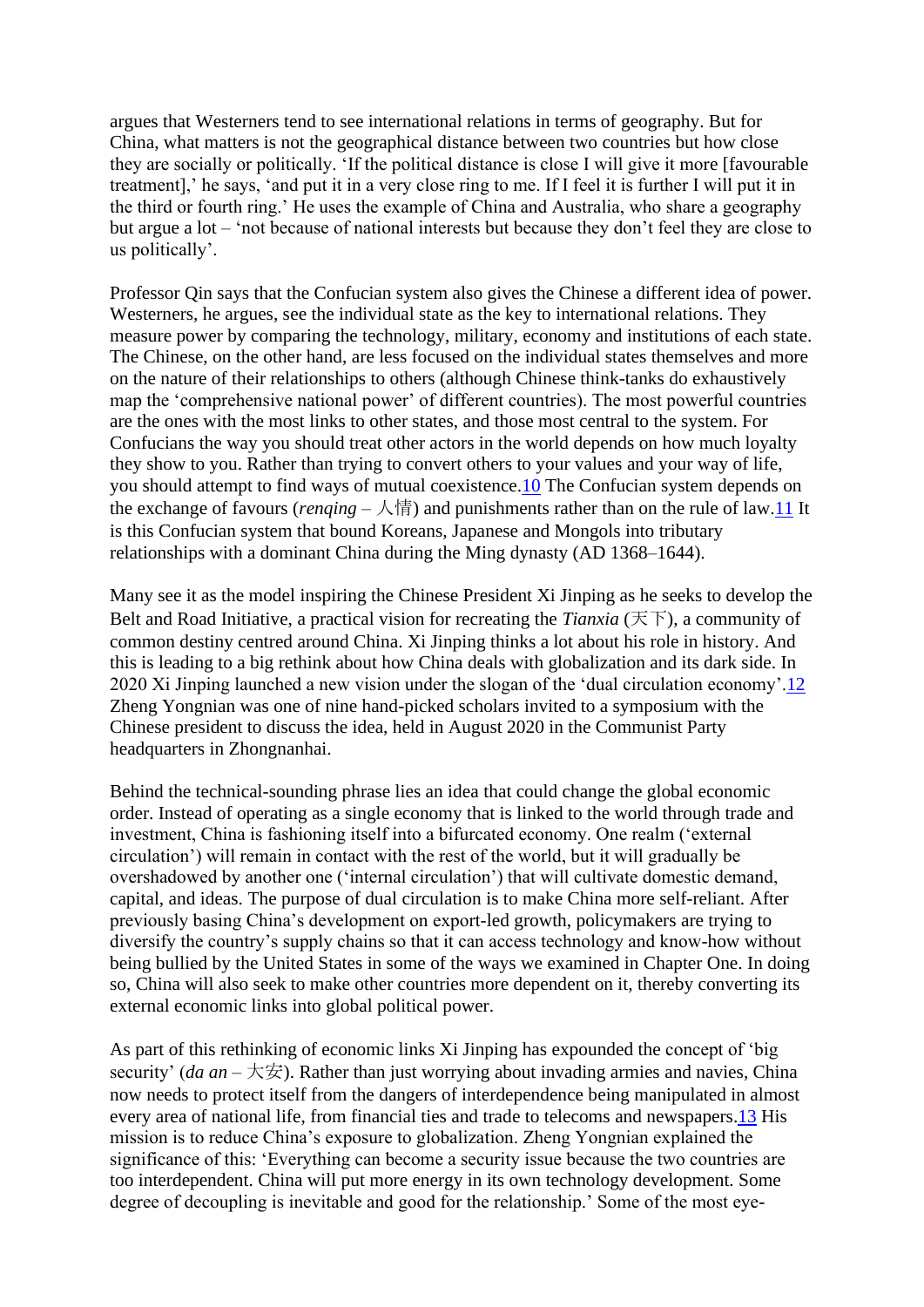catching initiatives are 'Made in China 2025' and 'China Standards 2035', which are designed to allow the country to become 70 per cent self-sufficient in the most important technologies of the future. Xi Jinping has also tried to reduce China's dependence on the dollar by diversifying Chinese investments and experimenting with a digital renminbi (RMB) as well as a new payment system that avoids connections with the US currency.

In the summer of 2020 the Chinese authorities approached some of the biggest foreign companies in China, asking them to prepare to send a senior representative for a top secret, small, closed-door meeting on China's new economic strategy with a senior official at an undisclosed time and location. As so often in China, the form of the event echoed its content. According to two people with direct knowledge of the matter who insisted on anonymity to discuss it with me, the organizers asked companies to send only ethnically Chinese representatives, a perfect metaphor for a vision that sees Beijing trying increasingly to develop its own technologies, its own energy sources and to rely on its own consumption rather than relying on foreigners. Under dual circulation, Beijing's new rules on data, research and development, and standards will force prominent Western companies to acquire Chinese characteristics, unless they withdraw from China altogether. As one well-placed private-sector observer put it to me, 'China's idea is that if companies like Daimler or Volkswagen want to work in China, they will have to move services, R&D, and new products there. Beijing hopes that dual circulation will transform them into Chinese companies.'

Xi Jinping's approach is extreme but it echoes the philosophy of previous Communist leaders – from Deng Xiaoping onwards – who wanted to balance the economic opportunity of opening up to the West with the risk of its opening China up to regime change or blackmail. These considerations led to the cautious process of opening and reform being married with policies such as capital controls, the Great Firewall and moves to promote indigenous innovation.

As well as taking defensive action to stop foreigners changing China, Xi Jinping also sees interdependence as a potential source of leverage over other countries due to their own vulnerabilities[.14](javascript:void(0)) The Chinese government and scholars are carefully studying the American debate on 'decoupling' and are exploring how to respond in kind. When China was less powerful it spent a lot of time thinking about how to overcome its weakness to challenge the USA through America's networks. The most detailed agenda for an aggressive approach to connectivity came in a book called *Unrestricted Warfare*, which shot into the Chinese bestseller lists in 2001. The book sets out a series of strategies for 'non-military warfare', arguing that 'soldiers do not have the monopoly on war' (see [Table One](javascript:void(0)) overleaf).

Xi Jinping is looking at how to weaponize connectivity from a position of strength rather than weakness. He is using China's huge domestic market to bully other countries into following Beijing's lead. His officials have threatened to withhold medical supplies, close markets and withdraw investments from countries that do not comply with China's demands. And Xi Jinping certainly seems to be following ancient Chinese thought in the implementation of the Belt and Road Initiative. His master plan seems to be underpinned by a desire to turn China into the central power in the world – the Middle Kingdom! The Belt and Road is based around linking China with the rest of the world – and showing goodwill to countries that show sufficient deference to Beijing. It involves flexible relationships which are not overly constrained by rules or institutions. Even though China's trade and economic power are leading to ever-growing links with the rest of the world, its most innovative geo-economic tool has been infrastructure, physical, virtual and institutional. China today is using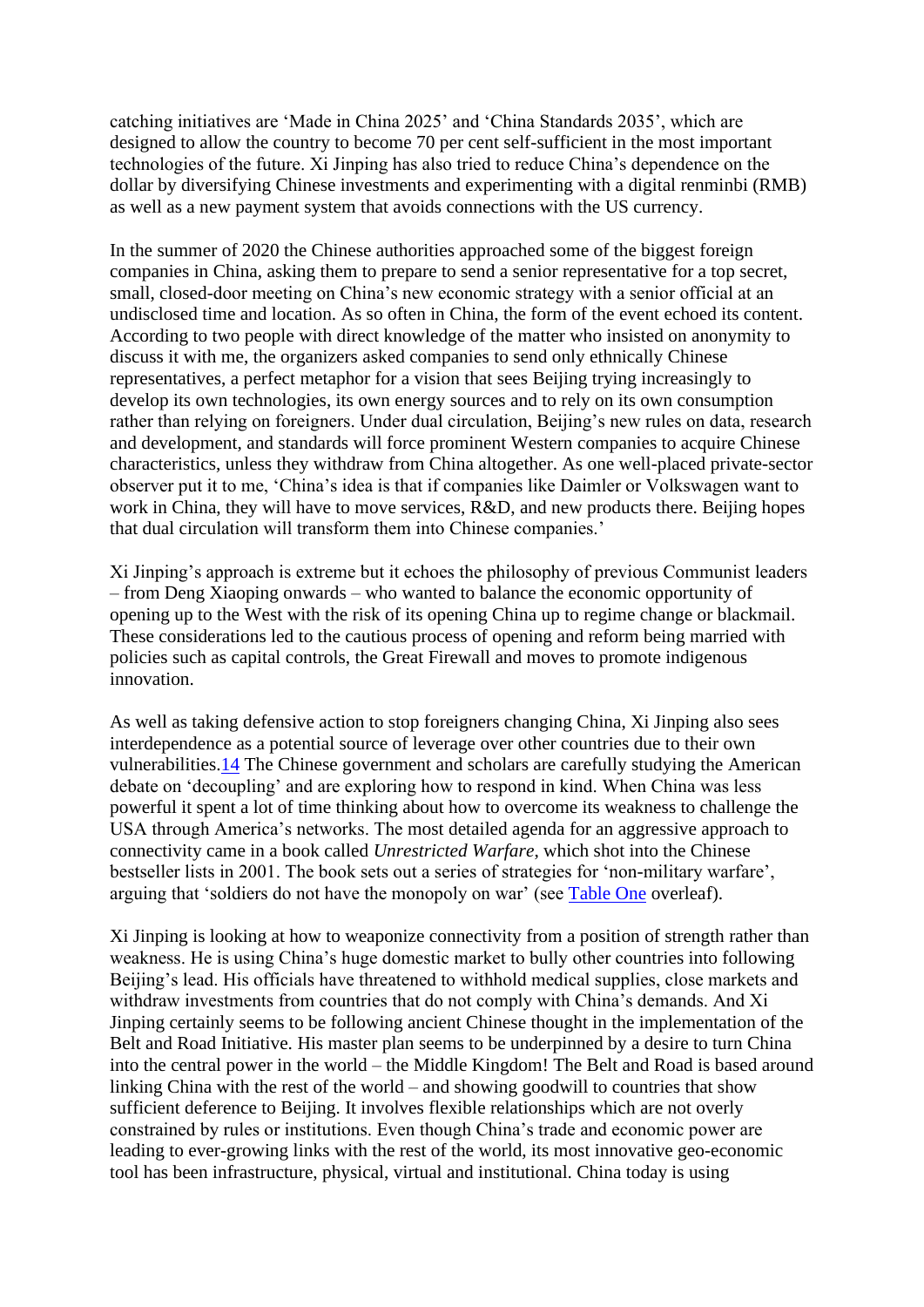connectivity more frequently, more assertively, and in a more diverse fashion than ever before.

#### **TABLE ONE: The many facets of unrestricted warfare**

| <b>MILITARY</b>                           | <b>TRANS-MILITARY</b>                            | NON-MILITARY         |
|-------------------------------------------|--------------------------------------------------|----------------------|
| Atomic warfare Diplomatic warfare         |                                                  | Financial warfare    |
| Conventional warfare Network warfare      |                                                  | Trade warfare        |
| Bio-chemical warfare Intelligence warfare |                                                  | Resources warfare    |
|                                           | Ecological warfare Psychological warfare         | Economic aid warfare |
| Space warfare                             | Tactical warfare                                 | Regulatory warfare   |
| Electronic warfare                        | Smuggling warfare                                | Sanction warfare     |
| Guerrilla warfare                         | Drug warfare                                     | Media warfare        |
| Terrorist warfare                         | Virtual warfare (deterrence) Ideological warfare |                      |

Source: Qiao Liang and Wang Xiangsui, *Unrestricted Warfare* (Beijing: PLA Literature and Arts Publishing House, 1999)

### **BRUSSELS: RULE-MAKER**

You may not have heard of Margrethe Vestager but she has been hailed as a saviour of the connected world. As the European Union's Competition Commissioner, she is one of the few with the power and confidence to take on the digital giants that have produced our networked world, companies that have grown larger than many countries. Over the last few years, she has fined Google €8.2 billion for including Chrome on its Android browser and trying to shut other players out of online advertising. She fined Apple a record  $\epsilon$ 13 billion for tax avoidance (plus a further  $\epsilon$ 1.2 billion in interest). She went on to introduce a new digital rule-book – clunkily named the General Directive on Privacy Regulation (GDPR) – which forced companies to obtain explicit consent from consumers before gathering and monetizing their data. In 2019, Vestager set her sights on Facebook and promised to investigate its new digital currency, Diem (formally known as Libra)[.15](javascript:void(0))

Not everyone agrees with the detail of each policy – in fact the European Court of Justice recently overturned her landmark decision to fine Apple – but it is hard not to be impressed by her audacity. Most governments treat the digital revolution like the weather – something you need to adapt to – but her ambition is nothing less than to control the seasons.

Vestager is a unique figure. She managed to catapult herself into one of the most powerful jobs in the world in spite of coming from one of the smallest parties in one of Europe's smallest countries (she was the inspiration for the prime minister in the acclaimed Danish TV show *Borgen*). She is the internet's supreme tech regulator but she refuses to use Google, whose privacy policies she disapproves of (she opts for the European DuckDuckGo instead). She is a believer in the potential of the technological revolution, but she wants politics to shape it. She is known as a pragmatist, but she is also a stubborn defender of moral rectitude. Vestager's ethics are no doubt influenced by her upbringing by two Lutheran pastors. But though Vestager's biography is unique, her attitude to networks and rules is not. The Vestager agenda is, in fact, a perfect expression of the European Union's attitude to connectivity.

The European Union has done as much as any other power to promote the emergence of a networked world. Although European politicians often evoke the mirage of a country called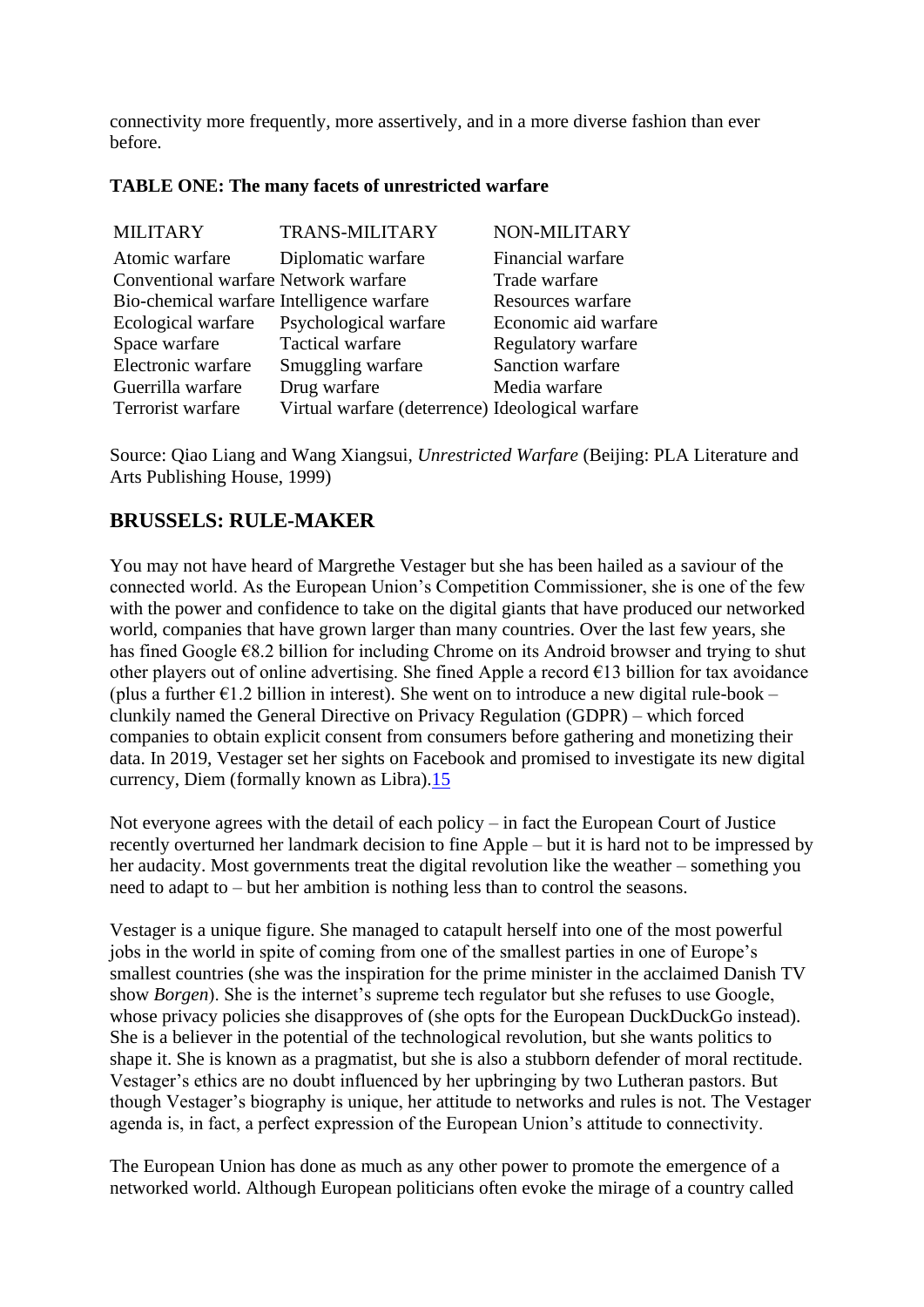Europe – complete with flag, anthem, currency, and passports – the EU is no super-state. It is a decentralized network which allows countries to have the best of both worlds – a continentsized market and currency but tailored politics at a national level. The EU's different centres of power, or 'nodes', are member states, European institutions and other actors, which share power horizontally, rather than vertically according to the rigidly pre-defined blueprint of a constitution. They are all interdependent, and though they carry different weight on different issues, no node, however powerful, can afford to ignore the others. An open network system like the EU wouldn't survive for very long if it were purely about instrumental cooperation – its founders recognized the need to have clear rules and norms that govern what everyone is allowed to do.

This is one of the paradoxes the EU faces. On the one hand it agrees passionately with Adam Smith that trade and interdependence tame nationalism and militarism. But, at the same time, once you break down the barriers between yourself and others, you need to make sure that they do not abuse their access. So the more openness you have to others, the more common rules you need. When new countries want to join the EU, they need to integrate over 80,000 pages of law – governing everything from gay rights and the death penalty to lawnmower sound emissions and food safety – into domestic legislation. This is the EU's operating system, otherwise known as the '*acquis communautaire*'.

The EU does not just abide by this operating system itself – it has tried to make anyone else who comes into contact with its network follow the same rules. This export of regulations has been extended into the EU's dealings with outsiders and there are values clauses in every single trade deal and association agreement it signs. Because the EU has the world's largest single market, even multinational companies depend on access to the region[.16](javascript:void(0)) Europe uses this economic power to put forward its idea of how society should be organized – threatening to exclude companies that do not live up to its norms.

For example, in its competition with China, Brussels is not just trying to get access to the China market, it is trying to defend Europe's social model which includes higher wages and social protection. In environmental and food protection, Europe is much more risk averse than other powers. It has adopted a 'precautionary principle' of assuming the worst will happen and trying to pre-empt the problem, rather than clearing up the mess afterwards. This is the philosophy that lies behind the EU's ban on genetically modified organisms (GMOs) and its prohibition of chlorinated chicken and beef with hormones, which has put it at loggerheads with the United States. The EU also has norms that protect cultural diversity and the role of agriculture in the stewardship of the countryside. The so-called 'Brussels effect' has made the EU the world's standard-setter in many areas, including computer software, children's toys, cosmetics, household appliances and food safety[.17](javascript:void(0))

Margrethe Vestager has been following a pattern of behaviour set by her predecessors, but she has drawn extra attention because she started to use these powers on an industrial scale. When I spoke to Peter Thiel in California, he confided to me that many tech companies in Silicon Valley fear Brussels more than Washington. 'They understand Washington and know how to influence it,' he explained, 'but they don't understand how to influence the EU although they fear that bad things will come from there.'

Vestager's ability to impose European preferences on the rest of the world stems from the EU's unusual structure and its dominant role in global trade. But this imposition is only possible because it adheres to them within the club. This kind of regulatory power is less costly, more durable, more deployable, and less easily undermined by competitors than more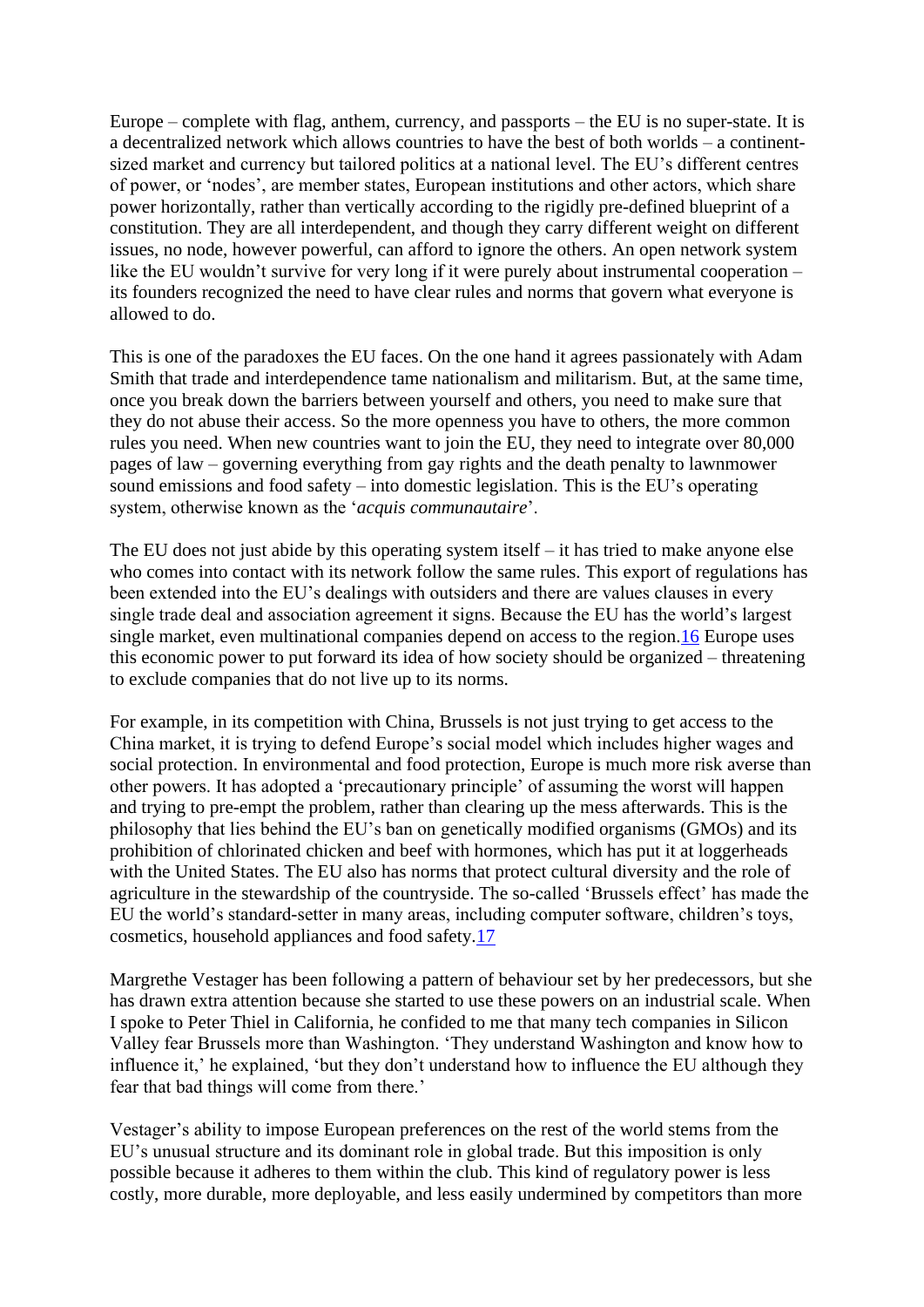traditional foreign policy tools. We should not forget that the European goal in promoting global networks was not, first and foremost, to develop a new instrument of power. It has always been part of a vision of a world that transcends power politics. Europeans have rejected the idea of realpolitik and military power as a way of solving disputes – trying to move towards a situation where disputes are resolved through the courts. They believe in the civilizing power of trade as a means of avoiding war. And though they believe in market economies, they do not believe in market societies and are trying to protect their social models, cultures and environment from market forces. Above all they hope that the networked world can be governed by an 'operating system' that values 'shared sovereignty' over national sovereignty[.18](javascript:void(0))

## **THE FOURTH WORLD**

Most of the world's population do not live in the USA, China or the European Union. And many are acutely aware of the ambivalent effects of connectivity. On the one hand, many states have benefited from it. They have seen their economies surge as a result of globalization and the opportunity of being tied into the supply chains of the three great economic motors: the USA, China and the European Union. The price of raw materials – from oil and gas to copper and aluminium and cobalt and lithium – has risen rapidly. New inflows of investment have become available. And some citizens have had the chance to follow their dreams with migration. At the same time, many of the same countries remember from colonial times the exploitation, loss of control and humiliation of being turned into the periphery of someone else's empire. Their big fear today is once again having to follow diktats from the three big empires of connectivity – and being forced to choose between them rather than being sovereign over their own destiny.

That being said, the new world provides medium-sized powers with more options in geopolitics than in the conventional twentieth-century balance of power, where they were outclassed by the superior technology and firepower of the superpowers. This has led to various niche strategies.

Russia has turned itself into a pioneer of societal disruption. Its recent foreign policy – including gas outages, sanctions, worker expulsions, cyber attacks, disinformation campaigns and efforts to gridlock Western-led international organizations from the UN to the Organization for Security and Co-operation in Europe (OSCE) – has successfully shaped the behaviour of its neighbours and other powers. In an age of mass migration, Turkey has used its ability to control flows of people into Europe as a source of power, demanding the lifting of visa restrictions and financial aid to mitigate the burden of hosting more than 3 million Syrians. Even with low oil prices, Saudi Arabia leverages the 10 million barrels of oil it extracts every day, accepting short-term losses in order to shape global markets to its advantage (and to the disadvantage of rivals such as Iran, Russia or US shale companies). What's more, it has been willing to invest billions of petro-dollars in support of its foreign policy goals – supporting counter-revolutionary regimes such as that of Egypt's General Sisi during the Arab uprisings, and waging a proxy war against Iran in Yemen. Conscious of the expiry date on its oil advantage, Saudi Arabia is now trying to lead the way to a post-carbon future and cement its role long-term as the leading economic power in the Middle East. Iran mirrors Saudi ambitions in its links to the Shia communities spread across the region, coupled with its support for militias such as Hamas, Hezbollah and the Houthis, which wage wars on its behalf. It has also been willing to disrupt global energy markets by attacking ships in the Strait of Hormuz, and by launching cyber and drone attacks on the Saudi oil giant Aramco to disable its facilities.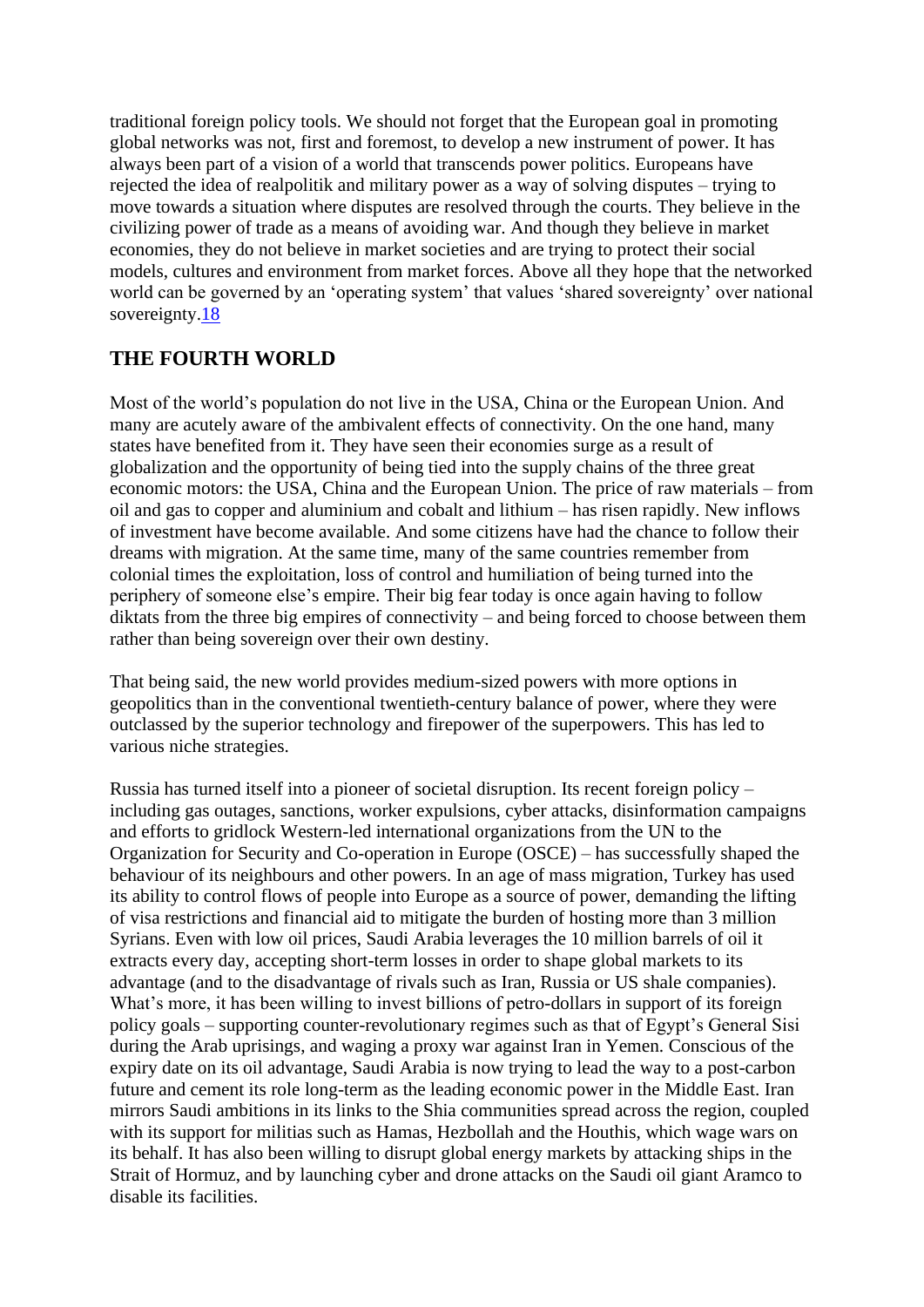As we head into the middle of the century, there will be at least as many Africans as there are Indians or Chinese. Africa is the next frontier of emerging markets, which is why – after decades of being a geopolitical afterthought – every great power is now trying to deepen its engagement with the continent. Europeans and Chinese are battling to sign up African countries to their respective standards on data privacy; while the USA has become more interested in the continent as a way of countering China's rise to global prominence. But although many of these African countries are set to become important players, the fifty-four nations of Africa are so divided politically that they're unlikely to be able to exercise collective power at the global level in the foreseeable future. What is more, very few Africans would agree with the idea that the age of globalization has broken down borders. Even wealthy Africans with prestigious jobs complain that getting visas to come to Fortress Europe or the United States has become humiliating, and is indeed driving Africa to engage ever more with China. For those less fortunate it is precisely the impossibility of moving legally that creates the threat of large migrant flows, as they risk their lives to come over illegally (and then stay in their countries of arrival) rather than moving back and forth in a regulated way. The Western perception that this has been the age of movement shows how invisible these realities have been to policy-makers.

In the Pacific Rim, we can see how Japan, Korea, Australia and ASEAN all try to maintain economic ties with China while hedging militarily with the United States of America. Many of these countries have been pioneers in recalibrating their interdependence and cutting China out of the most sensitive parts of their infrastructure such as 5G, in order to prevent the Chinese from capturing their data. They have also been actively trying to work together and forge much closer relationships with powers outside their neighbourhood in order to increase their freedom of action.

The most important open question in the fourth world is probably India, an ancient civilization with vast ambitions for the modern era. It has the potential to become a pole of its own, but its attitude so far has been defensive rather than strategic. It is also no surprise that, after its traumatic history of imperialism, the debate about 'data colonialism' is most lively in India. Delhi's technological prowess in key sectors and its huge market could make it an important player in setting the norms for our technological future. And its diaspora of 20 million gives it a reach into every other country in the world. India's decision in 2020 to ban over two hundred Chinese apps from Indian networks and to restrict Chinese investments in Indian companies sent shockwaves through the Chinese system, as India is the only market with the potential to become as big as those of the USA, EU and China itself. 19 If China can sell its technology products in India, it can still benefit from huge consumer markets, even if excluded from the West.

There is an active debate now within India about whether to follow China in shutting out foreign suppliers and aim for autonomy and localization. But so far there has been much less focus on developing a 'Hindu philosophy of connectivity' that could rival the international reach of the USA, China and Europe. Instead the debates about connectivity have tended to be more defensive. It is only a decade since the Indian government began to rethink its ban on building roads and railways up to its border with China. After the war between the two Asian giants in 1962 there was a fear that transport links might be used by Chinese troops to make incursions into Indian territory (a fear that was revived in 2020 with some violent border clashes that saw twenty soldiers killed and dozens injured). At the same time there is much concern that the Chinese Belt and Road Initiative will allow Beijing to 'encircle' India and rewire its neighbourhood in ways that are inimical to Indian interests.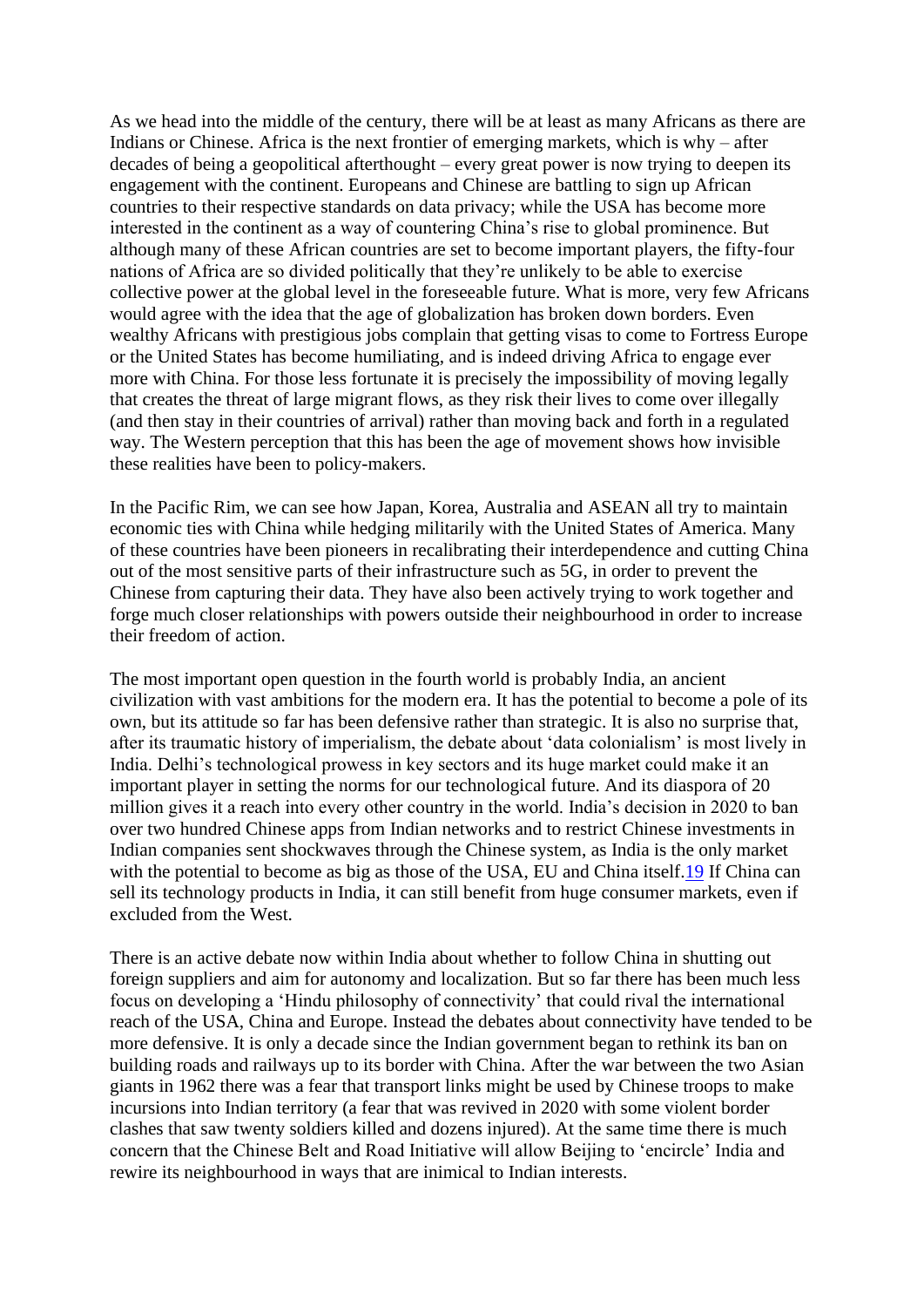#### **TABLE TWO: One planet, three visions of connectivity**

|                                           | EU                                            | CHINA                                                     | <b>USA</b>                                                     |
|-------------------------------------------|-----------------------------------------------|-----------------------------------------------------------|----------------------------------------------------------------|
| <b>PHILOSOPHY</b>                         | Normative                                     | Relational                                                | Instrumental                                                   |
| <b>STRATEGIES</b>                         | Gatekeeper<br>(membership) and<br>rule-making | Centrality (centrality)<br>to the system and<br>benefits) | Gatekeeper (choke-<br>point) and data-mining<br>(surveillance) |
| POWER INDICATOR                           | Wellbeing of EU<br>consumers and<br>companies | Number of ties and<br>centrality                          | Capacity (GDP,<br>military, tech)                              |
| <b>CURRENCY</b>                           | Rules                                         | Relationships                                             | Resources                                                      |
| <b>PRECAUTIONARY</b><br><b>PRINCIPLES</b> | <b>Banning GMOs</b>                           | Pre-crime arrests                                         | Preventive war                                                 |

Instead of moving into a bipolar world or the ungovernable chaos of a non-polar one, what we are seeing emerge is a 'four-world order'. Three empires of connectivity have fundamentally different ideas about how to organize the planet, while the remaining countries – amounting to a fourth world – are forced to navigate between them.

The USA is increasingly decoupling from China and using its centrality in the system to export its foreign policy preferences. One of the key aspects of the US policy of China containment is the idea of the Economic Prosperity Network: in short, rebuilding a separate world for 'like-minded' democratic and market economies to trade, invest, transfer data and produce value chains under their own rules. Because the USA has lost faith in the prospect of bringing China back towards market (or democratic) convergence, it wants to rebuild a parallel universe from which Beijing is excluded.

The American rethink is being encouraged by Beijing's 'Made in China 2025' policy and its Belt and Road Initiative. These policies are designed to catch up with American development and bypass the USA by building links with the rest of the world. China used to seek access to Western-centric networks while preserving its sovereignty. But today, its main goal is building new networks with itself at the centre.

At the same time, the European Union is still trying to defend universal institutions like the WTO, IMF and World Bank, but increasingly having to act on its own behalf as these become gridlocked by great-power competition. The EU is also moving from a situation where it had a near-religious attachment to promoting interdependence in a globalizing world towards one where it is more interested in asserting its own sovereignty in a more contested world order.

Superficially the 'fourth world' is in a similar predicament to the 'Non-Aligned Movement' during the Cold War, but its prospects are more promising. The 'four-world order' is characterized by high levels of contact between the different blocs – not just through the formal institutions but in the intense economic exchange between different countries. Where many of the so-called 'non-aligned' countries found themselves stranded during the Cold War, today they will try to take advantage of benefits from all three orders, although all of the powers will attempt to make them pick a side.

The key terrains of this new world include all the battlegrounds described in Chapter Five: the economy, infrastructure, technology, migration, and international law. Our three great powers have developed a new armoury of weapons and defences. In the place of tanks and planes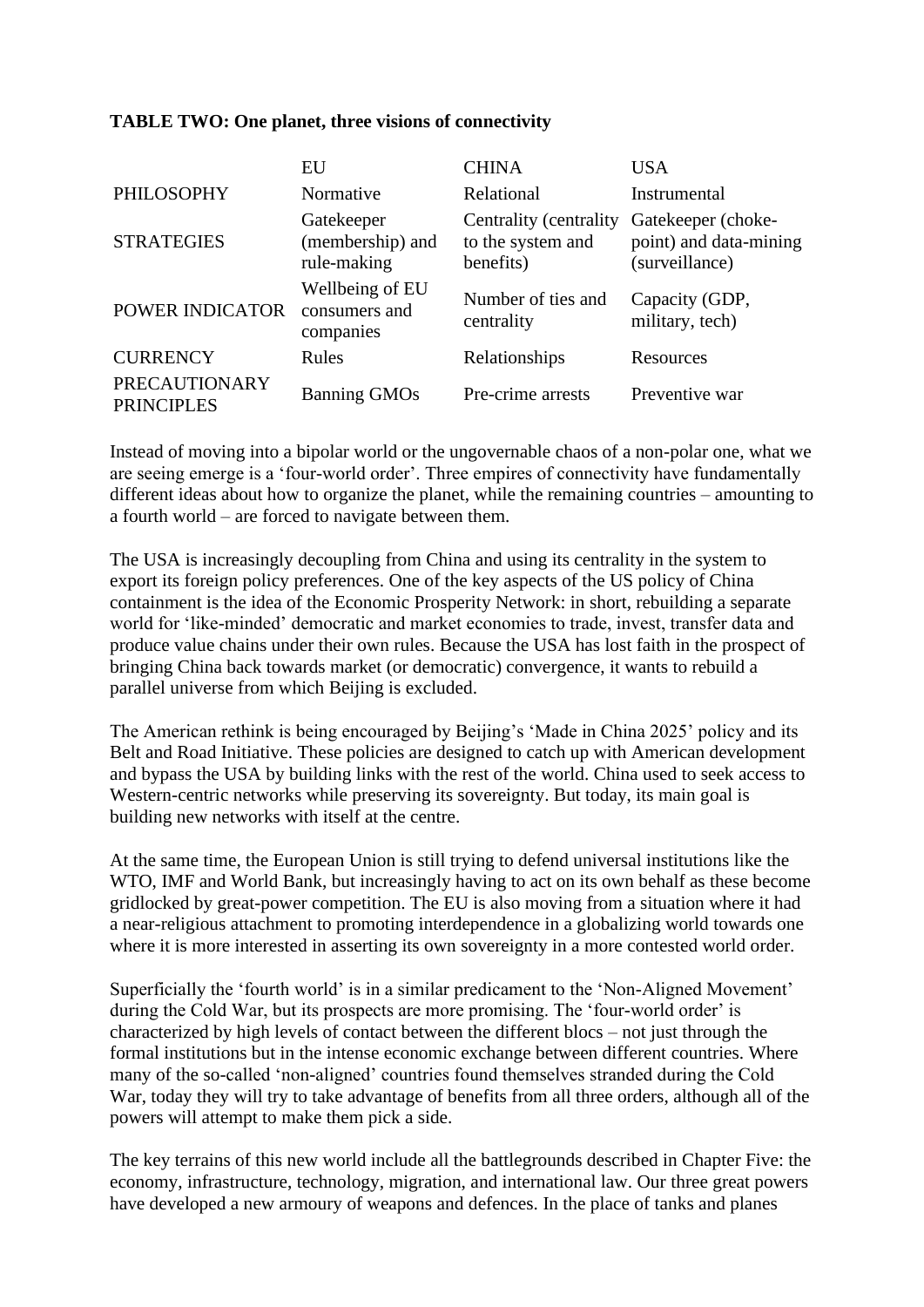they now use regulation and standards, transit control, supply chains, propaganda, sanctions, encryption, monetary policy and financial systems. But it is not just their interests that divide them; they look at the connected world through different eyes.

When Washington looks out at the world it sees hubs in the network map – exploring where it can use them for surveillance or sanctions. When Beijing looks at the world, it looks at the ties – exploring how it can connect other countries to its market and use these infrastructure links to bind them into a Chinese sphere of influence. And when Brussels looks at the world it looks at the individual nodes – or more specifically the welfare of European consumers and companies – and thinks about what norms or rules will best serve their interests.

Even when they use the same language they can mean different things. Take the idea of the precautionary principle. In Chinese hands, this often means using artificial intelligence to spot suspicious behaviour by individuals and arresting them *before* they commit a crime. In America, it often means 'preventive strikes' with drones against terrorists who threaten American security. And in Europe it might mean abolishing genetically modified organisms.

Looking forward, some of the biggest dangers will come when these different systems clash in the 'four-world order'. Xi Jinping is not the only leader who has developed a notion of 'big security' for the interdependent age – the USA and Europe have as well. And these 'big' concepts of security are leading the jurisdiction of these players to impinge on other great powers. For example, the USA has been using the global reach of the dollar to impose its Iran policies on other players by introducing 'secondary sanctions' on companies that continue to trade with the Islamic Republic. This forced big European companies like Total and Airbus to withdraw from billion-euro contracts with Tehran – even though the European governments in the countries where they are domiciled were keen for these deals to proceed. The European equivalent has been imposing its rules on data privacy and competition policy on American and Russian companies by making their access to European markets conditional on living up to EU norms. The Chinese example has been to try to silence opponents of its policies around the world, by threatening to withdraw access to its market. Within China, there is an unspoken deal that companies and citizens can get on with their lives and prosper, as long as they avoid getting involved in politics. Now this deal is being exported to the rest of the world as China threatens foreign governments, sports teams, universities, fashion houses and film production companies with sanctions if they speak out over China's policies on Hong Kong, Xinjiang, Taiwan, Tibet or the management of Covid-19.

The continuing presence of these three universalist projects signifies that there will be a lot of conflict in future years. In fact, we could see new flashpoints around connectivity in some of the very places that divided the world in previous eras.

One front-line state that has returned in a new form is Belgium, where I spent most of my childhood. The small, flat country has always been the canary in the coal mine of global conflict – from the Napoleonic period to the Second World War, foreign troops have always marched through Belgium when they clashed with each other. And the same is happening today – but today's conflicts are about global regulations rather than trench warfare. One which we examined earlier was around SWIFT, a financial information service that gives banks access to global financial markets. When the United States took aim at the Iranian economy, one of its first ports of call was to put pressure on SWIFT to cut Iran out of its system. The board of the Belgian-registered company complied – raising enormous questions about European sovereignty. Brussels will continue to be a central front for many other types of regulation – between China, America, and Russia – as well as a player in the future.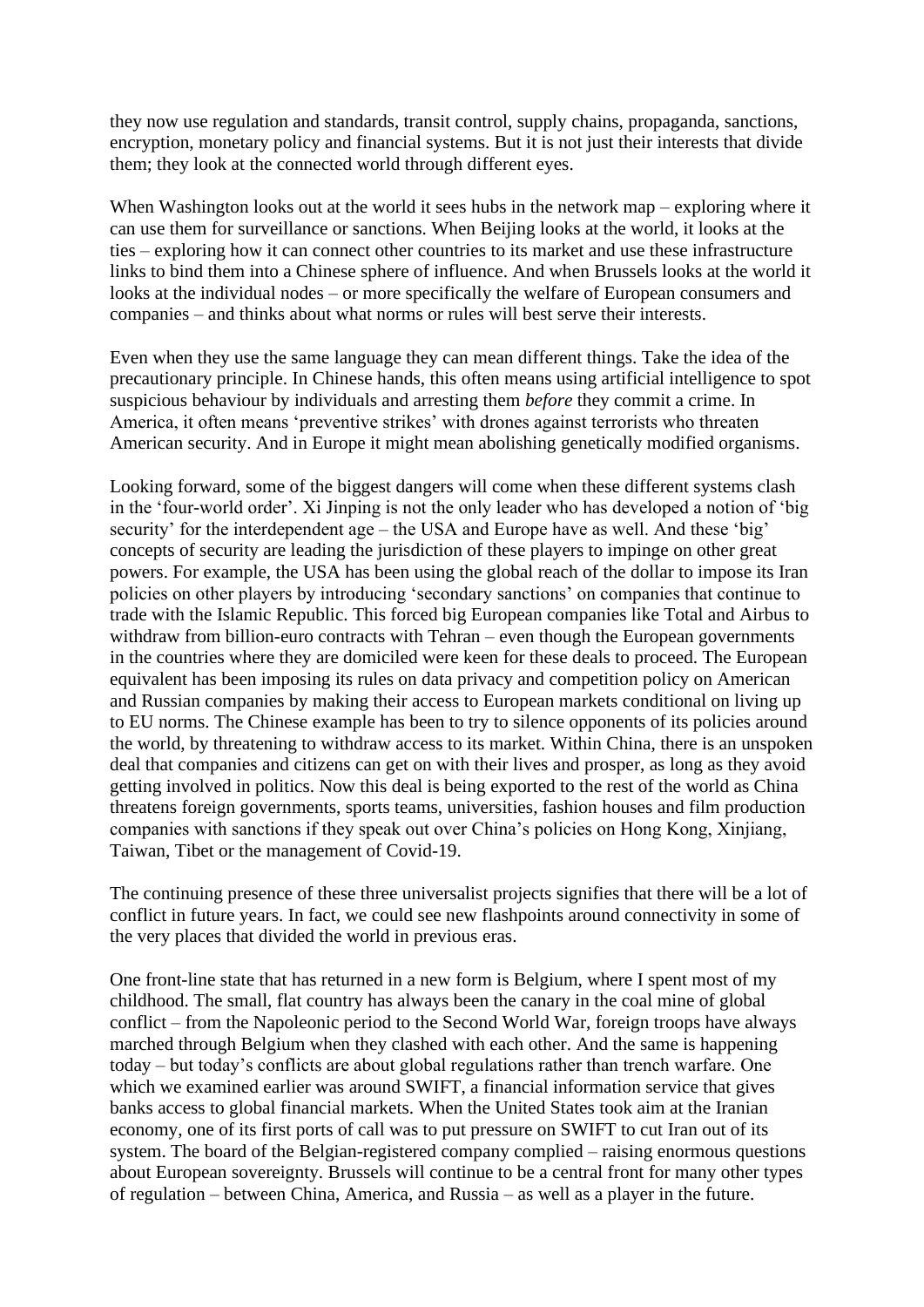Another battleground for connectivity is the Balkans, the combustible region that spawned the First World War. This is where the old empires meet – Russia, China, Turkey, Europe – in a battle for hearts and minds. But the new conflicts between these players are very different from those that divided the great powers a century ago. These days, the EU is competing with Russia and China over access to energy pipelines, rules for getting government contracts and the regulation of their economies.

If the Balkans were the tinder box of the early twentieth century, the Indo-Pacific will likely be the equivalent for the first half of the twenty-first century. Thinkers like Yan Xuetong have warned of a war over Taiwan or some of the atolls and islands in the East and South China Seas. But we could also see competition over small states like Vanuatu, Papua New Guinea or Tonga. What is at stake is not the *Lebensraum* of earlier eras but control over trade routes and connectivity in the globalized world of the twenty-first century.

There is also a new scramble for Africa. In the nineteenth century, all the European empires competed with each other to claim land and resources. And today there is a new frenzy of activity among the great powers to increase their engagement here. The goal today is not only to plunder natural resources, but to tap into the fastest growing economies and markets. From 2010 to 2016 more than 320 embassies were opened in Africa[.20](javascript:void(0)) The contest was not just between Europe, China and America but Saudi Arabia, Russia, India and Turkey too. Each of these powers is hoping to sign Africans up to its own rules and standards in battles over data and internet regulation, naval bases, trade routes, and measures to regulate the flow of people.

In future years the big flashpoints in geopolitics are less likely to be about control of the land and the sea. Instead they will be about migration pacts, offshore financial centres, fake news factories, state aid, computer chips, investment protection, and currency wars. As well as fighting to access the flows of our connected world, the 'four-world order' will increasingly become a contest to write the rules governing connectivity itself.

footnotes

### **CHAPTER FIVE: AN ANATOMY OF UNPEACE: HOW GLOBALIZATION WAS TURNED INTO A WEAPON**

[1](javascript:void(0)) 'Turkey's charismatic pro-Islamic leader', BBC Europe, 4 November 2002, [<http://news.bbc.co.uk/2/hi/europe/2270642.stm>](http://news.bbc.co.uk/2/hi/europe/2270642.stm) [accessed 13 October 2020].

[2](javascript:void(0)) 'Erdoğan's new sultanate', *Economist*, 4 February 2016, [<http://www.economist.com/news/special-report/21689871-under-recep-tayip-erdogan-and](http://www.economist.com/news/special-report/21689871-under-recep-tayip-erdogan-and-his-ak-party-turkey-has-become-richer-and-more-confident)[his-ak-party-turkey-has-become-richer-and-more-confident>](http://www.economist.com/news/special-report/21689871-under-recep-tayip-erdogan-and-his-ak-party-turkey-has-become-richer-and-more-confident) [accessed 25 October 2020].

[3](javascript:void(0)) Kathrin Hille and Laura Pitel, 'Russia and Turkey seek to repair ties after Putin and Erdoğan phone call', *Financial Times*, 29 June 2016, [<https://www.ft.com/content/210057f2-3df6-](https://www.ft.com/content/210057f2-3df6-11e6-8716-a4a71e8140b0) [11e6-8716-a4a71e8140b0>](https://www.ft.com/content/210057f2-3df6-11e6-8716-a4a71e8140b0) [accessed 21 October 2020].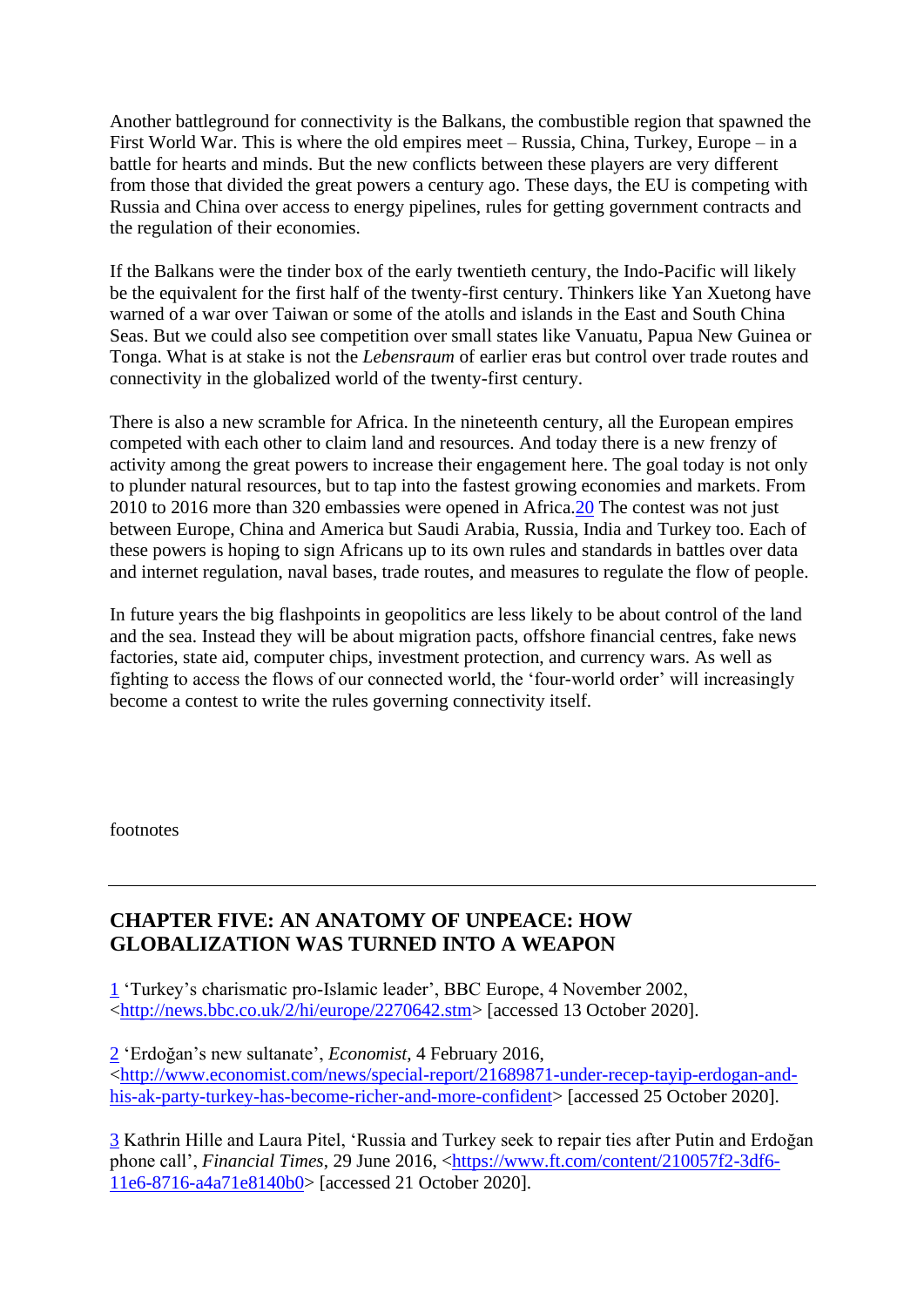[4](javascript:void(0)) Dan Drezner, *The Sanctions Paradox: Economic Statecraft and International Relations* (Cambridge: Cambridge University Press, 1999).

[5](javascript:void(0)) Joanna Diane Caytas, 'Weaponizing Finance: U.S. and European Options, Tools, and Policies', *Columbia Journal of European Law*, 23, no. 441 (2017).

[6](javascript:void(0)) Ellie Geranmayeh, 'Secondary reach of US sanctions in Europe: how far is too far?', ECFR Blog, 12 June 2014,

[<http://www.ecfr.eu/blog/entry/secondary\\_reach\\_of\\_us\\_sanctions\\_in\\_europe\\_how\\_far\\_is\\_too](http://www.ecfr.eu/blog/entry/secondary_reach_of_us_sanctions_in_europe_how_far_is_too_far) [\\_far>](http://www.ecfr.eu/blog/entry/secondary_reach_of_us_sanctions_in_europe_how_far_is_too_far) [accessed 17 February 2020].

[7](javascript:void(0)) Joanna Diane Caytas, 'Weaponizing Finance'; Eric Lichtblau and James Risen, 'Bank Data Is Sifted by U.S. in Secret to Block Terror', *New York Times*, 23 June 2006, [<https://www.nytimes.com/2006/06/23/washington/23intel.html>](https://www.nytimes.com/2006/06/23/washington/23intel.html) [accessed 16 October 2020].

[8](javascript:void(0)) 'Facing the sanctions challenge in financial services: A global sanctions compliance study', Deloitte, 2009, [<https://www2.deloitte.com/content/dam/Deloitte/ru/Documents/financial](https://www2.deloitte.com/content/dam/Deloitte/ru/Documents/financial-services/Facing%20the%20sanctions%20challenge%20in%20financial%20services.pdf)[services/Facing%20the%20sanctions%20challenge%20in%20financial%20services.pdf>](https://www2.deloitte.com/content/dam/Deloitte/ru/Documents/financial-services/Facing%20the%20sanctions%20challenge%20in%20financial%20services.pdf) [accessed 18 February 2020].

[9](javascript:void(0)) Juan Zarate, *Treasury's War: The Unleashing of a New Era of Financial Warfare* (New York: Public Affairs, 2013), p. 244.

[10](javascript:void(0)) Greg Satell, 'Here's How Obama's Russia Sanctions Will Destroy Vladimir Putin', *Forbes*, 28 April 2014, [<http://www.forbes.com/sites/gregsatell/2014/04/28/heres-how](http://www.forbes.com/sites/gregsatell/2014/04/28/heres-how-obamas-sanctions-will-destroy-vladimir-putin/)[obamas-sanctions-will-destroy-vladimir-putin/>](http://www.forbes.com/sites/gregsatell/2014/04/28/heres-how-obamas-sanctions-will-destroy-vladimir-putin/) [accessed 18 February 2020].

[11](javascript:void(0)) Ibid.

[12](javascript:void(0)) 'The struggle over chips enters a new phase', *Economist*, 23 January 2021.

[13](javascript:void(0)) Nisha Gopalan, 'China May Dismiss U.S. Sanctions. Its Banks Can't', *Bloomberg*, 14 August 2020, [<https://www.bloomberg.com/opinion/articles/2020-08-13/china-banks](https://www.bloomberg.com/opinion/articles/2020-08-13/china-banks-bowing-to-u-s-sanctions-shows-dollar-s-power)[bowing-to-u-s-sanctions-shows-dollar-s-power>](https://www.bloomberg.com/opinion/articles/2020-08-13/china-banks-bowing-to-u-s-sanctions-shows-dollar-s-power) [accessed 18 December 2020].

[14](javascript:void(0)) Mark Leonard (ed.), *Connectivity Wars.*

[15](javascript:void(0)) Li Keqiang, 'China deepens strategy of domestic demand expansion in the course of reform and opening-up', China.org.cn, 4 March 2012, [<http://www.china.org.cn/china/2012-](http://www.china.org.cn/china/2012-03/04/content_24801231.htm) [03/04/content\\_24801231.htm>](http://www.china.org.cn/china/2012-03/04/content_24801231.htm) [accessed 18 February 2020].

[16](javascript:void(0)) Dimitri Simes, 'China and Russia ditch dollar in move towards "financial alliance"', *Financial Times*, 17 August 2020, [<https://www.ft.com/content/8421b6a2-1dc6-4747-b2e9-](https://www.ft.com/content/8421b6a2-1dc6-4747-b2e9-1bbfb7277747) [1bbfb7277747>](https://www.ft.com/content/8421b6a2-1dc6-4747-b2e9-1bbfb7277747) [accessed 19 November 2020].

[17](javascript:void(0)) Steven Blockmans, 'Extraterritorial sanctions with a Chinese trademark', CEPS, 26 January 2021, [<https://www.ceps.eu/ceps-publications/extraterritorial-sanctions-with-a](https://www.ceps.eu/ceps-publications/extraterritorial-sanctions-with-a-chinese-trademark/)[chinese-trademark/>](https://www.ceps.eu/ceps-publications/extraterritorial-sanctions-with-a-chinese-trademark/) [accessed 19 November 2020].

[18](javascript:void(0)) Hirschman, *National Power and The Structure of Foreign Trade*.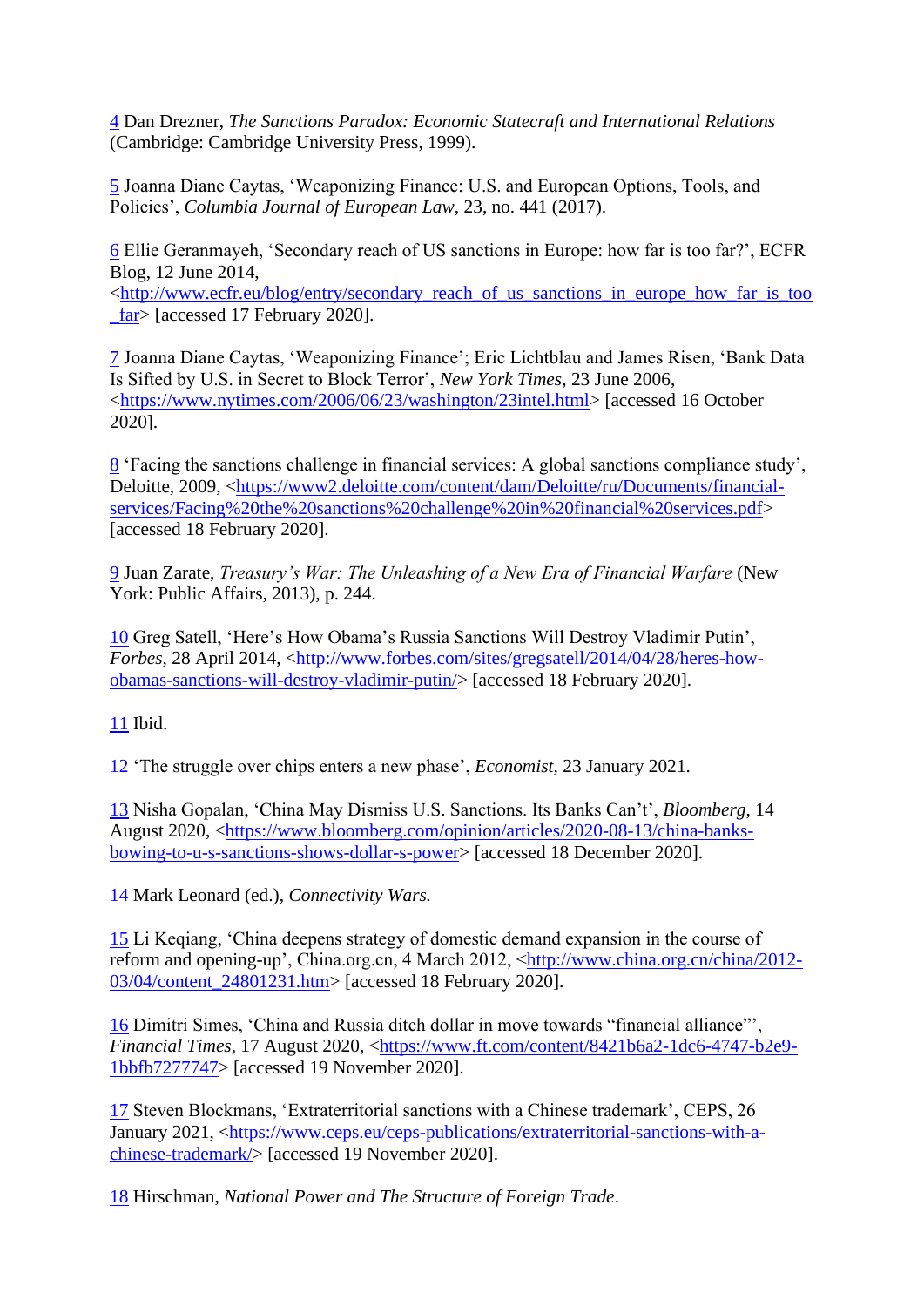[19](javascript:void(0)) Robert D. Atkinson, 'A Remarkable Resemblance', *The International Economy*, Fall 2020.

[20](javascript:void(0)) Kate Buck, 'I've seen starving North Korean women executed for eating their own children', *Metro*, 27 February 2019, [<https://metro.co.uk/2019/02/27/ive-seen-starving-north](https://metro.co.uk/2019/02/27/ive-seen-starving-north-korean-women-executed-for-eating-their-own-children-8726479/)[korean-women-executed-for-eating-their-own-children-8726479/>](https://metro.co.uk/2019/02/27/ive-seen-starving-north-korean-women-executed-for-eating-their-own-children-8726479/) [accessed 21 November 2020].

[21](javascript:void(0)) Matthias Neuenkirch and Florian Neumeier, 'The Impact of UN and US Economic Sanctions on GDP Growth', Forschungsschwerpunkt Internationale Wirtschaft (FIW) Working Paper 138 (January 2015),

[<https://www.fiw.ac.at/fileadmin/Documents/Publikationen/Working\\_Paper/N\\_138\\_Neuenki](https://www.fiw.ac.at/fileadmin/Documents/Publikationen/Working_Paper/N_138_NeuenkirchNeumeier.pdf) [rchNeumeier.pdf>](https://www.fiw.ac.at/fileadmin/Documents/Publikationen/Working_Paper/N_138_NeuenkirchNeumeier.pdf) [accessed 16 February 2020].

[22](javascript:void(0)) Rune Friberg Lyme, 'Sanctioning Assad's Syria: Mapping the economic, socioeconomic and political repercussions of the international sanctions imposed on Syria since March 2011', Danish Institute for International Studies (DIIS) Report 13 (2012),

[<https://www.diis.dk/files/media/publications/import/extra/rp2012-](https://www.diis.dk/files/media/publications/import/extra/rp2012-13_sanctioning_assads_syria_web_1.pdf) [13\\_sanctioning\\_assads\\_syria\\_web\\_1.pdf>](https://www.diis.dk/files/media/publications/import/extra/rp2012-13_sanctioning_assads_syria_web_1.pdf) [accessed 16 February 2020], p. 60; Rania Khalek, 'US and EU Sanctions are Punishing Ordinary Syrians and Crippling Aid Work, U.N. report reveals', *The Intercept*, 28 September 2016, [<https://theintercept.com/2016/09/28/u-s](https://theintercept.com/2016/09/28/u-s-sanctions-are-punishing-ordinary-syrians-and-crippling-aid-work-u-n-report-reveals/)[sanctions-are-punishing-ordinary-syrians-and-crippling-aid-work-u-n-report-reveals/>](https://theintercept.com/2016/09/28/u-s-sanctions-are-punishing-ordinary-syrians-and-crippling-aid-work-u-n-report-reveals/)

[accessed 16 February 2020].

[23](javascript:void(0)) 'World Economic Outlook: Global Manufacturing Downturn, Rising Trade Barriers', IMF, October 2019, [<https://www.imf.org/en/Publications/WEO/Issues/2019/10/01/world](https://www.imf.org/en/Publications/WEO/Issues/2019/10/01/world-economic-outlook-october-2019)[economic-outlook-october-2019>](https://www.imf.org/en/Publications/WEO/Issues/2019/10/01/world-economic-outlook-october-2019) [accessed 16 February 2020], p. 14.

[24](javascript:void(0)) 'Inflation rate, average consumer prices', IMF, 2020,

[<https://www.imf.org/external/datamapper/PCPIPCH@WEO/WEOWORLD/VEN>](https://www.imf.org/external/datamapper/PCPIPCH@WEO/WEOWORLD/VEN) [accessed 16 November 2020]; Emilio Fernandez Corugedo and Jaime Guajardo, 'For Venezuela's Neighbors, Mass Migration Brings Economic Costs and Benefits', IMF Blog, 21 November 2019, [<https://blogs.imf.org/2019/11/21/for-venezuelas-neighbors-mass](https://blogs.imf.org/2019/11/21/for-venezuelas-neighbors-mass-migration-brings-economic-costs-and-benefits/)[migration-brings-economic-costs-and-benefits/>](https://blogs.imf.org/2019/11/21/for-venezuelas-neighbors-mass-migration-brings-economic-costs-and-benefits/) [accessed 16 February 2020].

[25](javascript:void(0)) 'Venezuelan Refugee and Migrant Crisis: Overview', IOM, [<https://www.iom.int/venezuela-refugee-and-migrant-crisis>](https://www.iom.int/venezuela-refugee-and-migrant-crisis) [accessed 16 December 2020].

[26](javascript:void(0)) Jerg Gutmann, Matthias Neuenkirch and Florian Neumeier, 'Sanctioned to Death? The Impact of Economic Sanctions on Life Expectancy and its Gender Gap', University of Trier, Research Papers in Economics, no. 6/17 (September 2018), [<https://www.uni](https://www.uni-trier.de/fileadmin/fb4/prof/VWL/EWF/Research_Papers/2017-06.pdf)[trier.de/fileadmin/fb4/prof/VWL/EWF/Research\\_Papers/2017-06.pdf>](https://www.uni-trier.de/fileadmin/fb4/prof/VWL/EWF/Research_Papers/2017-06.pdf) [accessed 16 February 2020].

[27](javascript:void(0)) Abbas Alnasrawi, 'Iraq: economic sanctions and consequences, 1990–2000', *Third World Quarterly*, 22, no. 2 (2001), 205–18.

[28](javascript:void(0)) Ibid.

[29](javascript:void(0)) Kee B. Park, Miles Kim and Jessup Jong, 'The Human Costs of UN Sanctions and Funding Shortfalls for Humanitarian Aid in North Korea', *38 North*, 22 August 2019, [<https://www.38north.org/2019/08/parkkimjong082219/>](https://www.38north.org/2019/08/parkkimjong082219/) [accessed 17 February 2020].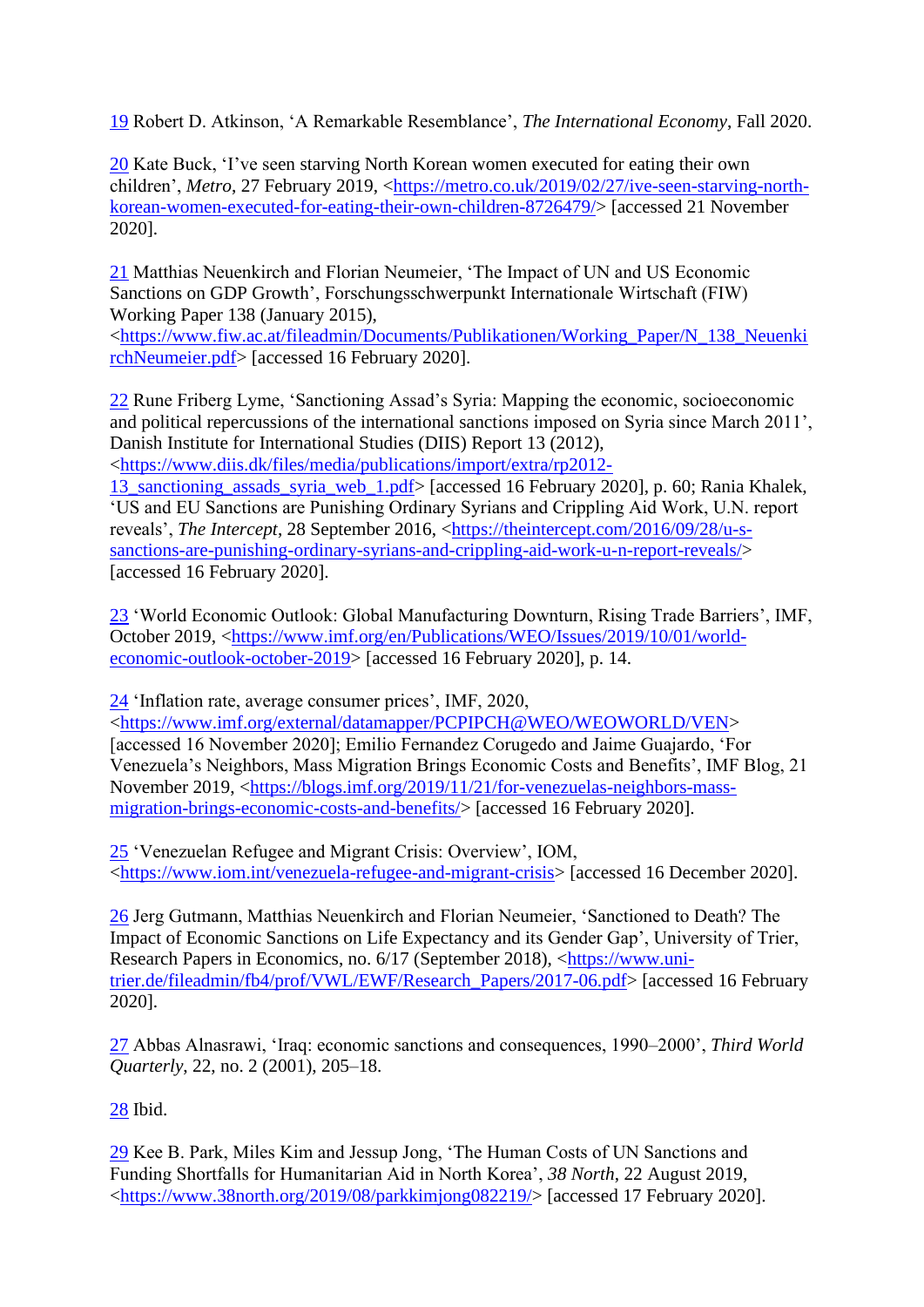[30](javascript:void(0)) Mark Weisbrot and Jeffrey Sachs, 'Economic Sanctions as Collective Punishment: The Case of Venezuela', Center for Economic and Policy Research, April 2019, [<https://cepr.net/images/stories/reports/venezuela-sanctions-2019-04.pdf>](https://cepr.net/images/stories/reports/venezuela-sanctions-2019-04.pdf) [accessed 17 February 2020].

[31](javascript:void(0)) Ibid., p. 11.

[32](javascript:void(0)) Marton Dunai, 'Hungary welcomes wealthy Chinese despite migrant hostility', Reuters, 5 October 2016, [<http://www.reuters.com/article/us-europe-migrants-china-hungary](http://www.reuters.com/article/us-europe-migrants-china-hungary-idUSKCN1250RN)[idUSKCN1250RN>](http://www.reuters.com/article/us-europe-migrants-china-hungary-idUSKCN1250RN) [accessed 20 February 2020].

[33](javascript:void(0)) Robert Velkey, 'News About Injured Survivors of the Verona Bus Accident', *Hungary Today*, 28 February 2017, [<http://hungarytoday.hu/news/91762>](http://hungarytoday.hu/news/91762) [accessed 18 February 2020].

[34](javascript:void(0)) Ibid.

[35](javascript:void(0)) Csaba Tóth, 'Full text of Viktor Orbán's speech at Băile Tuşnad (Tusnádfürdő) of 26 July 2014', *The Budapest Beacon*, 29 July 2014, [<https://budapestbeacon.com/full-text-of-viktor](https://budapestbeacon.com/full-text-of-viktor-orbans-speech-at-baile-tusnad-tusnadfurdo-of-26-july-2014/)[orbans-speech-at-baile-tusnad-tusnadfurdo-of-26-july-2014/>](https://budapestbeacon.com/full-text-of-viktor-orbans-speech-at-baile-tusnad-tusnadfurdo-of-26-july-2014/) [accessed 10 February 2020].

[36](javascript:void(0)) Jonathan E. Hillman, 'How Big Is China's Belt and Road?', Center for Strategic and International Studies, 3 April 2019, [<https://www.csis.org/analysis/how-big-chinas-belt-and](https://www.csis.org/analysis/how-big-chinas-belt-and-road)[road>](https://www.csis.org/analysis/how-big-chinas-belt-and-road) [accessed 10 April 2020].

[37](javascript:void(0)) Dragan Pavlićević and Agatha Kratz, 'Testing the China Threat paradigm: China's highspeed railway diplomacy in Southeast Asia', *The Pacific Review*, 31, no. 2 (2018), 151–68.

[38](javascript:void(0)) Keith Barney, 'High speed rail could bankrupt Laos, but it'll keep China happy', *The Conversation*, 7 April 2014, [<http://theconversation.com/high-speed-rail-could-bankrupt](http://theconversation.com/high-speed-rail-could-bankrupt-laos-but-itll-keep-china-happy-22657)[laos-but-itll-keep-china-happy-22657>](http://theconversation.com/high-speed-rail-could-bankrupt-laos-but-itll-keep-china-happy-22657) [accessed 10 February 2020].

[39](javascript:void(0)) Although the researcher Agatha Kratz reports that many security people she interviewed in the region were sanguine about the use of railways in today's wars because they can be broken down with a few well-targeted missiles (email exchange with the author, September 2020).

[40](javascript:void(0)) James Kynge and Jonathan Wheatley, 'China pulls back from the world: rethinking Xi's "project of the century"', *Financial Times*, 11 December 2020, [<https://www.ft.com/content/d9bd8059-d05c-4e6f-968b-1672241ec1f6>](https://www.ft.com/content/d9bd8059-d05c-4e6f-968b-1672241ec1f6) [accessed 21 February 2021].

[41](javascript:void(0)) Jude Blanchette and Jonathan E. Hillman, 'China's Digital Silk Road after the Coronavirus', Center for Strategic and International Studies, 13 April 2020, [<https://www.csis.org/analysis/chinas-digital-silk-road-after-coronavirus>](https://www.csis.org/analysis/chinas-digital-silk-road-after-coronavirus) [accessed 21 February 2021].

[42](javascript:void(0)) David Sanger, *The Perfect Weapon: War, Sabotage, and Fear in the Cyber Age* (Melbourne: Scribe Publications, 2018).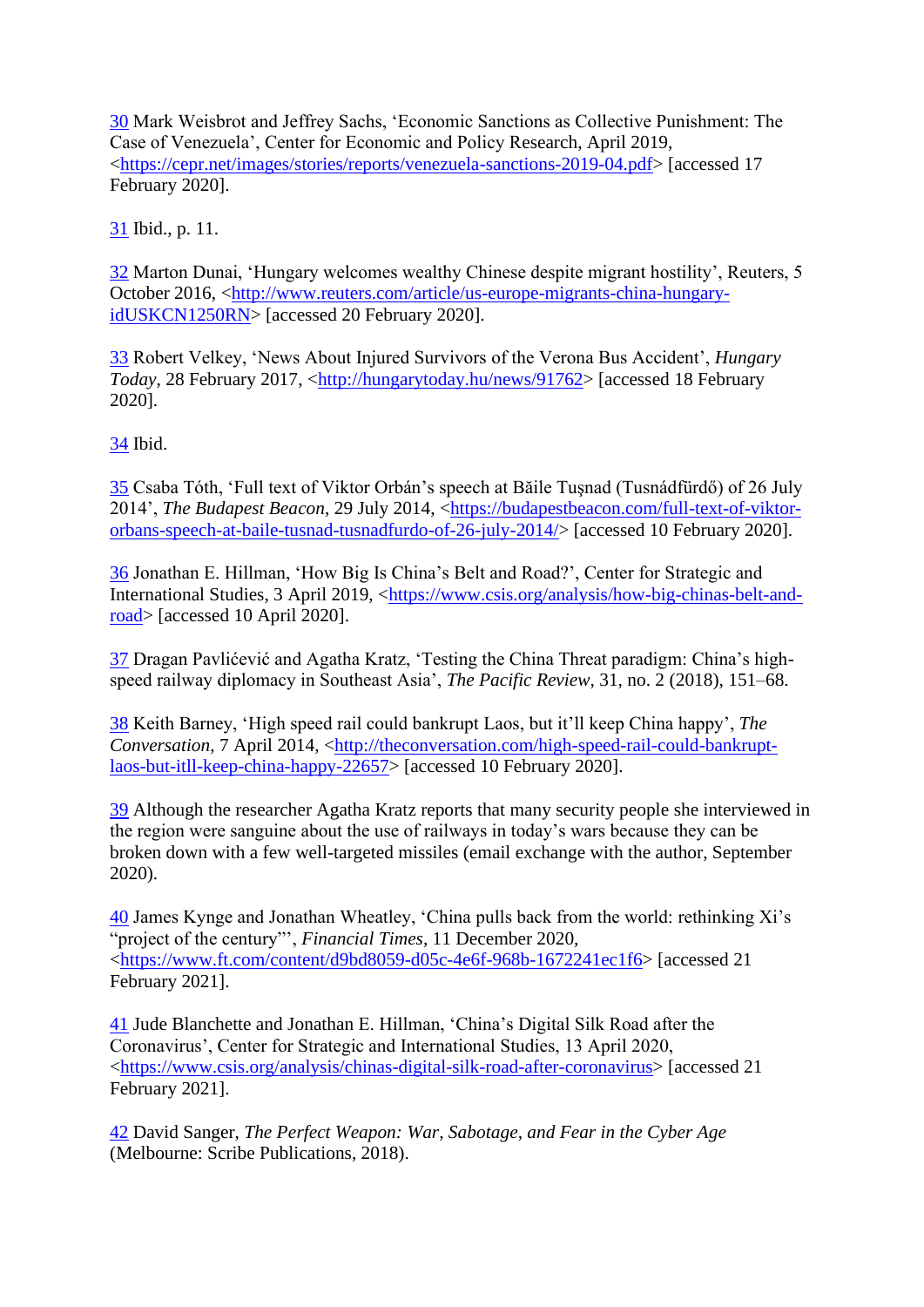[43](javascript:void(0)) 'Zhu Hua', *FBI Most Wanted*, 20 December 2018, [<https://www.fbi.gov/wanted/cyber/zhu-hua>](https://www.fbi.gov/wanted/cyber/zhu-hua) [accessed 10 February 2020].

[44](javascript:void(0)) 'APT10 was managed by the Tianjin bureau of the Chinese Ministry of State Security', *Intrusion Truth*, 15 August 2018, [<https://intrusiontruth.wordpress.com/2018/08/15/apt10](https://intrusiontruth.wordpress.com/2018/08/15/apt10-was-managed-by-the-tianjin-bureau-of-the-chinese-ministry-of-state-security/) [was-managed-by-the-tianjin-bureau-of-the-chinese-ministry-of-state-security/>](https://intrusiontruth.wordpress.com/2018/08/15/apt10-was-managed-by-the-tianjin-bureau-of-the-chinese-ministry-of-state-security/) [accessed 10 February 2020].

[45](javascript:void(0)) Brian Barrett, 'How China's Elite Hackers Stole the World's Most Valuable Secrets', *Wired*, 20 December 2018, [<https://www.wired.com/story/doj-indictment-chinese-hackers](https://www.wired.com/story/doj-indictment-chinese-hackers-apt10/)[apt10/>](https://www.wired.com/story/doj-indictment-chinese-hackers-apt10/) [accessed 10 February 2020].

[46](javascript:void(0)) Henry Farrell and Abraham L. Newman, 'Weaponized Interdependence: How global economic networks shape state coercion', *International Security*, 44, no. 1 (2019), 42–79.

[47](javascript:void(0)) Farrell and Newman quoted in Michael Hirsch, 'How America's Top Companies Created the Surveillance State', *National Journal*, 26 July 2013, [<http://www.nextgov.com/cio](http://www.nextgov.com/cio-briefing/2013/07/analysis-how-americas-top-tech-companies-created-surveillance-state/67490/)[briefing/2013/07/analysis-how-americas-top-tech-companies-created-surveillance](http://www.nextgov.com/cio-briefing/2013/07/analysis-how-americas-top-tech-companies-created-surveillance-state/67490/)[state/67490/>](http://www.nextgov.com/cio-briefing/2013/07/analysis-how-americas-top-tech-companies-created-surveillance-state/67490/) [accessed 16 October 2020].

[48](javascript:void(0)) Alex Hern, 'WannaCry, Petya, NotPetya: how ransomware hit the big time in 2017', *Guardian*, 30 December 2017, [<https://www.theguardian.com/technology/2017/dec/30/wannacry-petya-notpetya](https://www.theguardian.com/technology/2017/dec/30/wannacry-petya-notpetya-ransomware)[ransomware>](https://www.theguardian.com/technology/2017/dec/30/wannacry-petya-notpetya-ransomware) [accessed 10 February 2020].

[49](javascript:void(0)) 'Chinese Cyber Spies Hack Taiwan Ruling Party: FireEye', *Security Week*, 2 June 2016, [<https://www.securityweek.com/chinese-cyber-spies-hack-taiwan-ruling-party-fireeye>](https://www.securityweek.com/chinese-cyber-spies-hack-taiwan-ruling-party-fireeye) [accessed 13 February 2020].

[50](javascript:void(0)) Herbert Lin, 'The Existential Threat From Cyber Enabled Information Warfare', *Bulletin of the Atomic Scientists*, 75 (June 2019), 187–96.

[51](javascript:void(0)) Ibid.

[52](javascript:void(0)) Christopher Wray, 'The FBI and the National Security Threat Landscape: The Next Paradigm Shift', *FBI Speeches*, 26 April 2019, [<https://www.fbi.gov/news/speeches/the-fbi](https://www.fbi.gov/news/speeches/the-fbi-and-the-national-security-threat-landscape-the-next-paradigm-shift)[and-the-national-security-threat-landscape-the-next-paradigm-shift>](https://www.fbi.gov/news/speeches/the-fbi-and-the-national-security-threat-landscape-the-next-paradigm-shift) [accessed 13 February 2020].

[53](javascript:void(0)) Kristin Shi-Kupfer and Mareike Ohlberg, 'China's Digital Rise: Challenges for Europe', *MERICS Papers on China*, 7, April 2019.

[54](javascript:void(0)) James Kynge and Nian Liu, 'From AI to facial recognition: how China is setting the rules in new tech', *Financial Times*, 7 October 2020, [<https://www.ft.com/content/188d86df-6e82-](https://www.ft.com/content/188d86df-6e82-47eb-a134-2e1e45c777b6) [47eb-a134-2e1e45c777b6>](https://www.ft.com/content/188d86df-6e82-47eb-a134-2e1e45c777b6) [accessed 16 December 2020].

### [55](javascript:void(0)) Ibid.

[56](javascript:void(0)) Adrian Shahbaz, 'Freedom on the Net 2018: The Rise of Digital Authoritarianism', Freedom House, 2018, [<https://freedomhouse.org/report/freedom-net/2018/rise-digital](https://freedomhouse.org/report/freedom-net/2018/rise-digital-authoritarianism)[authoritarianism>](https://freedomhouse.org/report/freedom-net/2018/rise-digital-authoritarianism) [accessed 16 December 2020].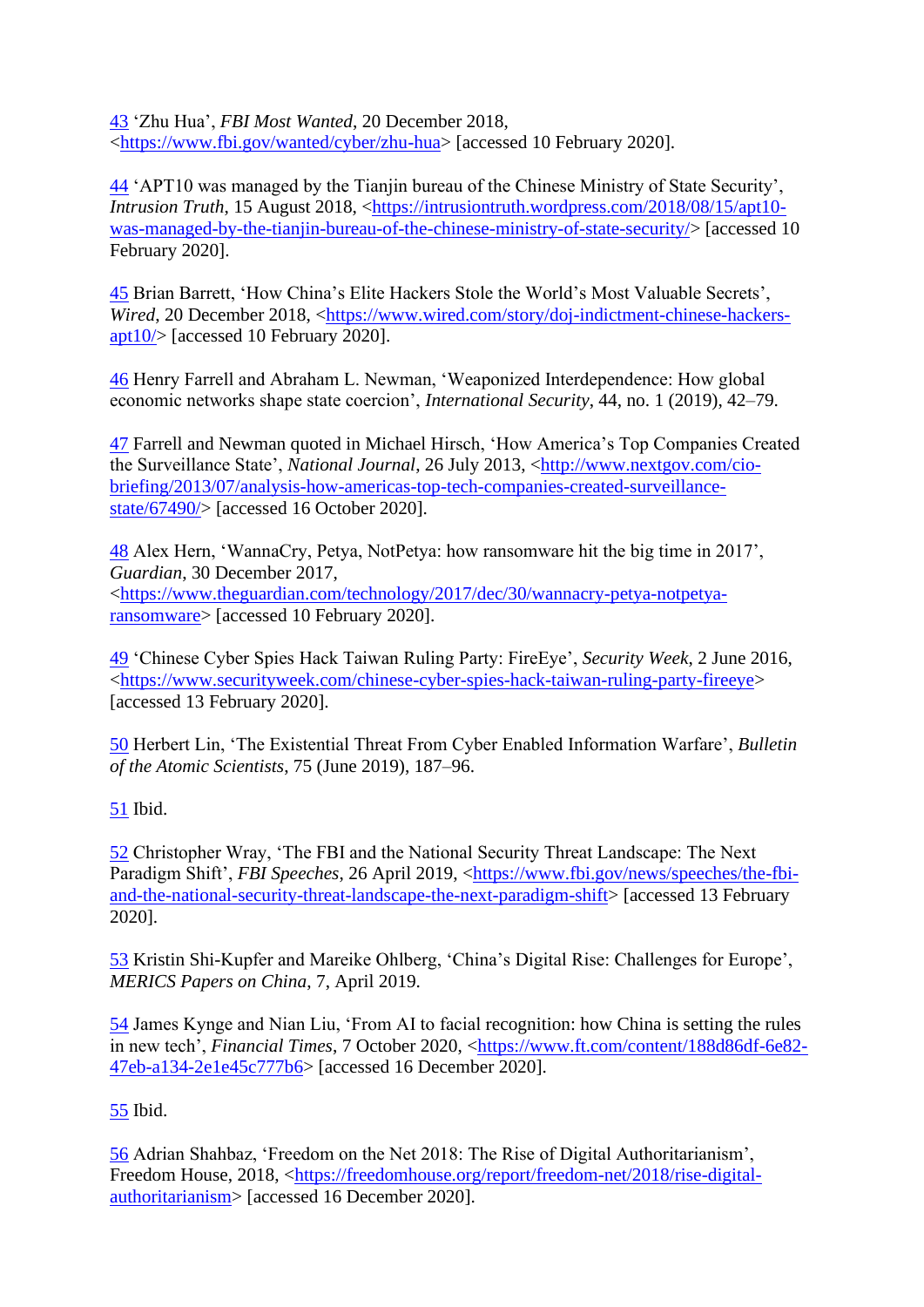[57](javascript:void(0)) Kieron O'Hara and Wendy Hall, 'Four Internets: the Geopolitics of Digital Governance', *CIGI Papers Series*, 7 December 2018, [<https://www.cigionline.org/publications/four](https://www.cigionline.org/publications/four-internets-geopolitics-digital-governance)[internets-geopolitics-digital-governance>](https://www.cigionline.org/publications/four-internets-geopolitics-digital-governance) [accessed 14 July 2020].

[58](javascript:void(0)) 'Erdoğan: Daha ileri giderseniz sınır kapıları açılır', *Hürriyet*, 25 November 2016, [<http://www.hurriyet.com.tr/erdogan-daha-ileri-giderseniz-sinir-kapilarini-acariz-40288025>](http://www.hurriyet.com.tr/erdogan-daha-ileri-giderseniz-sinir-kapilarini-acariz-40288025) [accessed 14 July 2020].

[59](javascript:void(0)) 'Turkish president threatens to send millions of Syrian refugees to EU', *Guardian*, 12 February 2016, [<https://www.theguardian.com/world/2016/feb/12/turkish-president](https://www.theguardian.com/world/2016/feb/12/turkish-president-threatens-to-send-millions-of-syrian-refugees-to-eu)[threatens-to-send-millions-of-syrian-refugees-to-eu>](https://www.theguardian.com/world/2016/feb/12/turkish-president-threatens-to-send-millions-of-syrian-refugees-to-eu) [accessed 14 July 2020].

[60](javascript:void(0)) Kelly M. Greenhill, *Weapons of Mass Migration: Forced Displacement, Coercion, and Foreign Policy* (Ithaca, NY: Cornell University Press, 2011).

[61](javascript:void(0)) Sholto Byrnes, 'Colonel Gaddafi warns Europe over "turning black"', *New Statesman*, 1 December 2010, [<https://www.newstatesman.com/blogs/the-staggers/2010/12/obama](https://www.newstatesman.com/blogs/the-staggers/2010/12/obama-gaddafi-black-europe)[gaddafi-black-europe>](https://www.newstatesman.com/blogs/the-staggers/2010/12/obama-gaddafi-black-europe) [accessed 14 July 2020].

[62](javascript:void(0)) Greenhill, *Weapons of Mass Migration*.

[63](javascript:void(0)) Kelly M. Greenhill, 'Migration as a Weapon in Theory and in Practice', *Military Review*, November/December 2016, p. 27.

[64](javascript:void(0)) Frank Mattern and others, 'Europe's New Refugees: A Road Map for Better Integration Outcomes', McKinsey Global Institute, 1 December 2016, p. 1.

[65](javascript:void(0)) Michael A. Clemens, 'Economics and Emigration: Trillion-Dollar Bills on the Sidewalk?', *Journal of Economic Perspectives*, 25, no. 3 (2011).

[66](javascript:void(0)) 'Migrant crisis: Russia and Syria "weaponising" migration', *BBC News*, 2 March 2016, [<http://www.bbc.com/news/world-europe-35706238>](http://www.bbc.com/news/world-europe-35706238) [accessed 14 July 2020].

[67](javascript:void(0)) 'Overview of Rules on Entry and Residence of Nationals of CIS Member Countries in the Russian Federation', V. I. Vernadsky Crimean Federal University, [<https://eng.cfuv.ru/viza-i](https://eng.cfuv.ru/viza-i-migracionnaya-podderzhka/overview-of-rules-on-entry-and-residence-of-nationals-of-cis-member-countries-in-the-russian-federation)[migracionnaya-podderzhka/overview-of-rules-on-entry-and-residence-of-nationals-of-cis](https://eng.cfuv.ru/viza-i-migracionnaya-podderzhka/overview-of-rules-on-entry-and-residence-of-nationals-of-cis-member-countries-in-the-russian-federation)[member-countries-in-the-russian-federation>](https://eng.cfuv.ru/viza-i-migracionnaya-podderzhka/overview-of-rules-on-entry-and-residence-of-nationals-of-cis-member-countries-in-the-russian-federation) [accessed 14 July 2020]; 'Tajik Migrants with Re-entry Bans to the Russian Federation', IOM, 2014, [<https://publications.iom.int/books/tajik-migrants-re-entry-bans-russian-federation>](https://publications.iom.int/books/tajik-migrants-re-entry-bans-russian-federation) [accessed 14 July 2020].

[68](javascript:void(0)) Mark Leonard, 'Getting a Grip on Migration', *Project Syndicate*, 17 June 2016, [<https://www.project-syndicate.org/onpoint/getting-a-grip-on-migration-by-mark-leonard-](https://www.project-syndicate.org/onpoint/getting-a-grip-on-migration-by-mark-leonard-2016-06)[2016-06>](https://www.project-syndicate.org/onpoint/getting-a-grip-on-migration-by-mark-leonard-2016-06) [accessed 14 October 2020].

[69](javascript:void(0)) Jonathan Woetzel and others, 'People on the move: global migration's impact and opportunity', McKinsey Global Institute, December 2016, p. 1.

[70](javascript:void(0)) Ibid., p. 13.

[71](javascript:void(0)) Ibid.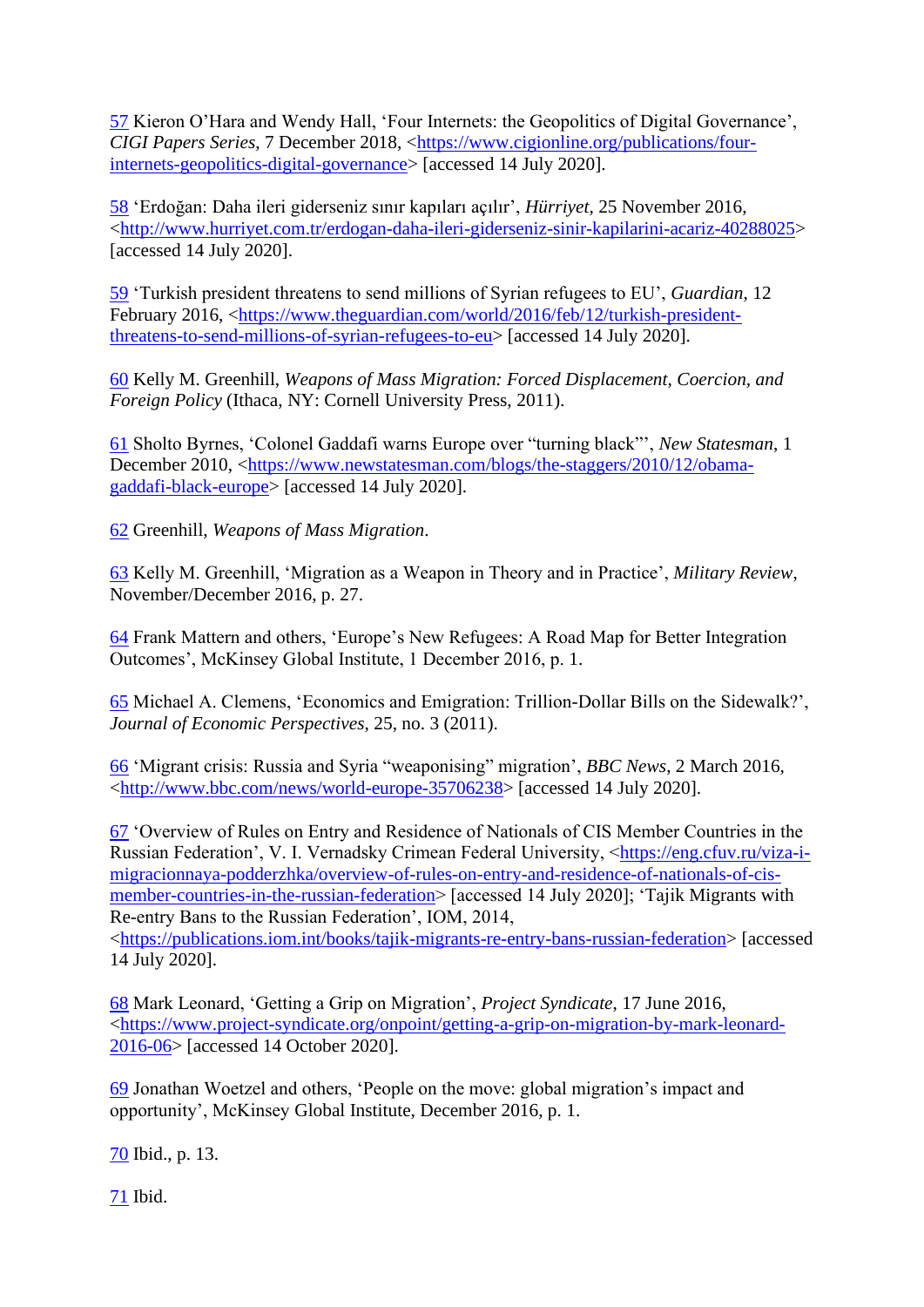[72](javascript:void(0)) Dan Senor and Saul Singer, *Start-up Nation: The Story of Israel's Economic Miracle* (New York: Twelve, 2009).

[73](javascript:void(0)) 'Number of foreign fighters in Iraq and Syria doubles in a year, report finds', *Guardian*, 8 December 2015, [<https://www.theguardian.com/world/2015/dec/08/isis-foreign-fighters-iraq](https://www.theguardian.com/world/2015/dec/08/isis-foreign-fighters-iraq-syria-doubles-report)[syria-doubles-report>](https://www.theguardian.com/world/2015/dec/08/isis-foreign-fighters-iraq-syria-doubles-report) [accessed 17 October 2020].

[74](javascript:void(0)) Richard Hall, 'Isis caliphate defeated: Victory declared as Islamic State loses last of its territory', *Independent*, 23 March 2019, [<https://www.independent.co.uk/news/world/middle](https://www.independent.co.uk/news/world/middle-east/isis-caliphate-over-islamic-state-territory-lose-syria-iraq-terrorists-jihadis-a8781896.html)[east/isis-caliphate-over-islamic-state-territory-lose-syria-iraq-terrorists-jihadis](https://www.independent.co.uk/news/world/middle-east/isis-caliphate-over-islamic-state-territory-lose-syria-iraq-terrorists-jihadis-a8781896.html)[a8781896.html>](https://www.independent.co.uk/news/world/middle-east/isis-caliphate-over-islamic-state-territory-lose-syria-iraq-terrorists-jihadis-a8781896.html) [accessed 14 October 2020].

[75](javascript:void(0)) Jessica Stern and J. M. Berger, 'Thugs wanted – bring your own boots: how Isis attracts foreign fighters to its twisted utopia', *Guardian*, 9 March 2015, [<https://www.theguardian.com/world/2015/mar/09/how-isis-attracts-foreign-fighters-the](https://www.theguardian.com/world/2015/mar/09/how-isis-attracts-foreign-fighters-the-state-of-terror-book)[state-of-terror-book>](https://www.theguardian.com/world/2015/mar/09/how-isis-attracts-foreign-fighters-the-state-of-terror-book) [accessed 14 October 2020].

[76](javascript:void(0)) John Sutter and Lawrence Davidson, 'Teen tells climate negotiators they aren't mature enough', CNN, 17 December 2018, [<https://edition.cnn.com/2018/12/16/world/greta](https://edition.cnn.com/2018/12/16/world/greta-thunberg-cop24/index.html)[thunberg-cop24/index.html>](https://edition.cnn.com/2018/12/16/world/greta-thunberg-cop24/index.html) [accessed 14 October 2020].

[77](javascript:void(0)) Linda Givetash, 'Australian wildfires declared among the "worst wildlife disasters in modern history"', *NBC News*, 28 July 2020, [<https://www.nbcnews.com/news/world/australian-wildfires-declared-among-worst-wildlife](https://www.nbcnews.com/news/world/australian-wildfires-declared-among-worst-wildlife-disasters-modern-history-n1235071)[disasters-modern-history-n1235071>](https://www.nbcnews.com/news/world/australian-wildfires-declared-among-worst-wildlife-disasters-modern-history-n1235071) [accessed 14 October 2020].

[78](javascript:void(0)) Naomi Klein, '"We have a once-in-century chance": Naomi Klein on how we can fight the climate crisis', *Guardian*, 14 September 2019, [<https://www.theguardian.com/books/2019/sep/14/crisis-talk-green-new-deal-naomi-klein>](https://www.theguardian.com/books/2019/sep/14/crisis-talk-green-new-deal-naomi-klein) [accessed 14 December 2020].

[79](javascript:void(0)) 'About us', Rainforest Concern, [<https://www.rainforestconcern.org/about-us>](https://www.rainforestconcern.org/about-us) [accessed] 14 December 2020].

[80](javascript:void(0)) E. S. Brondizio, J. Settele, S. Díaz, and H. T. Ngo (eds), *Global assessment report on biodiversity and ecosystem services of the Intergovernmental Science-Policy Platform on Biodiversity and Ecosystem Services* (Bonn: IPBES secretariat, 2019).

[81](javascript:void(0)) Nina Tannenwald, 'Life Beyond Arms Control: Moving Toward a Global Regime of Nuclear Restraint and Responsibility', American Academy of Arts and Sciences, 2020.

[82](javascript:void(0)) Laurens Cerulus and Eline Schaart, 'How the UN migration pact got trolled', *Politico*, 3 January 2019, [<https://www.politico.eu/article/united-nations-migration-pact-how-got](https://www.politico.eu/article/united-nations-migration-pact-how-got-trolled/)[trolled/>](https://www.politico.eu/article/united-nations-migration-pact-how-got-trolled/) [accessed 4 April 2021].

## **CHAPTER SIX: THE NEW TOPOGRAPHY OF POWER**

[1](javascript:void(0)) Yuval Noah Harari, *Homo Sapiens: A Brief History of Humankind* (London: Harvill Secker, 2014).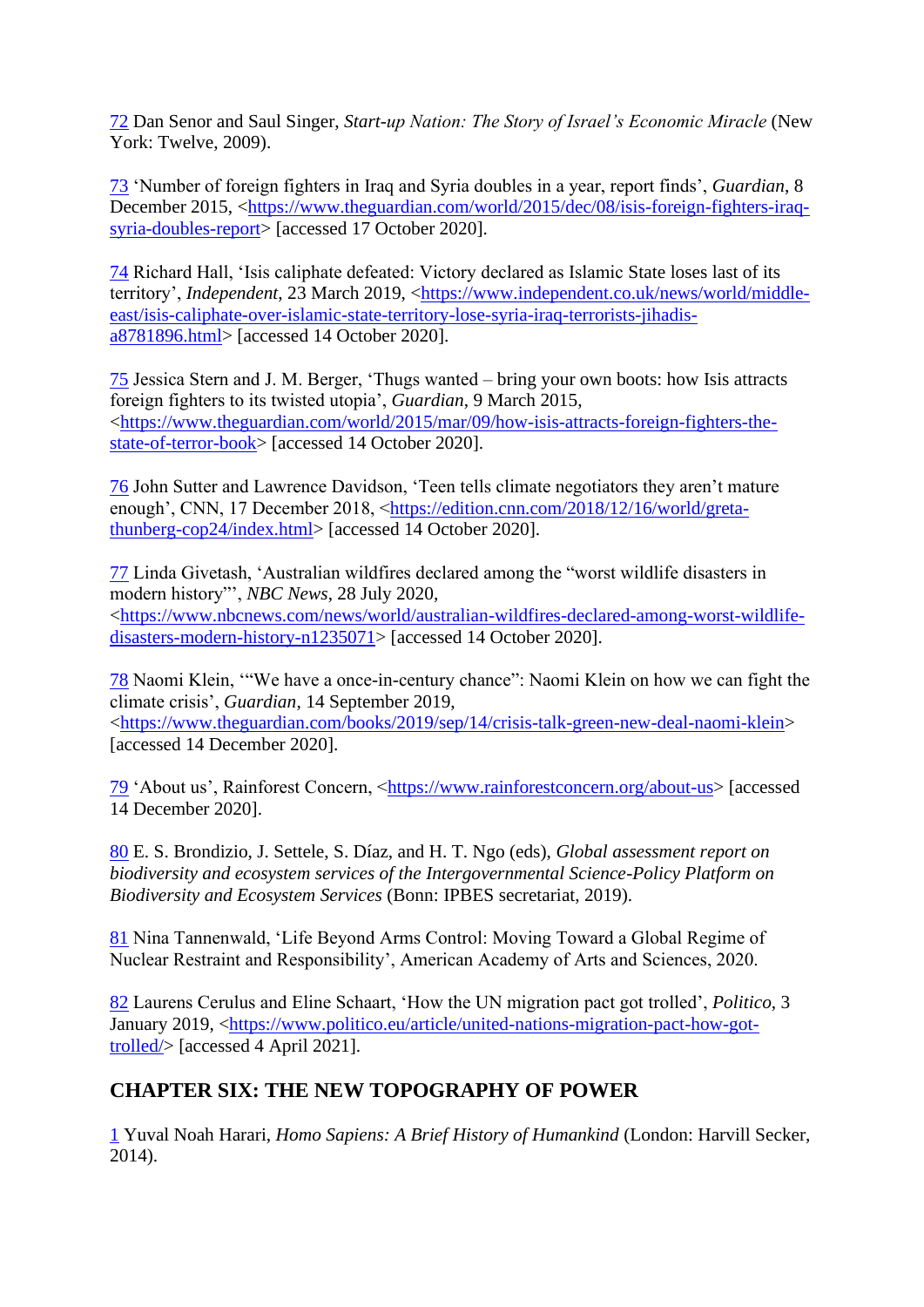[2](javascript:void(0)) Jürgen Osterhammel, *The Transformation of the World: A Global History of the Nineteenth Century* (Princeton: Princeton University Press, 2014).

[3](javascript:void(0)) Eric Hobsbawm, *The Age of Revolution: Europe 1789–1848* (London: Weidenfeld & Nicolson, 1962).

[4](javascript:void(0)) Vanessa Ogle, *The Global Transformation of Time 1870–1950* (Cambridge, MA: Harvard University Press, 2015).

[5](javascript:void(0)) Ibid.

[6](javascript:void(0)) Ibid.

[7](javascript:void(0)) Osterhammel, *The Transformation of the World*.

[8](javascript:void(0)) Friedman, *The World Is Flat*.

[9](javascript:void(0)) For a complete introduction to the basic concepts of network science see M. E. J. Newman, *Networks: An Introduction* (New York: Oxford University Press, 2010).

[10](javascript:void(0)) Anne-Marie Slaughter, 'The Real New World Order', *Foreign Affairs*, September/October 1997, [<https://www.foreignaffairs.com/articles/1997-09-01/real-new-world-order>](https://www.foreignaffairs.com/articles/1997-09-01/real-new-world-order) [accessed 27 July 2020].

[11](javascript:void(0)) A lot of amazing work has been done on networks. I want to particularly mention here: Anne-Marie Slaughter, *The Chessboard and the Web: Strategies of Connection in a Networked World* (New Haven, CT: Yale University Press, 2017); Parag Khanna, *Connectography: Mapping the Global Network Revolution* (London: Weidenfeld & Nicolson, 2017); Niall Ferguson, *The Square and the Tower: Networks, Hierarchies and the Struggle for Global Power* (London: Penguin, 2018); Albert-László Barabási, *Linked: How Everything Is Connected to Everything Else and What It Means for Business, Science and Everyday Life* (New York: Penguin, 2002); Manuel Castells's three-volume Information Age trilogy: *The Rise of Network Society* (Oxford: Blackwell, 1996), *The Power of Identity* (1997) and *End of Millennium* (1998); Manuel Castells, *Communication Power* (Oxford University Press, 2009); Manuel Castells, *The Internet Galaxy: Reflections on the Internet Business and Society* (Oxford University Press, 2003); Manuel Castells, *Networks of Outrage and Hope: Social Movements in the Internet Age* (Cambridge: Polity, 2015).

[12](javascript:void(0)) John F. Padgett and Walter W. Powell, 'The Problem of Emergence', in *The Emergence of Organizations and Markets* (Princeton, NJ: Princeton University Press, 2012), p. 2.

[13](javascript:void(0)) Sulzhan Bali, Kearsley A. Stewart and Muhammad Ali Pate, 'Long shadow of fear in an epidemic: fearonomic effects of Ebola on the private sector in Nigeria', *BMJ Global Health*, 2016, [<http://gh.bmj.com/content/1/3/e000111>](http://gh.bmj.com/content/1/3/e000111) [accessed 27 October 2020].

[14](javascript:void(0)) Ibid.

[15](javascript:void(0)) Miller McPherson, Lynn Smith-Lovin and James M. Cook, 'Birds of a Feather: Homophily in Social Networks', *Annual Review of Sociology*, 27, no. 1 (2001), 415–44.

[16](javascript:void(0)) Barabási, *Linked*.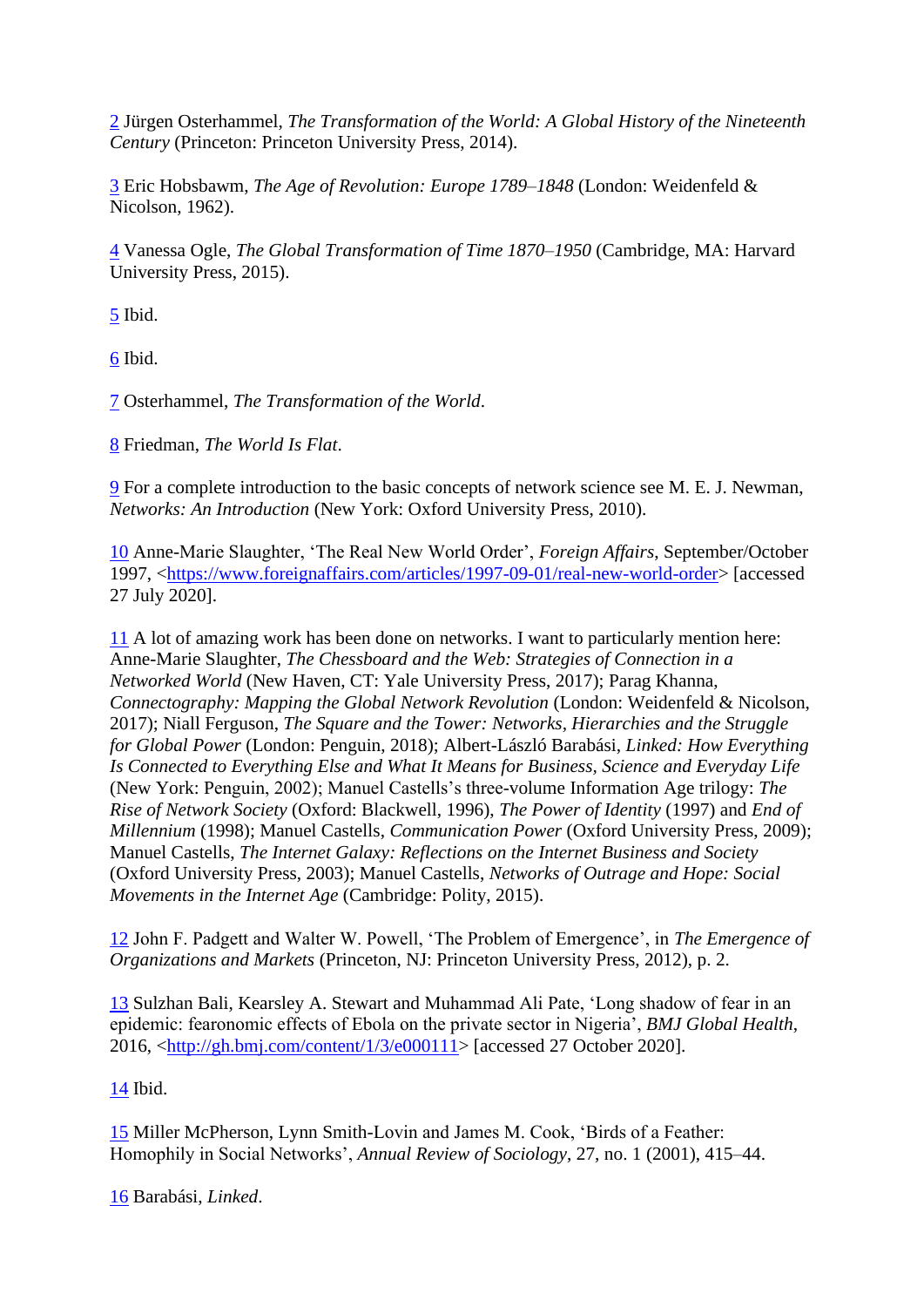[17](javascript:void(0)) Tom Goodwin, 'The Battle Is For The Customer Interface', *Tech Crunch*, 3 March 2015, [<https://techcrunch.com/2015/03/03/in-the-age-of-disintermediation-the-battle-is-all-for-the](https://techcrunch.com/2015/03/03/in-the-age-of-disintermediation-the-battle-is-all-for-the-customer-interface/)[customer-interface/>](https://techcrunch.com/2015/03/03/in-the-age-of-disintermediation-the-battle-is-all-for-the-customer-interface/) [accessed 27 October 2020].

[18](javascript:void(0)) Anne-Marie Slaughter, 'How to Succeed in the Networked World: A Grand Strategy for the Digital Age', *Foreign Affairs*, November/December 2016, [<https://www.foreignaffairs.com/articles/world/2016-10-04/how-succeed-networked-world>](https://www.foreignaffairs.com/articles/world/2016-10-04/how-succeed-networked-world) [accessed 13 October 2020].

[19](javascript:void(0)) Slaughter, *The Chessboard and the Web*.

[20](javascript:void(0)) Barabási, *Linked*.

[21](javascript:void(0)) Peter Csermely and others, 'Structure and dynamics of core/periphery networks', *Journal of Complex Networks*, 1 (2013), 93–123, [<https://arxiv.org/pdf/1309.6928.pdf>](https://arxiv.org/pdf/1309.6928.pdf) [accessed 27 October 2020].

[22](javascript:void(0)) Joshua Cooper Ramo, *The Seventh Sense: Power, Fortune, and Survival in the Age of Networks* (Boston, MA: Little, Brown & Company, 2016).

[23](javascript:void(0)) Howard French, *China's Second Continent: How a Million Migrants Are Building a New Empire in Africa* (London: Vintage, 2015).

## **CHAPTER SEVEN: EMPIRES OF CONNECTIVITY**

[1](javascript:void(0)) Douglas McGray, 'The Marshall Plan', *Wired*, 2 January 2003, [<https://www.wired.com/2003/02/marshall/>](https://www.wired.com/2003/02/marshall/) [accessed 14 October 2020].

[2](javascript:void(0)) 'The dragon's new teeth', *Economist*, 7 April 2012, [<http://www.economist.com/node/21552193?fsrc=nlwpercent7Chigpercent7C4-5-](http://www.economist.com/node/21552193?fsrc=nlwpercent7Chigpercent7C4-5-2012percent7C1303226percent7C36310463) [2012percent7C1303226percent7C36310463>](http://www.economist.com/node/21552193?fsrc=nlwpercent7Chigpercent7C4-5-2012percent7C1303226percent7C36310463) [accessed 14 October 2020].

[3](javascript:void(0)) Laura Rosenberger, 'Making Cyberspace Safe for Democracy: The New Landscape of Information Competition', *Foreign Affairs*, May/June 2020, [<https://www.foreignaffairs.com/articles/china/2020-04-13/making-cyberspace-safe](https://www.foreignaffairs.com/articles/china/2020-04-13/making-cyberspace-safe-democracy)[democracy>](https://www.foreignaffairs.com/articles/china/2020-04-13/making-cyberspace-safe-democracy) [accessed 27 November 2020].

[4](javascript:void(0)) Shawn Donnan, 'Biden Wants a Foreign Policy That Puts Middle-Class America First', *Bloomberg*, 4 February 2021, [<https://www.bloomberg.com/news/articles/2021-02-04/bidens](https://www.bloomberg.com/news/articles/2021-02-04/bidens-foreign-policy-focuses-on-middle-class-americans)[foreign-policy-focuses-on-middle-class-americans>](https://www.bloomberg.com/news/articles/2021-02-04/bidens-foreign-policy-focuses-on-middle-class-americans) [accessed 15 February 2021]; Salman Ahmed and others, 'Making U.S. Foreign Policy Work Better for the Middle Class', Carnegie Endowment for International Peace, 23 September 2020, [<https://carnegieendowment.org/2020/09/23/making-u.s.-foreign-policy-work-better-for](https://carnegieendowment.org/2020/09/23/making-u.s.-foreign-policy-work-better-for-middle-class-pub-82728)[middle-class-pub-82728>](https://carnegieendowment.org/2020/09/23/making-u.s.-foreign-policy-work-better-for-middle-class-pub-82728) [accessed 27 November 2020].

[5](javascript:void(0)) 'Exclusive Interview: Jake Sullivan, Biden's National Security Adviser', *NPR Politics Podcast*, 30 December 2020, [<https://www.npr.org/transcripts/951503916>](https://www.npr.org/transcripts/951503916) [accessed 3 January 2021].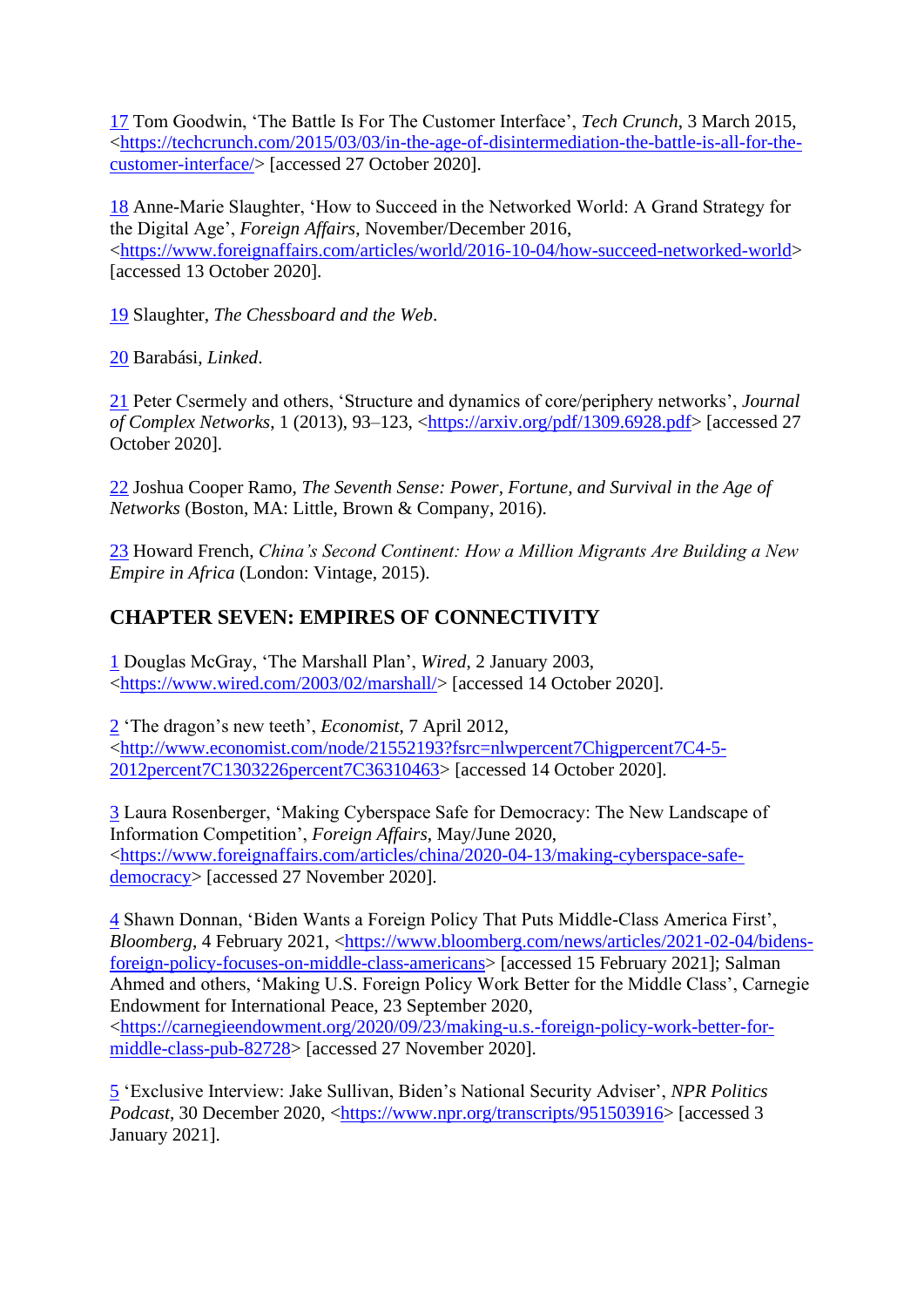[6](javascript:void(0)) 'The Biden Plan to rebuild U.S. supply chains and ensure the U.S. does not face future shortages of critical equipment', [<joebiden.com](http://joebiden.com/) [https://joebiden.com/supplychains/>](https://joebiden.com/supplychains/) [accessed 27 November 2020].

[7](javascript:void(0)) Kurt M. Campbell and Jake Sullivan, 'Competition Without Catastrophe: How America Can Both Challenge and Coexist With China', *Foreign Affairs*, September/October 2019, [<https://www.foreignaffairs.com/articles/china/competition-with-china-without-catastrophe>](https://www.foreignaffairs.com/articles/china/competition-with-china-without-catastrophe) [accessed 27 November 2020].

[8](javascript:void(0)) Leonard, *What Does China Think*?

[9](javascript:void(0)) Qin Yaqing, *A Relational Theory of World Politics* (Cambridge: Cambridge University Press, 2018).

[10](javascript:void(0)) Emilian Kavalski, 'Guanxi or What is the Chinese for Relational Theory of World Politics', *International Relations of the Asia-Pacific*, 18, no. 3 (2018), 397–420.

[11](javascript:void(0)) Qin, *A Relational Theory of World Politics*.

[12](javascript:void(0)) Kevin Yao, 'What we know about China's "dual circulation" economic strategy', Reuters, 15 September 2020, [<https://www.reuters.com/article/china-economy-transformation](https://www.reuters.com/article/china-economy-transformation-explainer-idUSKBN2600B5)[explainer-idUSKBN2600B5>](https://www.reuters.com/article/china-economy-transformation-explainer-idUSKBN2600B5) [accessed 16 October 2020].

[13](javascript:void(0)) Julian Gewirtz, 'The Chinese Reassessment of Interdependence', *China Leadership Monitor*, 1 June 2020, [<https://www.prcleader.org/gewirtz>](https://www.prcleader.org/gewirtz) [accessed 16 October 2020].

[14](javascript:void(0)) Ibid.

[15](javascript:void(0)) 'EU Antitrust Boss Flags Facebook Crypto Libra for Monopoly Risks – CCN Markets', *Litecoin Investor*, 5 September 2019, [<https://litecoininvestor.net/eu-facebook-crypto-libra](https://litecoininvestor.net/eu-facebook-crypto-libra-monopoly-risk/)[monopoly-risk/>](https://litecoininvestor.net/eu-facebook-crypto-libra-monopoly-risk/) [accessed 16 October 2020].

[16](javascript:void(0)) Pascal Lamy, 'The New World of Trade', ECIPE, May 2015, [<https://ecipe.org/publications/new-world-trade/>](https://ecipe.org/publications/new-world-trade/) [accessed 20 October 2020].

[17](javascript:void(0)) Anu Bradford, *The Brussels Effect: How the European Union Rules the World* (Oxford: Oxford University Press, 2020).

[18](javascript:void(0)) Zaki Laïdi, *Norms Over Force: The Enigma of European Power* (London: Palgrave Macmillan, 2008).

[19](javascript:void(0)) Nikita Kwatra and Sriharsha Devulapalli, 'By distancing China in tech, India may be shooting itself in the foot', *Mint*, 26 September 2020, [<https://www.livemint.com/news/india/by-distancing-china-in-tech-india-may-be-shooting](https://www.livemint.com/news/india/by-distancing-china-in-tech-india-may-be-shooting-itself-in-the-foot-11601045308847.html)[itself-in-the-foot-11601045308847.html>](https://www.livemint.com/news/india/by-distancing-china-in-tech-india-may-be-shooting-itself-in-the-foot-11601045308847.html) [accessed 20 October 2020].

[20](javascript:void(0)) 'The new scramble for Africa: This time, the winners could be Africans themselves', *Economist*, 9 March 2019, [<https://www.economist.com/leaders/2019/03/07/the-new](https://www.economist.com/leaders/2019/03/07/the-new-scramble-for-africa)[scramble-for-africa>](https://www.economist.com/leaders/2019/03/07/the-new-scramble-for-africa) [accessed 24 October 2020].

## **CONCLUSION: DISARMING CONNECTIVITY: A MANIFESTO**